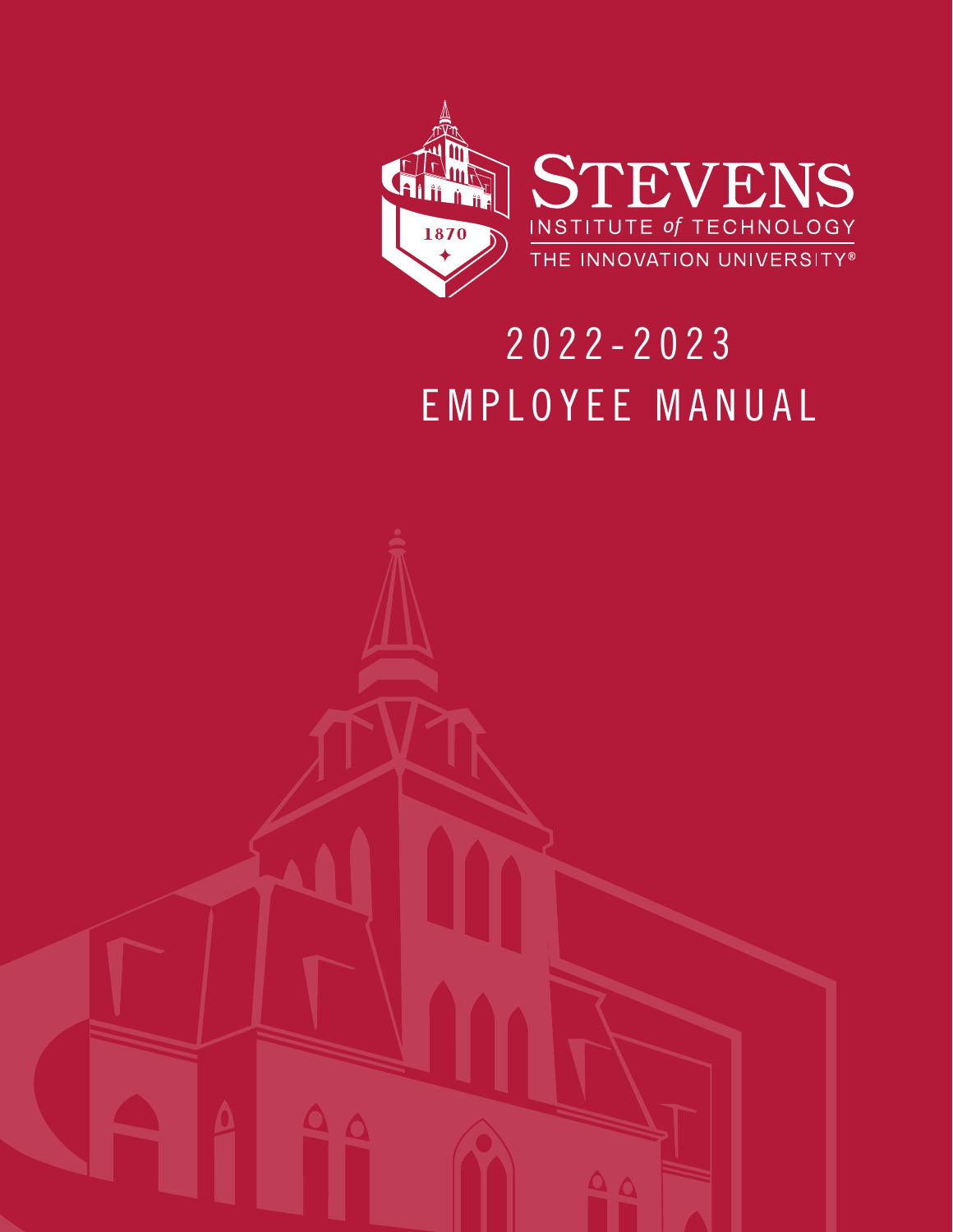#### *Dear Stevens Employee,*

*Welcome to Stevens Institute of Technology! We are delighted that you have brought your talents to Stevens to contribute to our unique mission of being a premier studentcentric technological research university. The essentials of our mission are reflected in our strategic priorities, Excellence in All We Do; Student-Centricity; Technology at our Core; Through Collaboration, Impact; and Strengthened Reputation, Increased Prestige.*

*We are a community of over 1,000 employees working together to create a learning environment in which our students are inspired and equipped to solve some of the world's most challenging problems. Your efforts make an important contribution to the overall mission and quality of life within the Stevens community. Your work matters here, and so do you.*

*This collection of policies contains important information concerning your employment at Stevens. We ask that you familiarize yourself with these policies. Although comprehensive, the Employee Manual is intended to be a summary guide and cannot address every question that might develop during your employment. Your supervisor and the staff of the Division of Human Resources welcome the opportunity to answer any questions that you may have concerning University policies, benefits, or any other aspect of your employment.*

*Our hope for you as a Stevens employee is that you will find your work challenging and rewarding and that you will feel fully integrated into the University's mission. Finally, we trust that you will experience both professional and personal growth as a member of this community.*

*Again, welcome!*

Dr. Nariman Farvardin

**Dr. Nariman Farvardin** *President*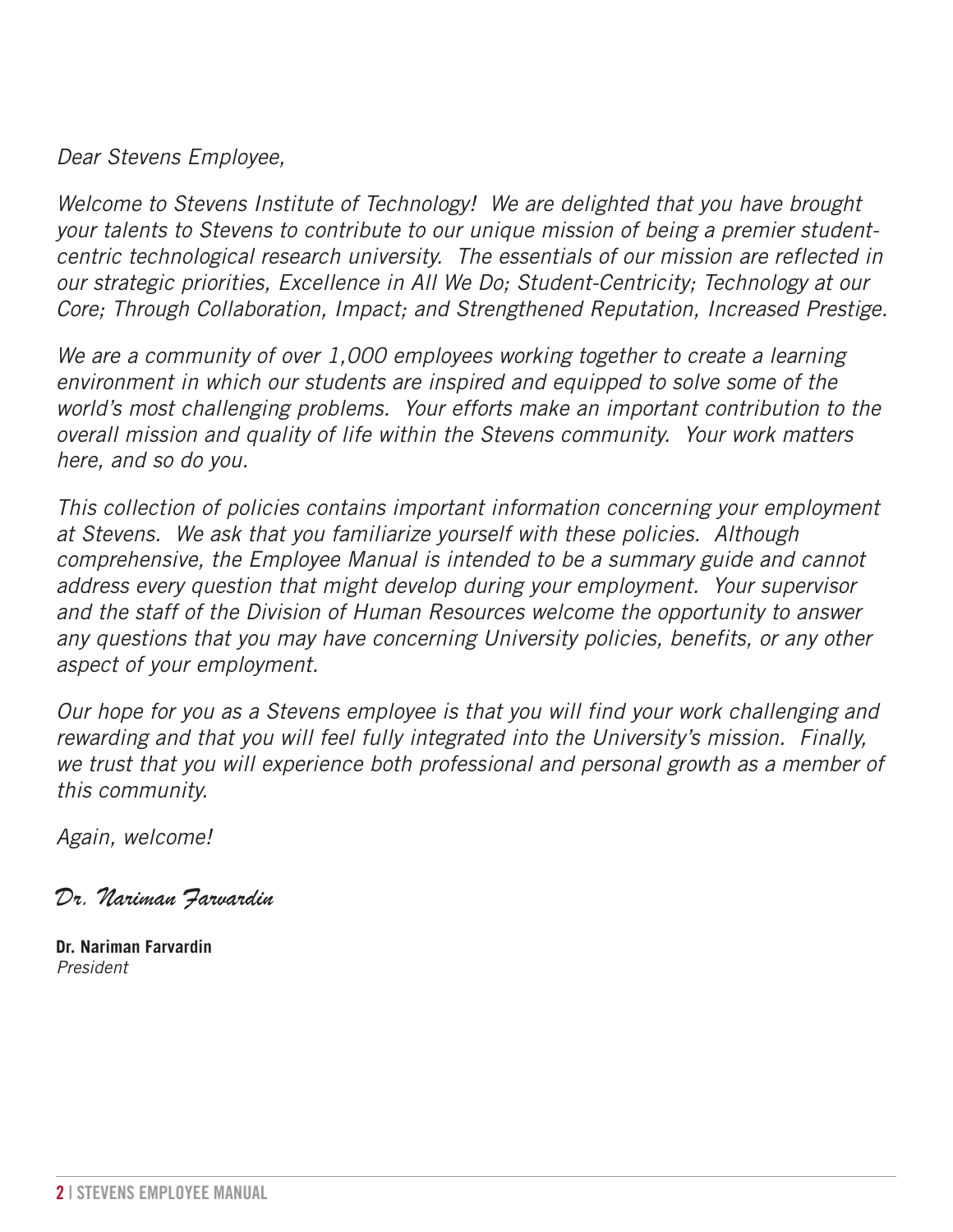# **TABLE OF CONTENTS**

| PART 2: EQUAL EMPLOYMENT OPPORTUNITY 9                                     |
|----------------------------------------------------------------------------|
| 2.1 EQUAL EMPLOYMENT OPPORTUNITY; DISCRIMINATION, HARASSMENT AND BIAS;     |
| 2.2 REPORTING DISCRIMINATION, HARASSMENT, BIAS INCIDENTS, OR RETALIATION 9 |
| 2.3 REPORTING GENDER-BASED OR SEXUAL MISCONDUCT 10                         |
|                                                                            |
|                                                                            |
|                                                                            |
|                                                                            |
|                                                                            |
|                                                                            |
|                                                                            |
|                                                                            |
|                                                                            |
|                                                                            |
| PART 4: RECRUITMENT AND DEVELOPMENT 15                                     |
|                                                                            |
| 4.2 RECRUITMENT, SELECTION AND HIRING PHILOSOPHY 15                        |
|                                                                            |
|                                                                            |
| 4.5 EMPLOYMENT ELIGIBILITY; IMMIGRATION REQUIREMENTS 16                    |
|                                                                            |
|                                                                            |
|                                                                            |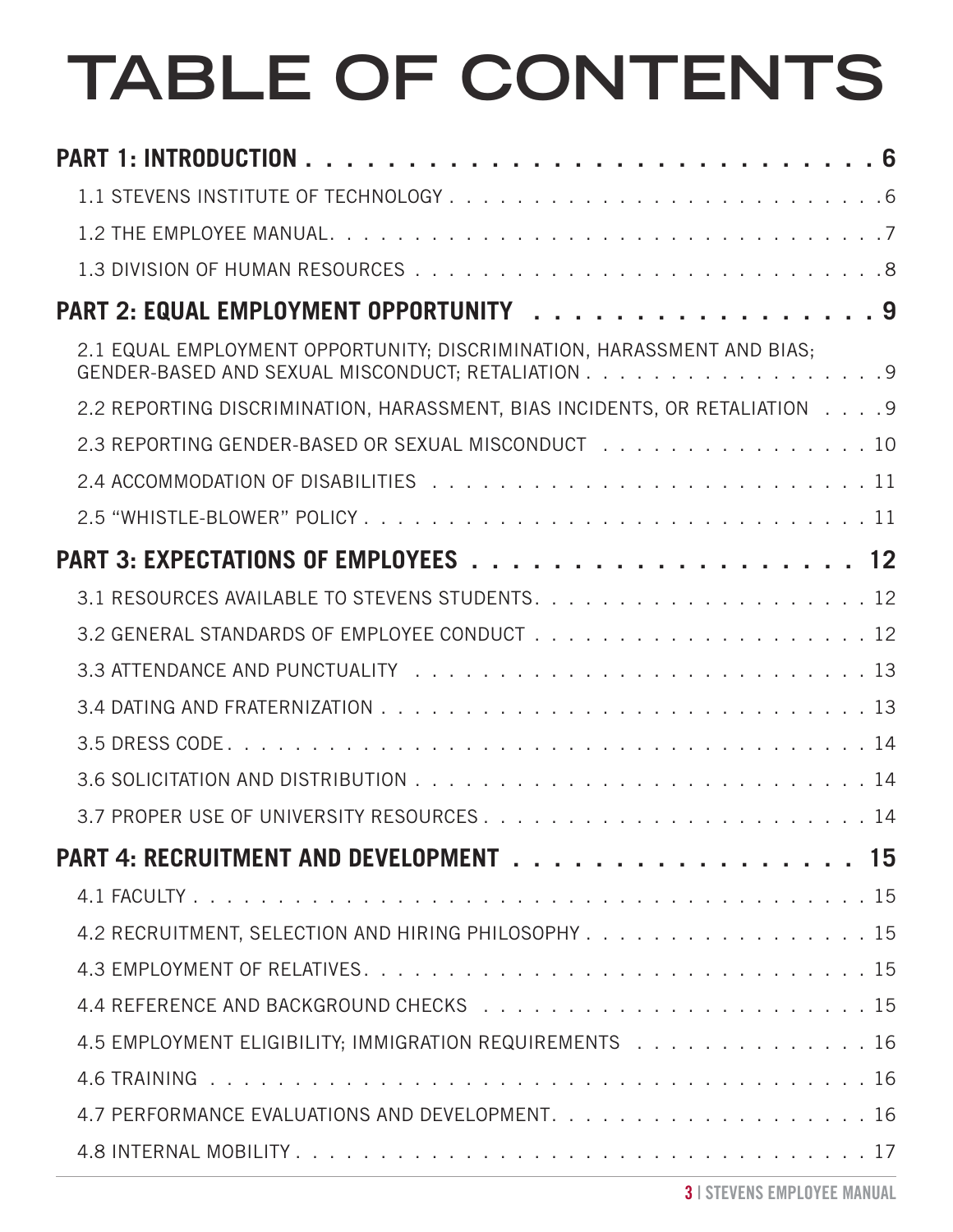| 6.9 SALARY CONTINUATION AND TEMPORARY DISABILITY INSURANCE. 31          |
|-------------------------------------------------------------------------|
|                                                                         |
|                                                                         |
|                                                                         |
|                                                                         |
|                                                                         |
|                                                                         |
|                                                                         |
| 7.2 TUITION BENEFITS FOR FULL-TIME EMPLOYEES AND ELIGIBLE DEPENDENTS 35 |
|                                                                         |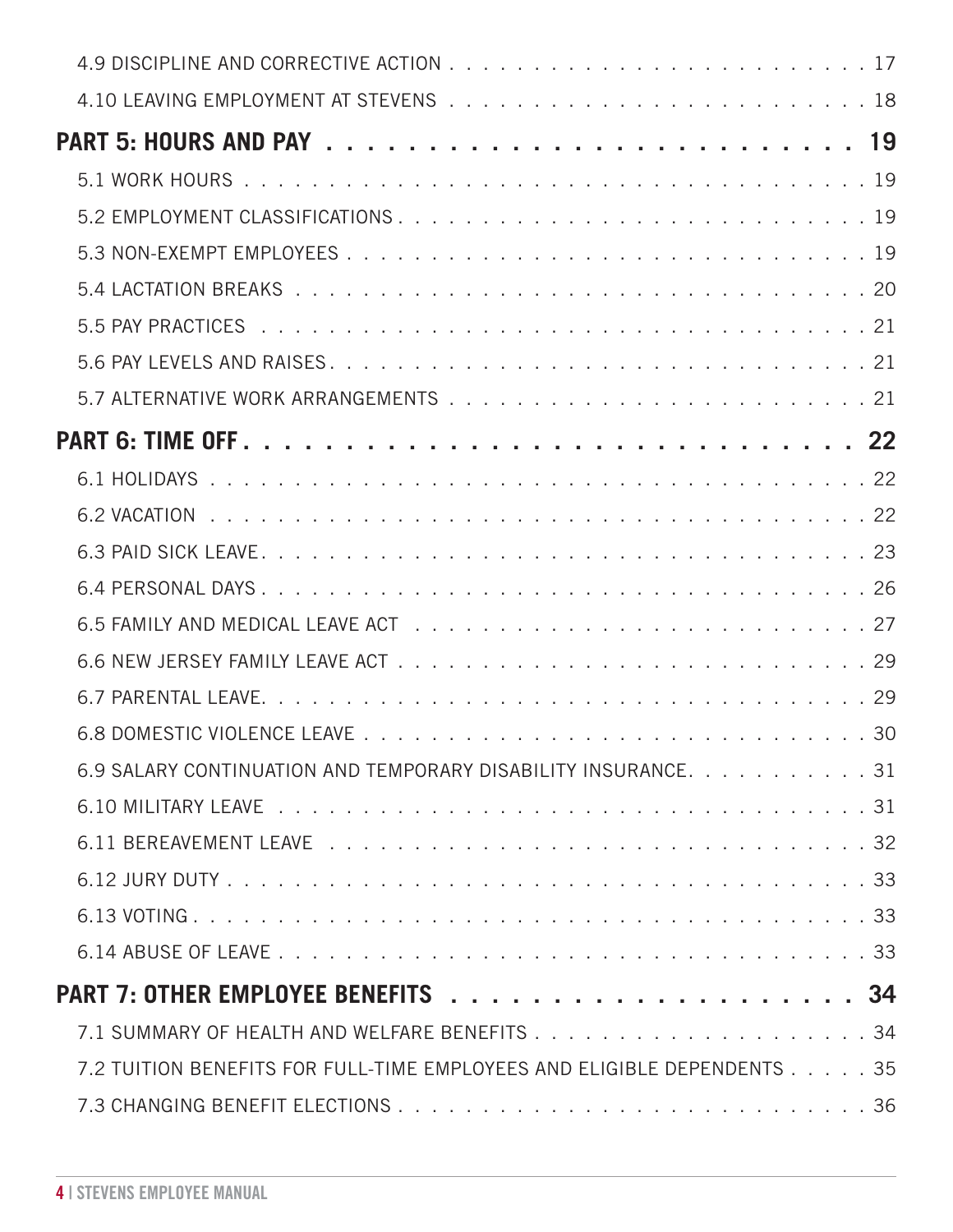| 8.5 ELECTRONIC COMMUNICATIONS AND INFORMATION SYSTEMS. 39 |
|-----------------------------------------------------------|
| 8.6 EMAIL AND ELECTRONICALLY STORED INFORMATION 40        |
|                                                           |
|                                                           |
|                                                           |
|                                                           |
|                                                           |
|                                                           |
|                                                           |
|                                                           |
|                                                           |
|                                                           |
| 8.17 EMERGENCY PREPAREDNESS AND CAMPUS CLOSURES. 44       |
|                                                           |
|                                                           |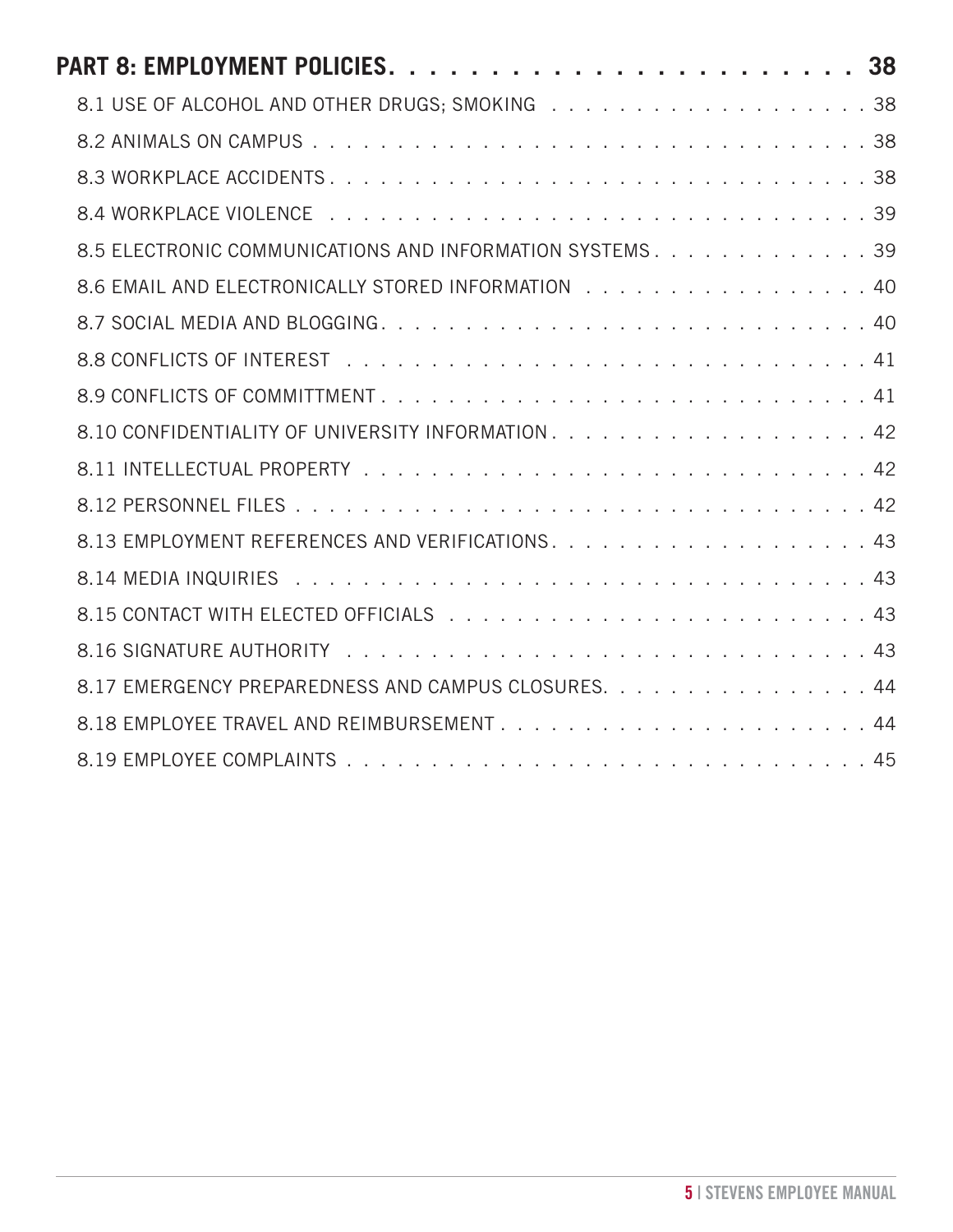# <span id="page-5-0"></span>**PART 1: INTRODUCTION**

### 1.1 STEVENS INSTITUTE OF TECHNOLOGY

The Trustees of the Stevens Institute of Technology ("Stevens" or the "University") is named for the distinguished family known as "America's First Family of Inventors." The Stevens family changed the face of American engineering forever, designing steamboats, locomotives, railroad tracks and a host of other technical innovations that powered a new nation.

When inventor Edwin A. Stevens died in 1868, his will provided for the establishment of a school, which his wife Martha Bayard Stevens envisioned as the university that now bears his family's name. Two years later, in 1870, Stevens Institute of Technology opened, offering a rigorous engineering curriculum leading to a degree in mechanical engineering following a course of study firmly grounded both in scientific principles and the humanities.

Over subsequent decades, Stevens grew by leaps and bounds, evolving from a relatively small four-year undergraduate college of engineering into a leading global technological university with a rigorous, broad-based, technology-infused curriculum spanning engineering, the sciences, and business as well as the humanities and social sciences.

In 1971, Stevens opened its doors to women for the first time. In 1982, Stevens became the first major U.S. educational institution to require students to purchase and use personal computers in the classroom. At approximately this same time, Stevens also developed one of the nation's first intranets, foretelling a revolution in information technology.

Today, the University's vision is to inspire, nurture and educate leaders in tomorrow's technologycentric environment while contributing to the solution of the most challenging problems of our time.

Stevens is focused on being a premier student-centric technological research university, with six "foundational pillars," areas of true societal need where Stevens possesses significant depth and expertise: artificial intelligence, machine learning, and cybersecurity; data science and information systems; complex systems and networks; financial systems and technologies; biomedical engineering, healthcare, and life sciences; and resilience and sustainability.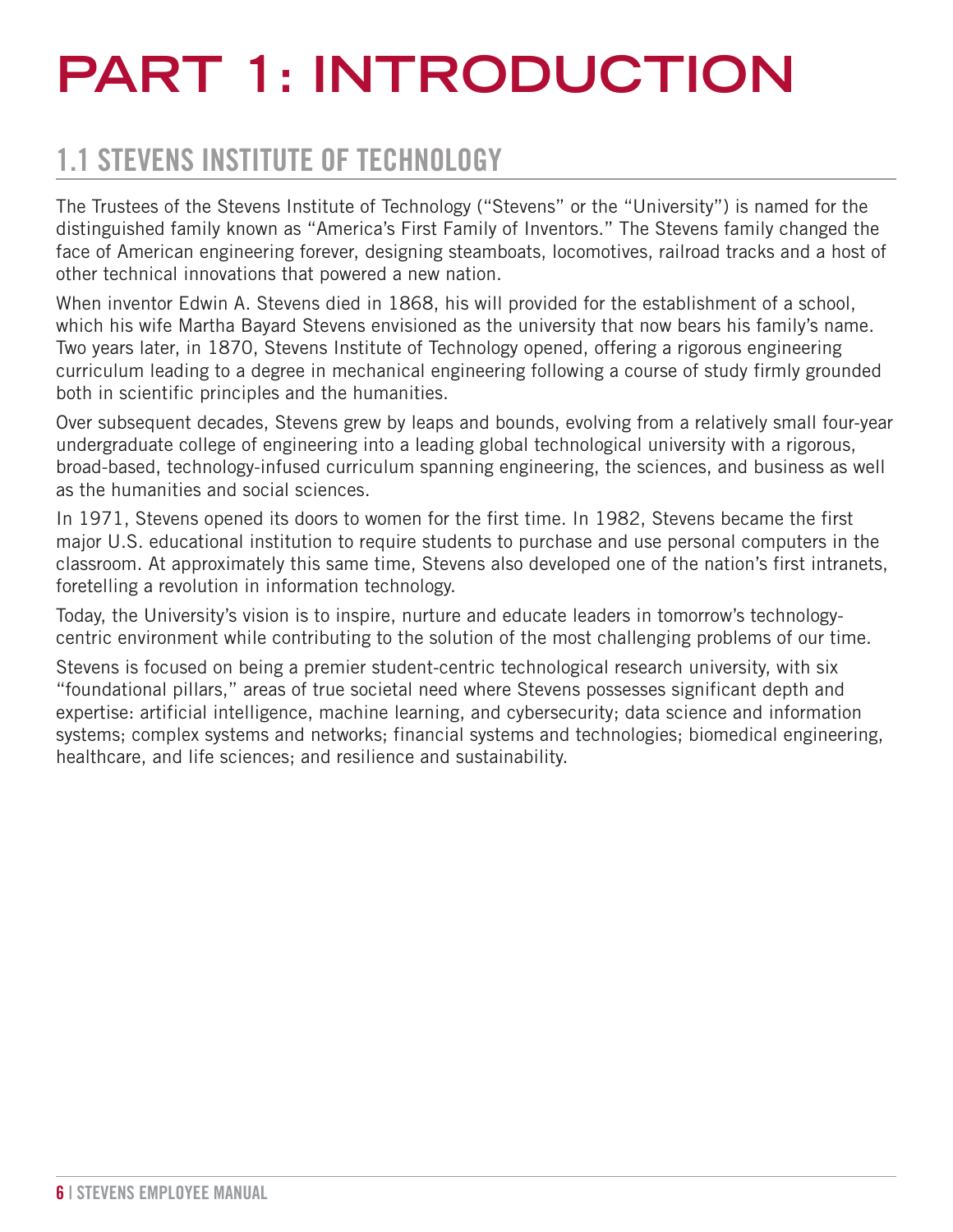### <span id="page-6-0"></span>1.2 THE EMPLOYEE MANUAL

The Division of Human Resources supports employees in many ways, including by implementing Stevens' benefits and policies as discussed in this Employee Manual ("Manual"). Employees should familiarize themselves with this Manual and direct any questions they may have to the Division of Human Resources.

This Manual contains policies and practices relating to all Stevens' employees, including faculty and staff (except where indicated otherwise). In addition to this Manual, Stevens' Faculty Handbook contains numerous policies which apply to the faculty (as defined in the Faculty Handbook). In the event that the Faculty Handbook addresses subject matter which is also covered by this Manual, the Faculty Handbook will supersede the terms of this Manual and will govern such subject matter. To the extent that an employee also has another status at Stevens (e.g., as a student), such employee should also refer to the policies relating to that relationship.

All employees and students should be aware of [Stevens' Policy Library](https://www.stevens.edu/about-stevens/university-policy-library), which contains policies applicable to all members of the Stevens community, including students, faculty, staff, alumni, guests and visitors. The Policies within the Policy Library are hereby incorporated by reference as if fully stated in this Manual and are binding on all employees. However, in addition, this Manual contains general information and guidelines. It is not intended to be comprehensive or to address all the possible applications of, or exceptions to, the general policies and procedures described.

If you have any questions concerning eligibility for a particular benefit, or the applicability of a policy or practice to you, you should address your specific questions to the Division of Human Resources. No oral statements or representations can change the provisions of this Manual.

Nothing in this Manual constitutes, or should be construed as, a contract or a guarantee of specific treatment in specific situations, a contract or guarantee of employment for any specific duration, or a contract regarding any term or condition of an employee's employment at Stevens. Unless otherwise noted in this Manual or within another University Policy, this Manual and all of its contents are effective as to all Stevens employees as of the date of publication. Employees may only be "grandfathered" into a prior policy or practice if it is specifically stated in writing in a document pertaining solely to that employee.

In addition to this Manual, other regulations or policies may apply, including, for example, specific laws or policies applicable to faculty and/or staff. Changes and variations in the law will sometimes affect policies and their application. When there are conflicts between this Manual, any Stevens' policy and applicable law, the law will supersede this Manual and such policy.

This Manual may be modified from time to time, and the then-current Manual will apply. The Division of Human Resources will review modifications with the Faculty Senate and the Benefits Committee prior to adoption unless compliance, legal or other urgent circumstances require immediate action. The Division of Human Resources will announce changes to this Manual via an email announcement to the Stevens community.

Some Stevens employees belong to a labor union. This Manual applies to unionized employees to the extent that it is consistent with the current Collective Bargaining Agreement ("CBA") between the union and Stevens. Where this Manual and the CBA conflict, the CBA supersedes this Manual.

Stevens' employees are employees at-will and can be terminated by the University at any time, for any reason or no reason, with or without cause or prior notice, except that (a) tenured and tenure-track faculty are subject to the provisions of the Faculty Handbook and may be terminated only pursuant to such Handbook, (b) non-tenure stream faculty are subject to the terms of their appointment letters and the provisions of the Faculty Handbook and may be terminated prior to the expiration of their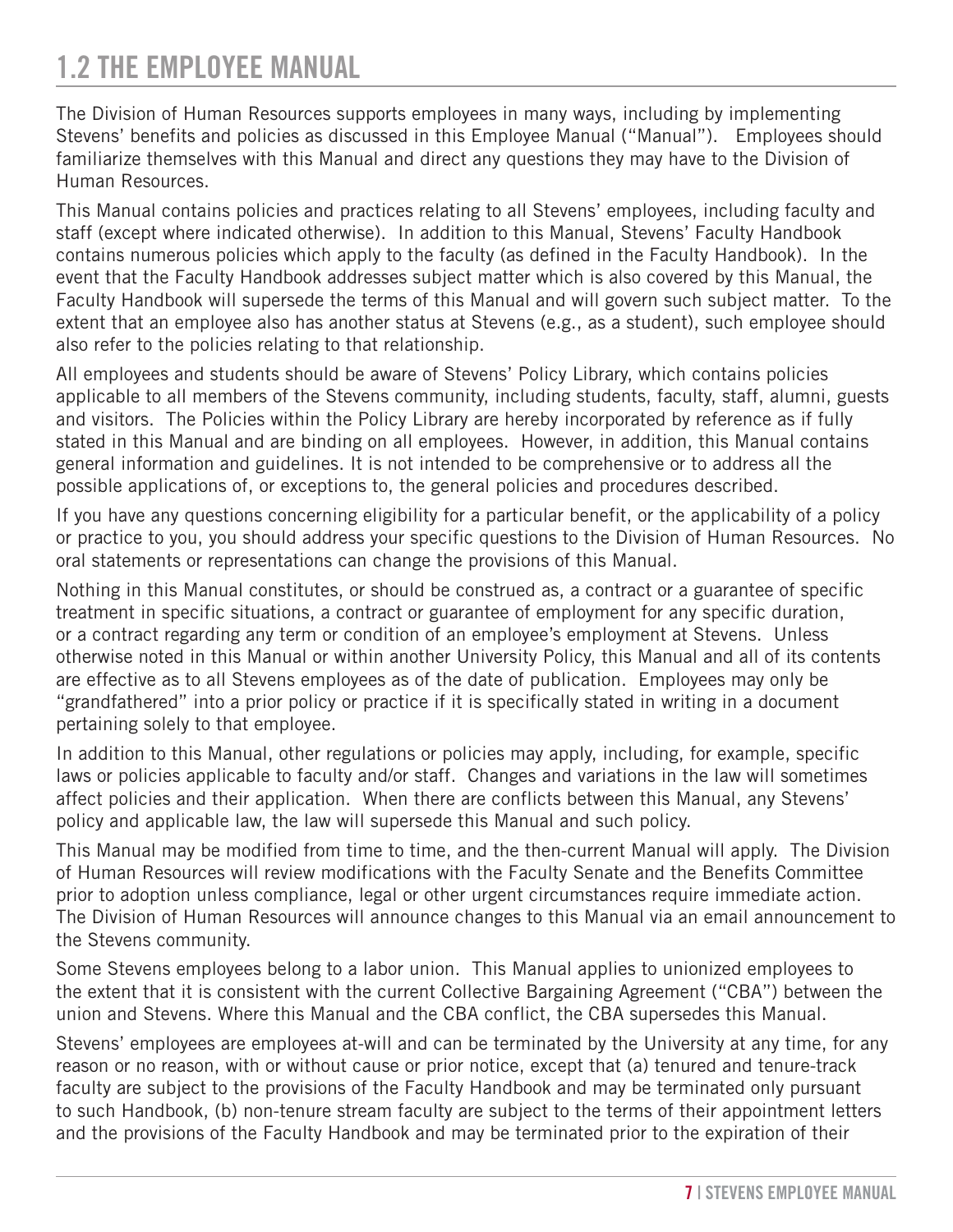<span id="page-7-0"></span>appointment only for reasons set forth in such Handbook and (c) certain employees belonging to a labor union are subject to the terms of the relevant collective bargaining agreement.

### 1.3 DIVISION OF HUMAN RESOURCES

An employee's primary resource for sharing their work-related concerns, raising complaints, seeking information, and providing input relating to employment is the Division of Human Resources. Stevens' knowledgeable Human Resources team will handle employees' concerns with discretion and sensitivity. Privacy will be maintained to the extent practicable and in keeping with Stevens' policies and federal, state and local laws.

Workday is the Division of Human Resources' system of record with respect to all employee information including, but not limited to, salary, benefits, hours worked and employee evaluations.

The Division of Human Resources welcomes your suggestions for enhancing the policies, practices, procedures and programs covered in the Manual and every aspect of Stevens' academic and administrative operations. Continuous improvement is a quality that characterizes excellent organizations, and we are always ready to hear good ideas.

For more information concerning the Division of Human Resources, please refer to the Division of Human Resources' website at **<https://www.stevens.edu/directory/division-human-resources>** or call (201) 216-5122.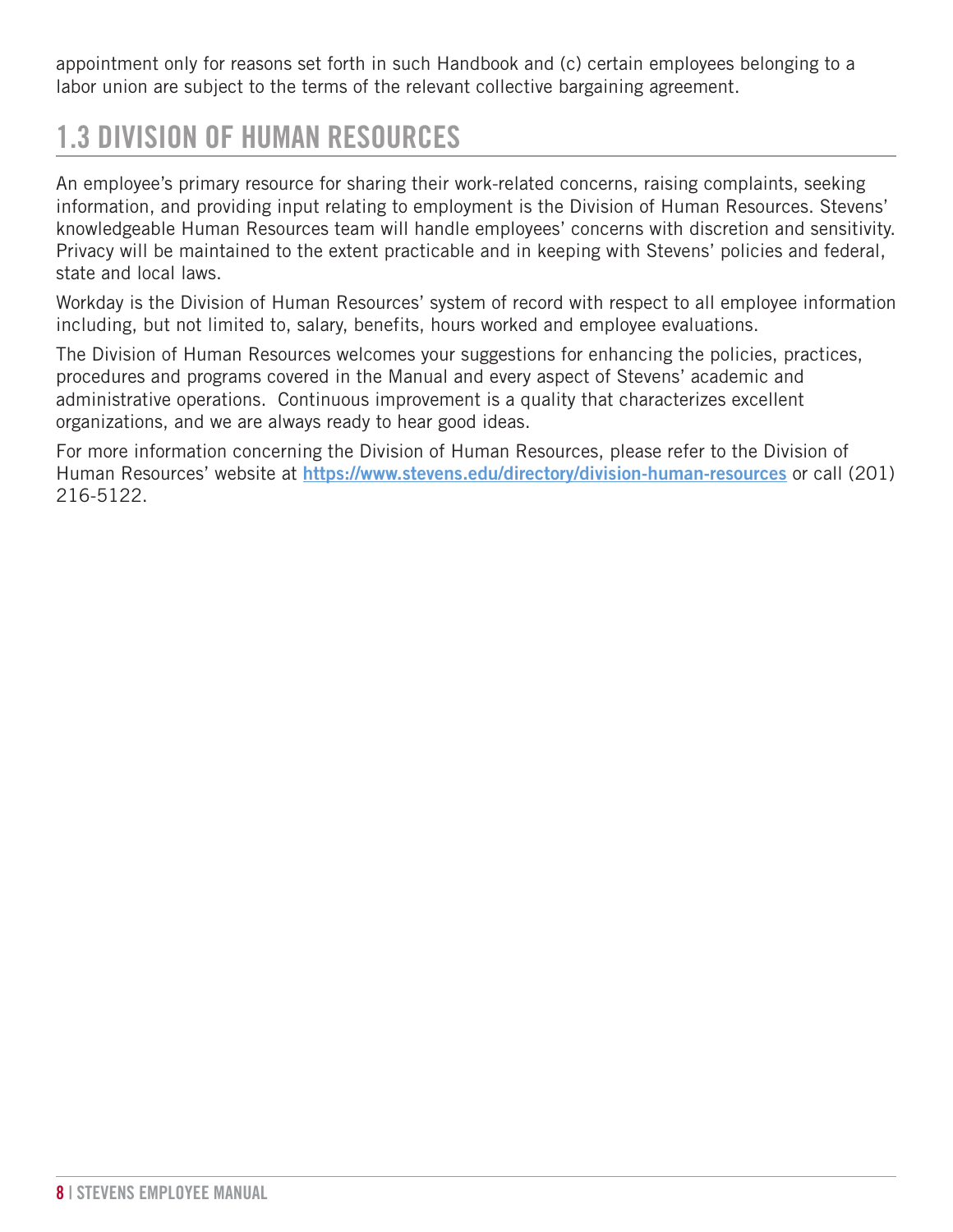## <span id="page-8-0"></span>**PART 2: EQUAL EMPLOYMENT OPPORTUNITY**

### 2.1 EQUAL EMPLOYMENT OPPORTUNITY; DISCRIMINATION, HARASSMENT AND BIAS; GENDER-BASED AND SEXUAL MISCONDUCT; RETALIATION

Stevens is committed to equality of opportunity and creating a campus climate that supports, nurtures and rewards educational and career advancement on the basis of ability and performance. Stevens recognizes the dignity of each member of its community and believes that each member has a responsibility to promote respect and dignity for others so that all members of the community are free to pursue their goals in an environment free from discrimination, harassment and bias on the basis of any individual's race, color, sex, pregnancy or pregnancy-related condition, religion, creed, national origin (including ancestry), citizenship status, physical or mental disability, age, marital status, sexual orientation, gender identity or expression, veteran or military status (including special disabled veteran, Vietnam-era veteran or recently separated veteran), predisposing genetic characteristic, domestic violence victim status, or any other characteristic protected by applicable law.

In addition, Stevens provides equal employment opportunity and makes the benefits and services of its educational and research programs available to employees, students and applicants without discrimination based on the above-referenced characteristics. Further, Stevens is committed to maintaining a safe and nondiscriminatory learning environment that is free of gender-based and sexual misconduct, including sexual violence, sexual harassment, relationship violence, and stalking.

Retaliation against anyone involved in making a good faith report under any of the policies described in this Manual, participating in a report or investigation process, or otherwise providing information regarding allegations of misconduct is prohibited and will not be tolerated. The University recognizes that retaliation can take many forms, may be committed by or against an individual or group, and that a third party may also be the subject of retaliation. Anyone found to have engaged in retaliation shall be subject to discipline, including potential dismissal from University employment. A finding of retaliation does not require a finding of wrongdoing under any particular University Policy.

For more information, please refer to Stevens' Equal Employment Opportunity Policy Statement (70.2.1), Policy on Discrimination, Harassment and Bias Incidents (20.3/70.2.2), and Policy on Gender-Based and Sexual Misconduct (70.2.4) in the **[Policy Library](https://www.stevens.edu/about-stevens/university-policy-library)**.

### 2.2 REPORTING DISCRIMINATION, HARASSMENT, BIAS INCIDENTS, OR RETALIATION

Any member of the University community who believes that they have been subject to discrimination, harassment, a bias incident or retaliation, or who has witnessed clear circumstances of discrimination, harassment, bias or retaliation, should report it.

- Students should report conduct or incidents to the Office of the Vice President for Enrollment Management and Student Affairs or via the "Report a Concern" link on myStevens.
- Employees should report such conduct or incidents to their supervisor or the Vice President for Human Resources.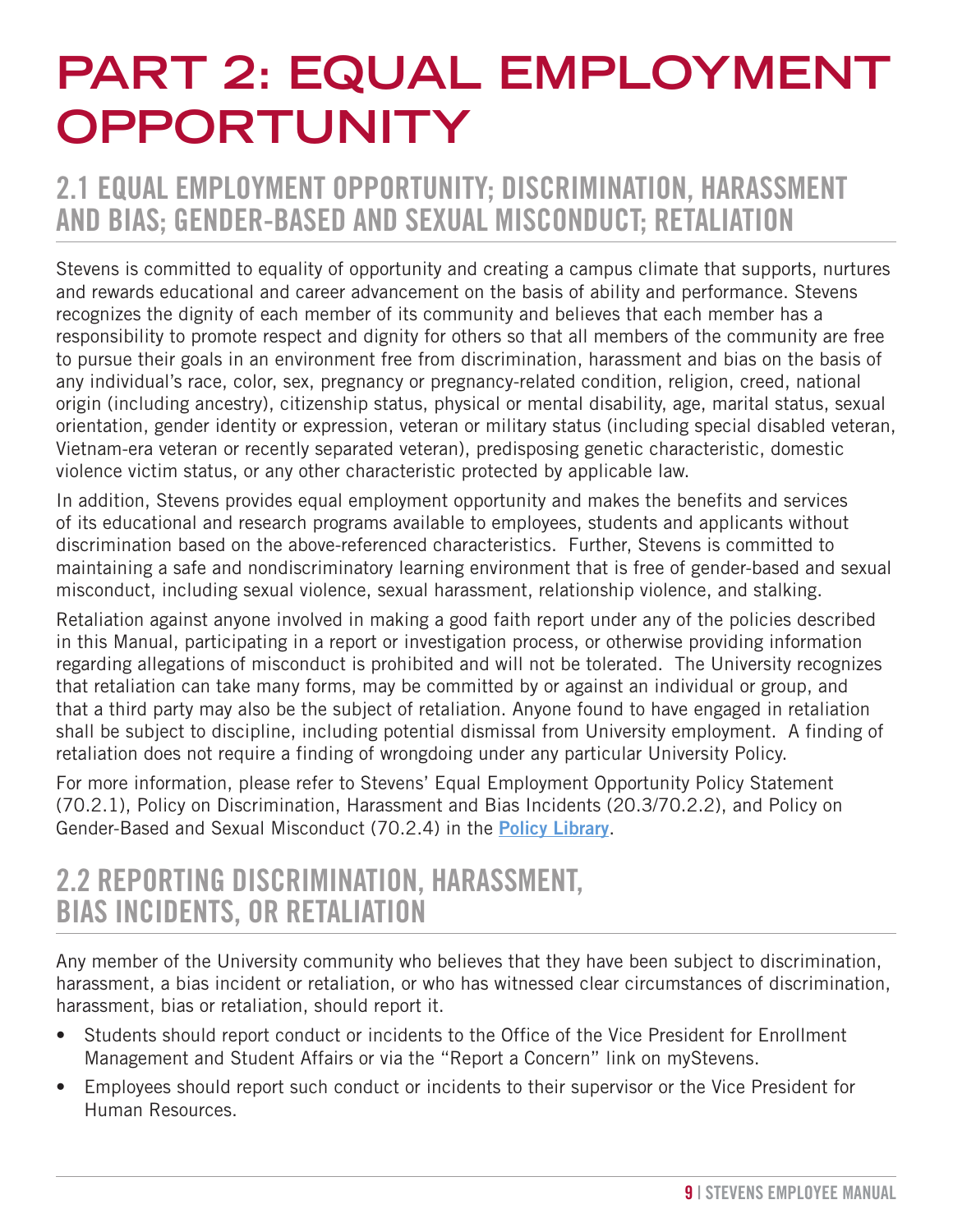<span id="page-9-0"></span>• Visitors should report such conduct or incidents to a University administrator or a Campus Police Officer, who will refer the report to the appropriate office.

Though anonymous complaints can be more difficult for the University to investigate, members of the University community may also report concerns anonymously through the University's EthicsPoint Compliance Hotline at (855) 277-4065, or on the **[EthicsPoint website](https://secure.ethicspoint.com/domain/media/en/gui/31028/index.html)**.

### 2.3 REPORTING GENDER-BASED OR SEXUAL MISCONDUCT

The University's "Title IX Coordinator" has centralized oversight responsibility for Title IX matters at Stevens, including the coordination of the University's response to reported incidents. Ms. Xhiljola Ruci is the Title IX Coordinator and has ultimate responsibility for Title IX matters generally and primary responsibility for overseeing complaints and reports relating to Stevens' students. Ms. Maria Ouckama is the Deputy Title IX Coordinator and will be the primary person responsible for overseeing complaints and reports relating to employees.

Xhiljola Ruci Director of Community Standards and Title IX Coordinator Howe Center, 10th Floor Phone: 201-216-3383 E-mail: xruci@stevens.edu

Maria Ouckama Assistant Vice President for Human Resources and Deputy Title IX Coordinator Howe Center, 5th Floor Phone: 201-216-5122 E-mail: Maria.Ouckama@stevens.edu

Stacy Flowers Director of Residential Education and Deputy Title IX Coordinator Humphreys Hall, 1st Floor Phone: 201-216-8963 E-mail: sflowers@stevens.edu

In addition to reporting Title IX Complaints to the coordinators listed above, members of the Stevens community may also report Title IX Complaints using the following options:

**Stevens Campus Police**: Campus Police can be reached at 201-216-5105 or at Police Headquarters on the first floor of the Kidde Building. The emergency number is 201-216-3911.

**Anonymous Reporting**: Anonymous reports or requests for resources may be made through the University's EthicsPoint Compliance Hotline at 855-277-4065 or online through **https://secure. ethicspoint.com/domain/media/en/gui/31028/index.html**. EthicsPoint allows the University to request information from a reporter and provide updates to the reporter on an anonymous basis. Reports made via EthicsPoint will be forwarded to the Title IX Coordinator. Please note that anonymous complaints can be more difficult for the University to investigate.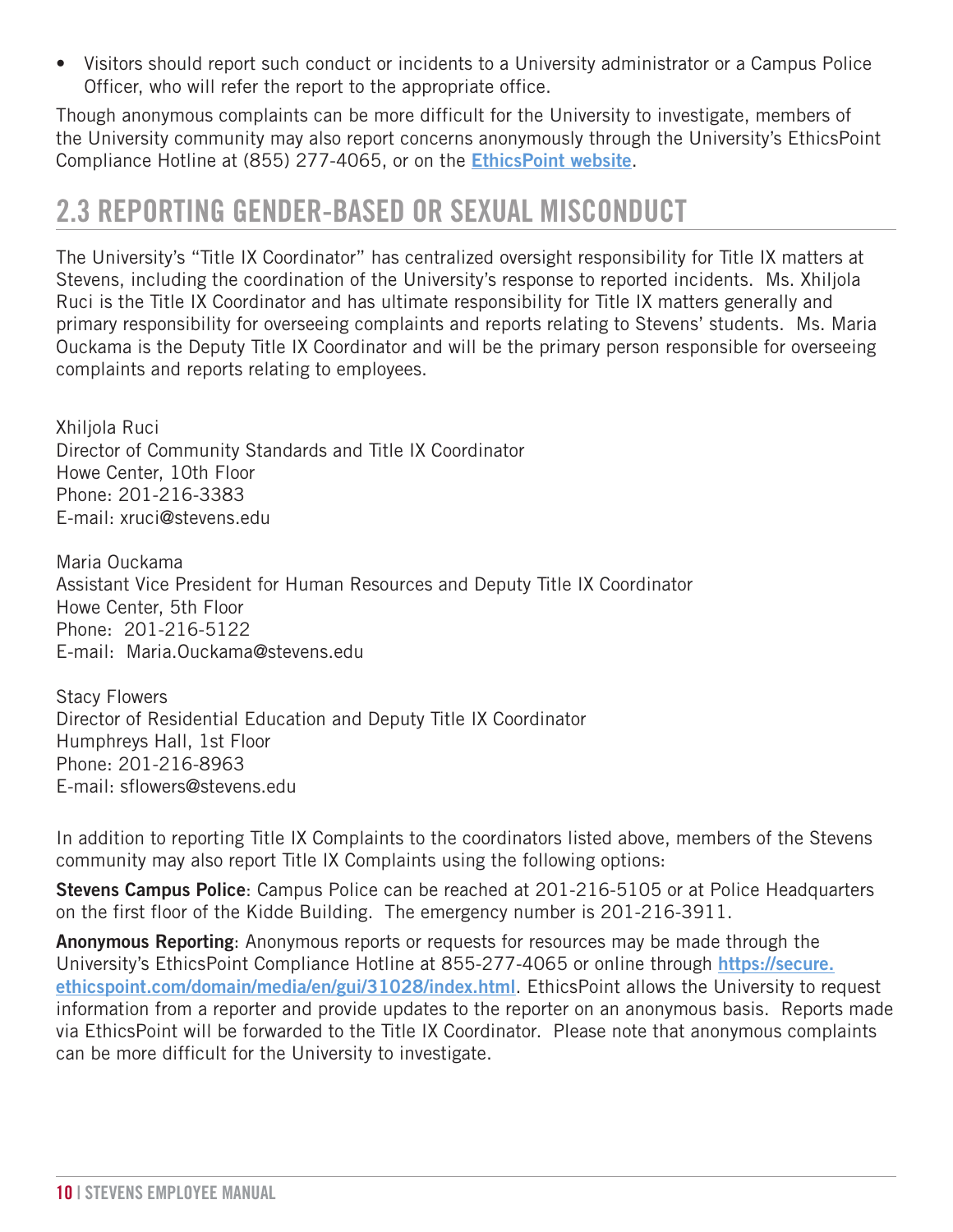### <span id="page-10-0"></span>2.4 ACCOMMODATION OF DISABILITIES

It is Stevens' policy that no qualified person shall be excluded from participating in or be denied the benefit of any University program, activity, event or employment on the basis of disability where a reasonable accommodation may be made to allow for participation. If a job applicant or an employee is or becomes an individual with a disability as defined pursuant to applicable law and requests a reasonable accommodation, Stevens will work with that individual to determine whether an appropriate reasonable accommodation can be made to enable the individual to apply for the position and/or perform the essential functions of the position, without creating an undue hardship on Stevens.

If an employee believes that they need assistance to perform their job duties because of a disability, they should speak with the Division of Human Resources about a reasonable accommodation. Information concerning individuals' disabilities and their need for accommodations will be handled with discretion and in accordance with applicable law.

For more information, please refer to Stevens' Policy on Accessibility and Accommodations for Individuals with Disabilities (70.7) in the **[Policy Library](https://www.stevens.edu/about-stevens/university-policy-library)**.

### 2.5 "WHISTLE-BLOWER" POLICY

In accordance with New Jersey's Conscientious Employee Protection Act ("CEPA"), Stevens prohibits unlawful retaliation against an employee who, among other things, discloses or threatens to disclose to a supervisor or public body, a policy or practice that is in violation of law or who objects or refuses to participate in any activity that the employee reasonably believes violates the law, is criminal or fraudulent, or is against clear public mandates.

It is Stevens' policy to promote an atmosphere of open discussion. All employees are afforded the opportunity to raise any concerns they may have with the Division of Human Resources. Employees may also report their concerns through the University's EthicsPoint Compliance Hotline at (855) 277- 4065, or on the **[EthicsPoint website](https://secure.ethicspoint.com/domain/media/en/gui/31028/index.html)**.

For more information, please refer to Stevens' Conscientious Employee or "Whistle-Blower" Policy (10.2.2) in the **[Policy Library](https://www.stevens.edu/about-stevens/university-policy-library)**.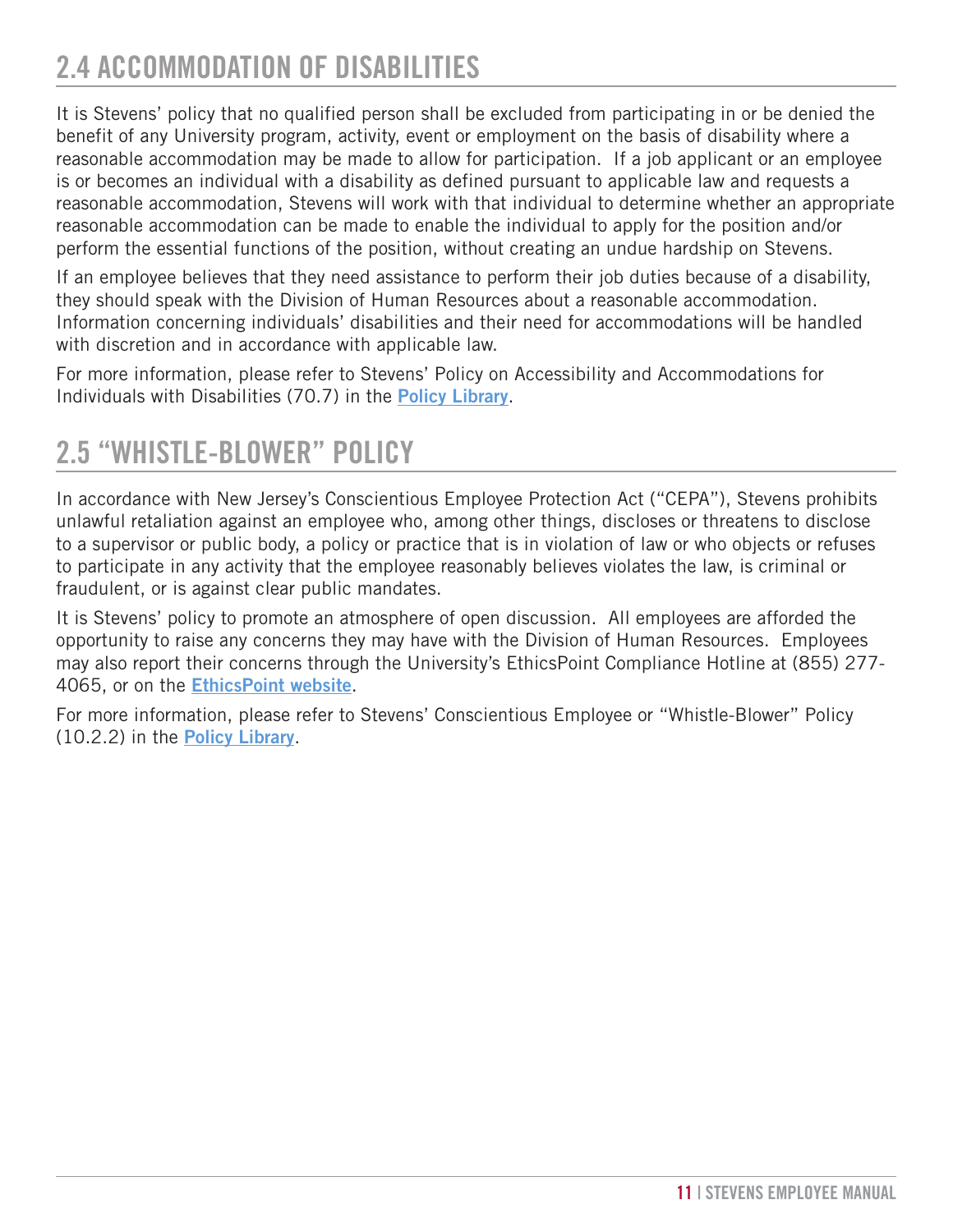## <span id="page-11-0"></span>**PART 3: EXPECTATIONS OF EMPLOYEES**

### 3.1 RESOURCES AVAILABLE TO STEVENS STUDENTS

One of the most vital priorities in Stevens' Strategic Plan is "Student-Centricity." Accordingly, it is the responsibility of all Stevens employees to familiarize themselves with the variety of resources available to Stevens students, to support the intellectual, personal and professional growth of Stevens students, and to assist Stevens students in times of need. Among the resources available to Stevens students are **[health and wellness services](https://www.stevens.edu/campus-life/health-wellness)** (such as the Student Health Center, Counseling and Psychological Services, and the CARE Team), **[career services](https://www.stevens.edu/directory/stevens-career-center)**, academic services (such as the **[Academic Support](https://www.stevens.edu/directory/undergraduate-academics/academic-support-center)  [Center](https://www.stevens.edu/directory/undergraduate-academics/academic-support-center)**), **[information technology services](https://www.stevens.edu/directory/information-technology)**, and **[diversity and inclusion programs, workshops and](https://www.stevens.edu/campus-life/diversity-and-inclusion)  [trainings](https://www.stevens.edu/campus-life/diversity-and-inclusion)**. Information about these and other resources is available on the **[Stevens website](https://www.stevens.edu/)**.

Any Stevens employee who is concerned about the wellbeing of a student should promptly contact Student Health Services, Counseling and Psychological Services, or the CARE Team. For urgent concerns or emergencies, contact Stevens Campus Police immediately.

### 3.2 GENERAL STANDARDS OF EMPLOYEE CONDUCT

Stevens expects employees to conduct themselves in an appropriate and professional manner and to continuously strive to maintain orderly and efficient operations and a positive work environment for fellow employees. Stevens expects its employees to follow all University policies and exercise good judgment and common sense in all their endeavors on behalf of Stevens. The following examples are meant to illustrate (but not exhaustively list) conduct that may lead to disciplinary action, up to and including termination:

- dishonesty;
- insubordination:
- neglect of duties;
- unauthorized or excessive tardiness or a pattern of tardiness;
- unauthorized or excessive absenteeism or a pattern of absenteeism;
- unsatisfactory job performance;
- failure to abide by any applicable University policy or federal, state or local law or regulation;
- failure by a non-exempt employee to observe scheduled working hours, start time or breaks;
- excessive or unauthorized use of University resources for personal purposes including, but not limited to, telephone lines, email, electronic communication systems, supplies or equipment;
- any use of University resources for private or commercial purposes including, but not limited to, telephone, email, electronic communication systems, supplies or equipment;
- threatening behavior or language while on University property, on University business, or using University resources;
- failure or inability to obtain or maintain any license or continuing education requirement necessary for the employee's position;
- improper use or disclosure of confidential or proprietary University information or resources to a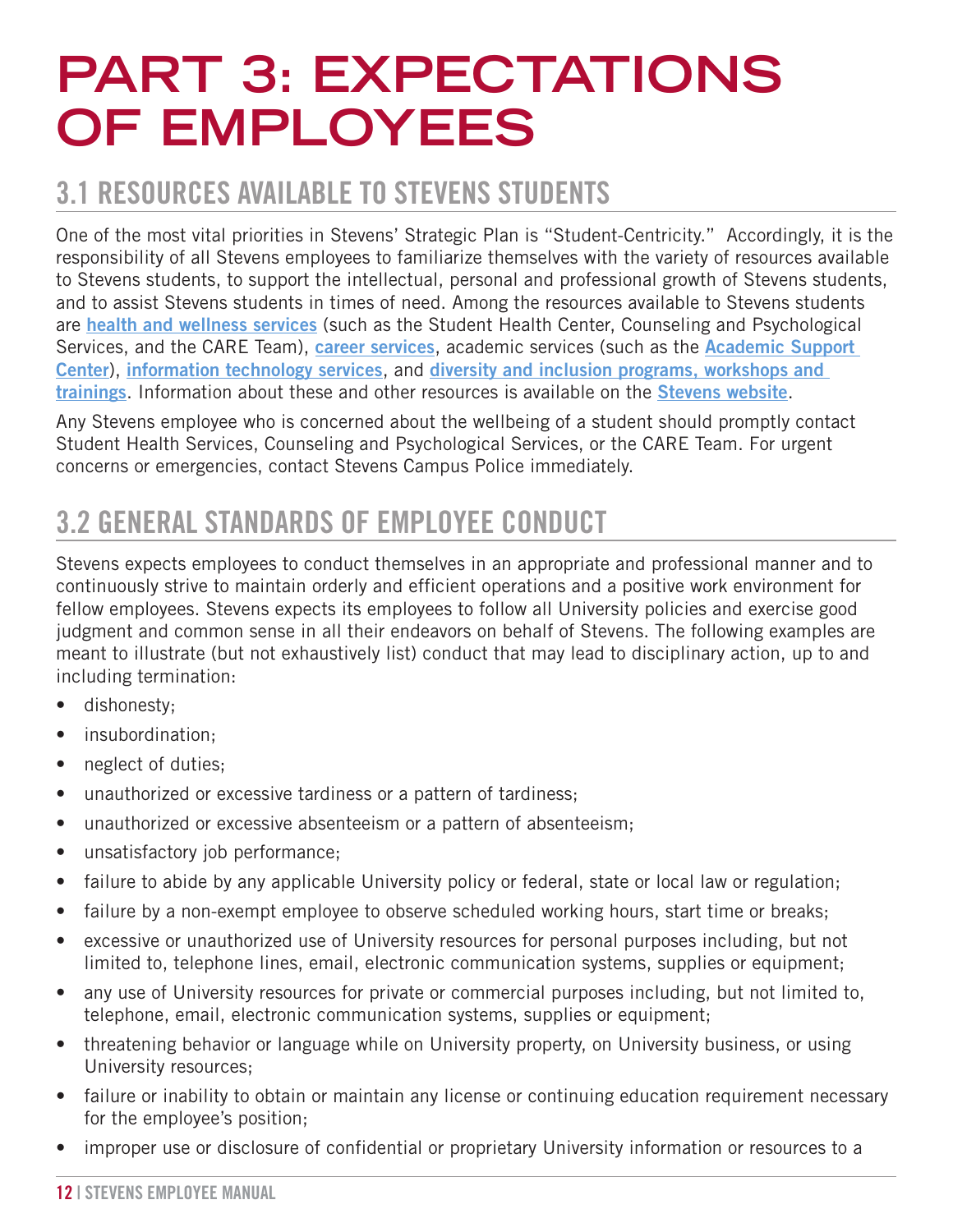<span id="page-12-0"></span>third party;

- harassment of, or discrimination against any members of the Stevens community;
- stealing, destroying, abusing, or damaging University property or systems or the property of a member of the Stevens community;
- falsifying a University record or an employee's own credentials; or
- engaging in off-duty conduct that reflects poorly on the employee's character or questions the employee's ability to perform their job, and thereby has the potential to bring negative attention to the University.

For more information, please see Stevens' Code of Ethics (10.2.1) located in the **[Policy Library](https://www.stevens.edu/about-stevens/university-policy-library)**. Section 4.9 provides an overview of Stevens' approach to employee discipline and corrective action for violations of this Manual and other policies and procedures.

### 3.3 ATTENDANCE AND PUNCTUALITY

An employee's supervisor is responsible for setting the work schedule for the employee's unit. When an employee is going to be late or absent, the employee must provide their supervisor with as much notice as possible.

An employee's failure to report to work without contacting their supervisor as soon as reasonably practicable is considered a major offense, and the employee may be subject to disciplinary action. Failing to report to work for five or more consecutive workdays without providing a legitimate explanation for such absence may be considered job abandonment and may be treated as a resignation. Excessive unexcused absences or tardiness may result in disciplinary action up to and including discharge. More specific attendance procedures may exist in an employee's unit or in the Faculty Handbook.

### 3.4 DATING AND FRATERNIZATION

Stevens is committed to providing a learning and working environment that is free from conflicts of interest, exploitation, favoritism and sexual harassment. Accordingly:

- All Stevens' employees, including faculty members, are prohibited from (i) entering into an amorous or sexual relationship with a student under their authority and (ii) accepting authority over a student with whom they have an amorous or sexual relationship;
- The University strictly prohibits supervisory employees from dating or engaging in amorous or sexual relationships with employees who are under their direct or indirect supervision;
- No Stevens employee, including faculty, may have a sexual or amorous relationship with any undergraduate student, regardless of whether the employee currently exercises or expects to exercise direct authority over that student; and
- All Stevens employees, including faculty members, are strongly discouraged from engaging in sexual or amorous relationships with graduate students.

For more information, please refer to Stevens' Non-Fraternization Policy (70.2.3) in the **[Policy Library](https://www.stevens.edu/about-stevens/university-policy-library)**.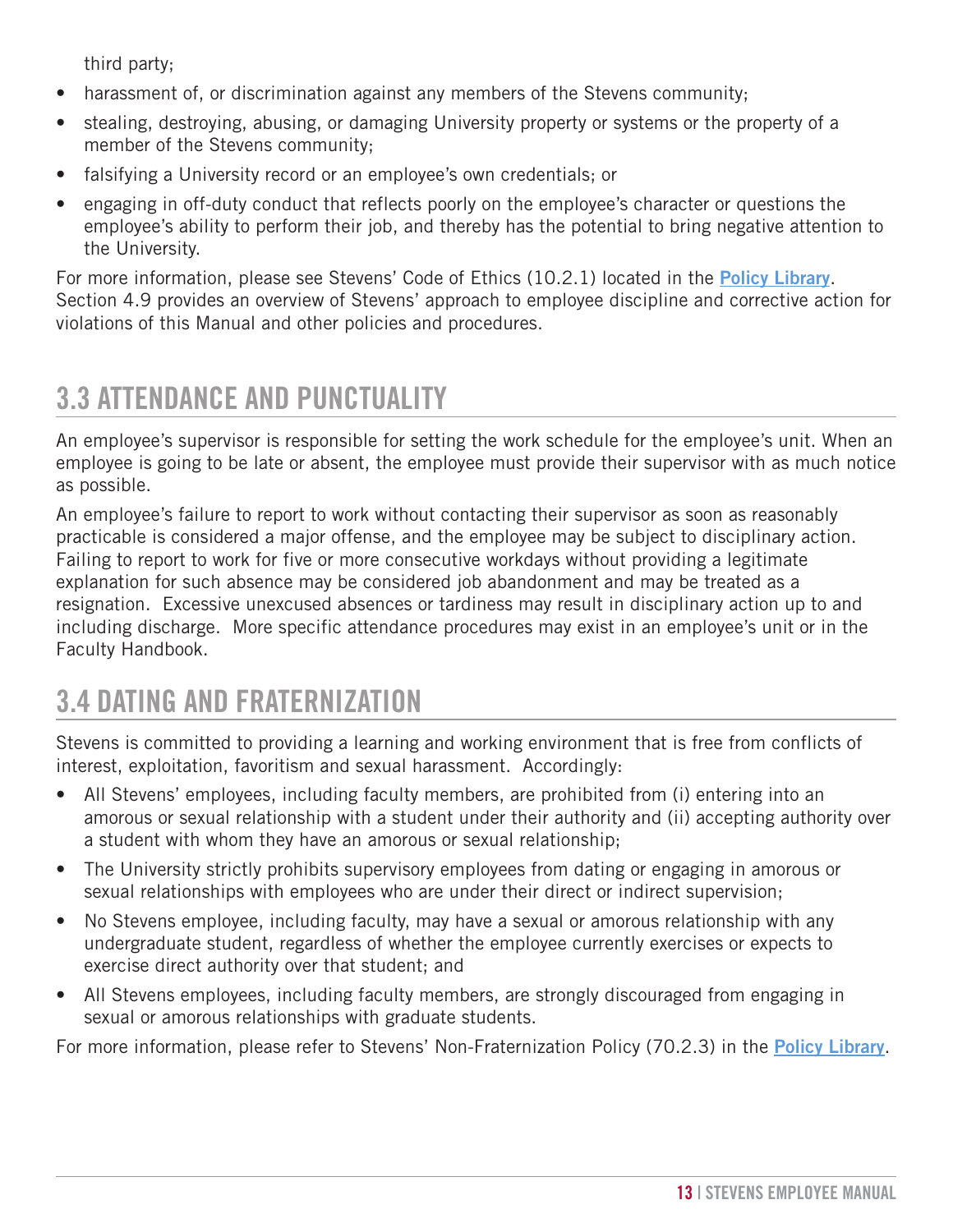### <span id="page-13-0"></span>3.5 DRESS CODE

Workplace attire must be neat, clean and appropriate for the work being performed and for the setting in which the work is performed. Uniforms may be required for certain positions. Supervisors may determine appropriate workplace attire for their units.

Employees who report for work inappropriately attired or groomed may, at the discretion of their supervisor, be sent home.

If an employee has any questions regarding appropriate dress or wants to request an accommodation based on religious observance, the employee should contact the Division of Human Resources.

### 3.6 SOLICITATION AND DISTRIBUTION

The University is a nonprofit entity with charitable status and must use its assets and resources in furtherance of its own charitable mission, which is the provision of education and the conduct of academic research for and on behalf of the University. As a general matter, the University's assets and resources, including its systems, may not be used by employees to solicit or promote support for any cause (including "Go-Fund-Me" and other fundraising efforts), political campaign or other effort, or organization or business, or to distribute or circulate any printed, written or electronic material unrelated to the University in work areas, or via email or other Stevens' systems. Under no circumstances will non-employees be permitted to solicit or distribute printed, written or electronic materials for any purpose on Stevens' premises or using Stevens' systems without prior written authorization.

Exceptions to this general rule may be granted (a) to further the University's institutional interests and relationships within the local community and (b) to support certain student activities. Guidance on exceptions may be obtained from the Vice President for Alumni Engagement and Development, the Vice President for University Relations and the Vice President for Enrollment Management and Student Affairs.

Nothing in this section shall be deemed to limit employees' rights under applicable law, including (without limitation) employees' rights to engage in concerted activities regarding the terms and condition of employment and any other rights protected under the National Labor Relations Act.

### 3.7 PROPER USE OF UNIVERSITY RESOURCES

All University resources (such as letterhead, equipment, supplies and technology) are made available to employees for the sole purpose of conducting work on behalf of Stevens. Accordingly, all personal use of University resources is subject to supervisor approval. Any personal use approved by a supervisor must not excessively consume University resources, interfere with work productivity or involve any prohibited or unlawful activity. Use of University resources for private commercial purposes is prohibited.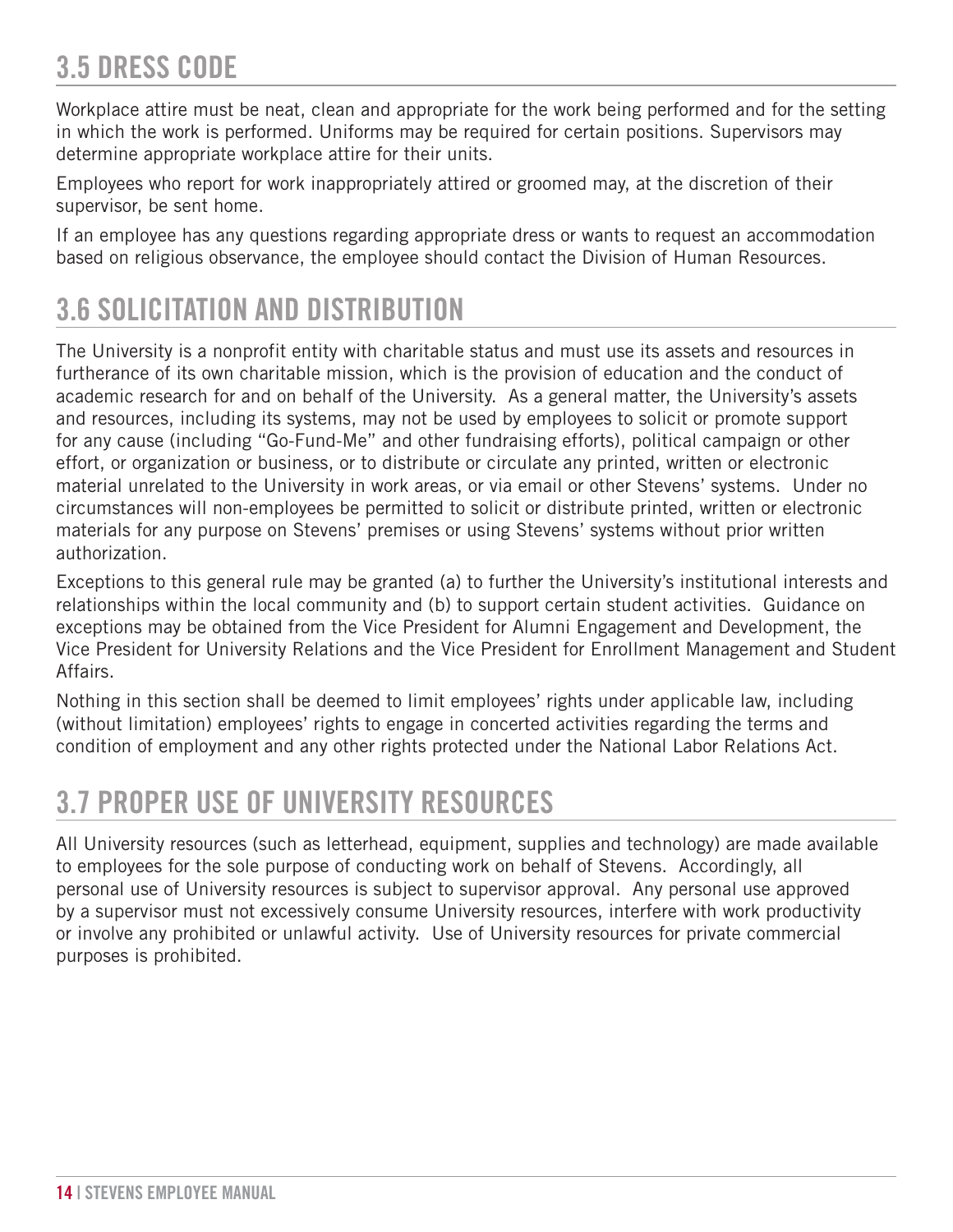# <span id="page-14-0"></span>**PART 4: RECRUITMENT AND DEVELOPMENT**

### **4.1 FACULTY**

Specific information concerning faculty recruitment, development, promotion and discipline can be found in the **[Faculty Handbook](https://www.stevens.edu/school-business/about/aacsb-standards/faculty-handbook)**. Where this section contradicts the Faculty Handbook, the Faculty Handbook supersedes this section with respect to Faculty.

### 4.2 RECRUITMENT, SELECTION AND HIRING PHILOSOPHY

The Division of Human Resources administers the recruitment, selection and hiring process for all employees in accordance with the University's Equal Opportunity Policy and all applicable laws. The Division of Human Resources will assist University leaders with the development of a strategy to attract candidates aligned with the initiatives of the Strategic Plan, the core functions of each division and the principles of equal employment opportunity.

### 4.3 EMPLOYMENT OF RELATIVES

The University recognizes that on occasion family or household members of Stevens' employees may be selected for vacant faculty and staff positions. Similarly, it is not unusual for dependents or family members of employees to be students at the University. It is the University's intention to ensure that the hiring or instruction of family and household members is equitable and does not create an actual or perceived conflict of interest. For more information, please refer to Stevens' Conflict of Interest Policy (10.3.1) in the **[Policy Library](https://www.stevens.edu/about-stevens/university-policy-library)**.

### 4.4 REFERENCE AND BACKGROUND CHECKS

Stevens will use reference checks and credential verifications to ensure the accuracy of information supplied by a candidate in an employment application, resume or job interview. Stevens may use criminal and financial background checks in appropriate situation as required by law or Stevens Policy or at the discretion of the Vice President for Human Resources or their designee. If the relevant position may involve working with individuals under the age of 18, the background check will include a sex offender registry search. Stevens will not inquire about an applicant's criminal record or request authorization for a background check until after it has conducted an interview, determined that the applicant is qualified for the position and decided that the applicant is its first choice to fill the position. Stevens will at all times comply with applicable state and federal law in conducting these background checks including, but not limited to, obtaining the employee's authorization where required.

Any applicant or candidate for employment (internal or external) who makes a material misrepresentation or deliberately omits a fact on an employment application form, resume or CV, or in a selection interview may be eliminated from further consideration for employment. A material misrepresentation or deliberate omission of a fact may also be justification for the rescission of an invitation of employment, or if employed, the termination of employment.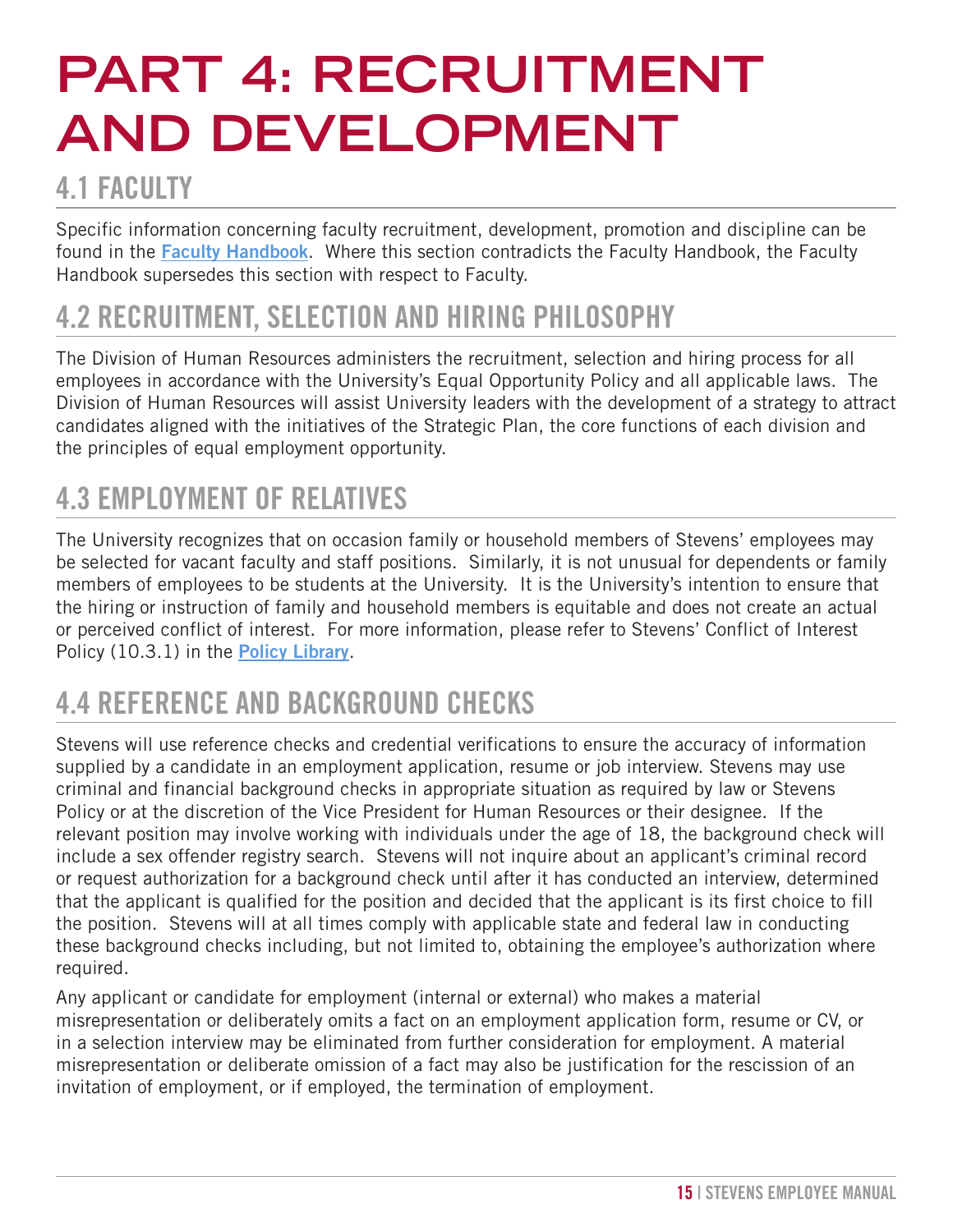### <span id="page-15-0"></span>4.5 EMPLOYMENT ELIGIBILITY; IMMIGRATION REQUIREMENTS

Stevens complies with applicable federal and state immigration laws. As a condition of employment, each new employee must, prior to commencing work at Stevens, complete the Employment Eligibility Verification Form I-9 and present documentation establishing identity and authorization to work in the United States. The employee's authorization to work will also be verified through the federal E-Verify program. Employees whose authorization to work expires, or is revoked, must notify Stevens immediately. Stevens will re-verify employment authorization for those employees whose authorization expires.

### 4.6 TRAINING

#### *Compliance Training*

All Stevens employees receive training as part of Stevens' compliance program. This training includes, but is not limited to, training on ethics and compliance, discrimination, sexual misconduct, and minors on campus. Individuals may also be required to receive specialized training as needed for their positions.

Staff who do not complete training by the deadline specified by the Division of Human Resources are subject to up to one week of unpaid suspension, as determined by the Division of Human Resources (during which they must complete all outstanding training), and other disciplinary action up to and including termination.

When a faculty member does not complete training by the deadline specified by the Division of Human Resources, a letter regarding the deficiency will be sent to the Provost and the relevant dean and department chair. Further deficiencies may be referred to the Professional Practices Committee under Section 4.4.2 of the Faculty Handbook.

The Division of Human Resources will send reminders to faculty and staff members regarding training deficiencies before engaging in the disciplinary steps discussed in this section.

#### *Personal Growth and Development Training*

Stevens will assist employees by providing opportunities for continuing training and development. Employee training involves the acquisition and improvement of job-related skills and knowledge, while employee development involves personal growth and preparation for promotion and expansion of job duties. Managers are encouraged, with the advice and assistance of the Division of Human Resources, to create and foster a climate in which employees are challenged and encouraged to learn.

### 4.7 PERFORMANCE EVALUATIONS AND DEVELOPMENT

Stevens has established a performance evaluation process to provide guidance and feedback to employees on their performance in relation to the requirements and expectations of their jobs. The evaluation process is meant to provide employees with an objective assessment of their performance and information that can assist employees in setting goals and improving and enhancing their performance.

Effective communication and feedback about employee performance are critical to their success and to the success of the University overall.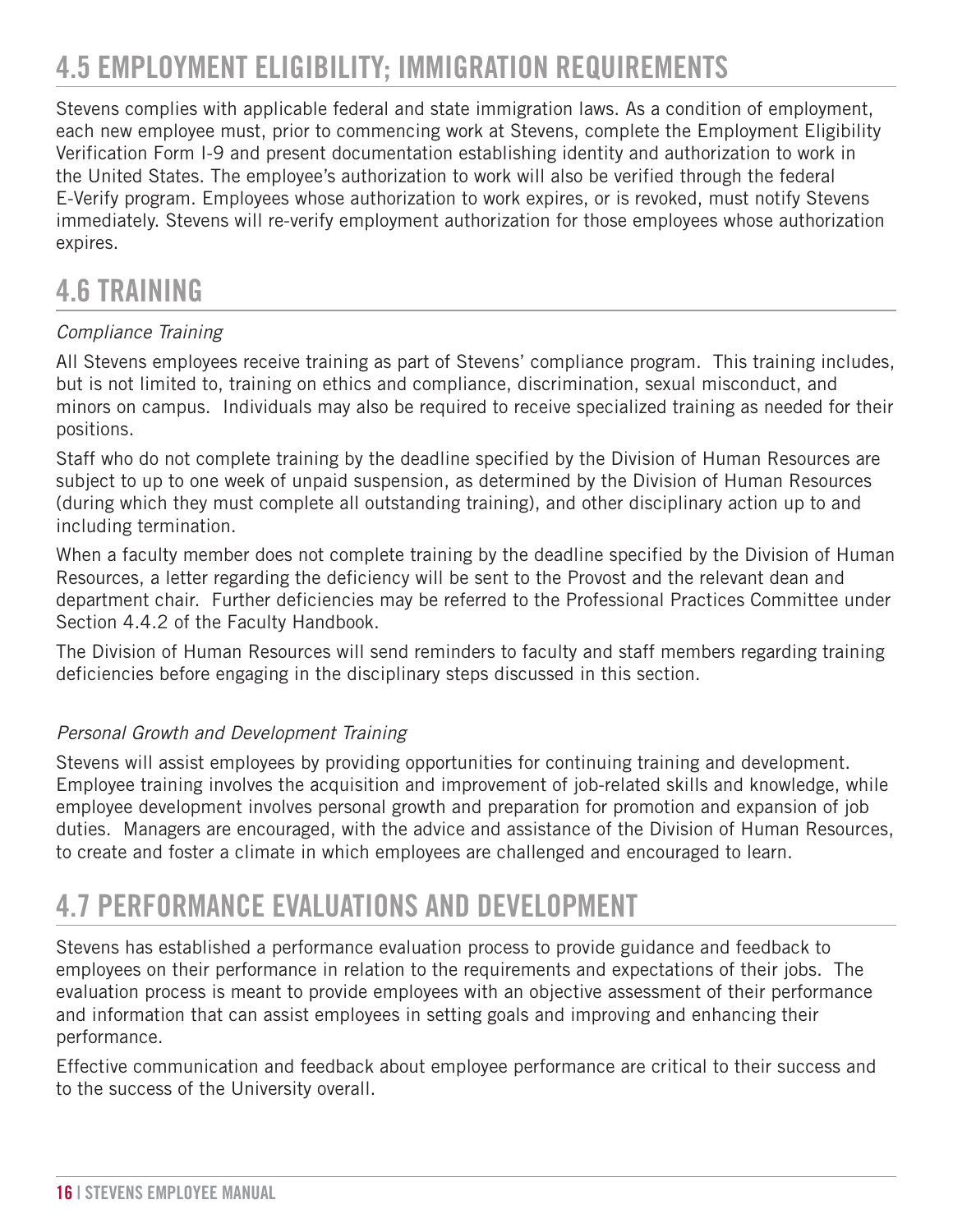<span id="page-16-0"></span>All Stevens employees are encouraged to do the following:

- communicate regularly with their immediate supervisor regarding their performance;
- take an active role in planning goals and implementing action plans to reach these goals;
- review goals and objectives often to affirm they will be met in a timely fashion;
- accept additional responsibilities and show initiative;
- seek opportunities for advancement within their department or the University;
- ask for assistance in developing a goal-oriented path for advancement within their department or the University;
- seek out available training to improve their skills and enhance their prospects at the University; and
- participate fully and meaningfully in any performance review process that applies to their position.

Employees are obligated to promptly participate in their evaluation process. Employees must electronically sign their evaluation to acknowledge that they received and read it, regardless of whether they agree with it.

Supervisors and employees are encouraged to communicate with each other on an ongoing, informal basis throughout the year regarding expectations, goals, and employee performance. If a supervisor believes that there are problems with an employee's performance, the supervisor may elect to put an employee on a Performance Improvement Plan ("PIP"). The PIP will last for a defined period of time. If performance does not improve during this period, the employee will be subject to termination.

### 4.8 INTERNAL MOBILITY

Employees who are capable of performing higher levels of work and assuming greater responsibility are encouraged to apply for, and may be considered for, positions of greater opportunity, challenge and pay, if such positions are available. Generally, the University will post open positions internally for five days before posting such positions externally. All internal transfers will be based on jobrelated criteria, such as knowledge, skill, ability, aptitude, competencies, educational requirements, attendance, length of time in current position and quality of past work performance. The internal transfer process will include both internal and external reference checks. Stevens employees will be treated in the same manner as others in the applicant pool.

### 4.9 DISCIPLINE AND CORRECTIVE ACTION

In dealing with deficiencies in conduct and work performance, the University attempts to be fair and consistent in its treatment of employees. Many factors are taken into consideration if it becomes necessary to discipline an employee, including the nature and seriousness of the offense, the employee's past record, the impact of behavior on the employee's department and on the University, and any mitigating or aggravating circumstances. Such decisions by the University will necessarily be fact-dependent.

In general, discipline for employees is applied in progressive steps. An employee will first be provided an oral warning, followed by a written warning, followed by potential suspension or probation, followed by termination. This procedure is not contractual in nature and does not constitute an agreement that any particular procedure will apply. Disciplinary steps may be omitted, accelerated or repeated, as the University determines appropriate. If an employee's actions are found to be sufficiently serious, the employee may be immediately terminated without any prior disciplinary steps.

The purpose of disciplinary measures short of termination is corrective, to encourage employees to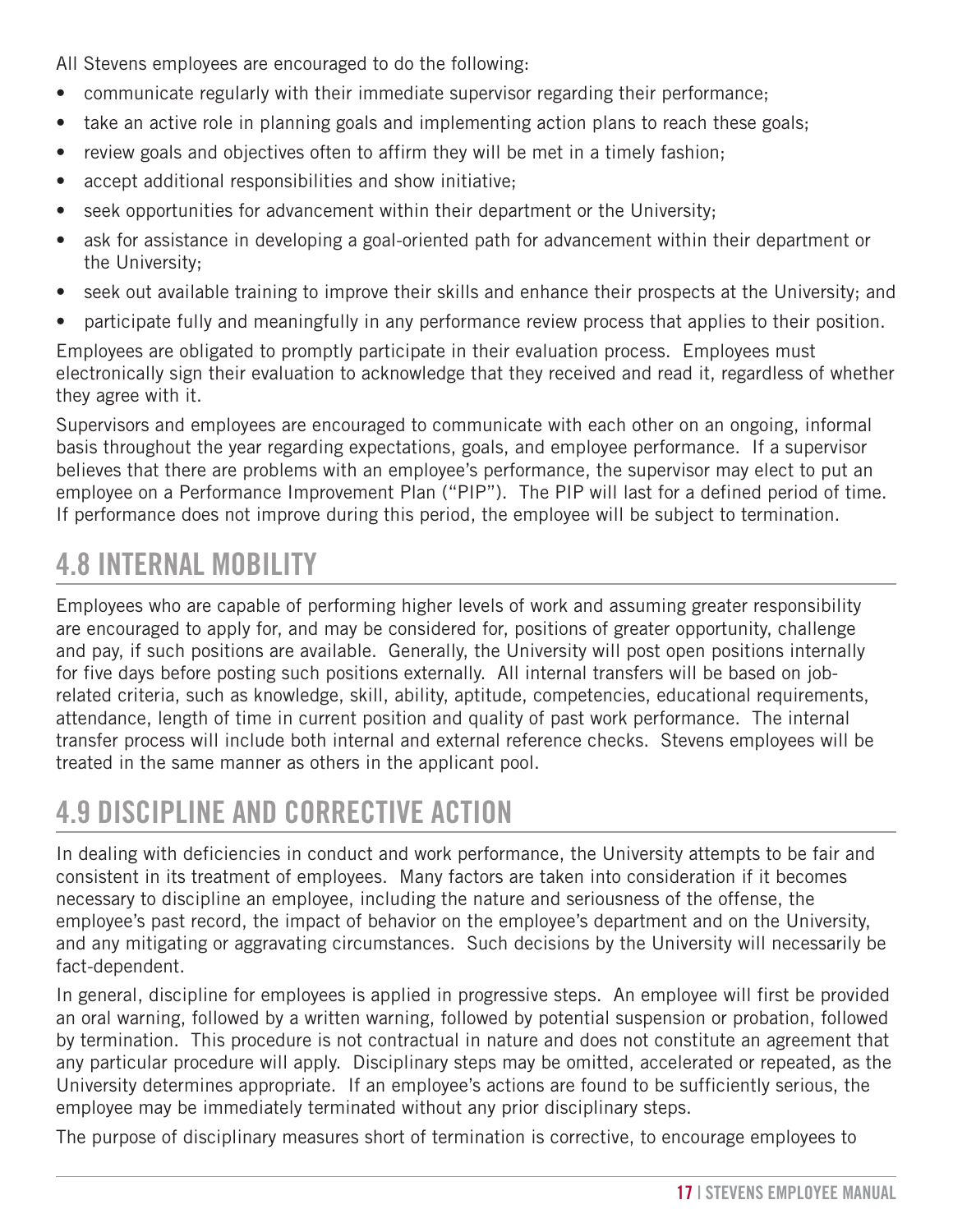<span id="page-17-0"></span>improve their conduct or performance so that they may continue their employment with the University. The University expects all employees to behave in a mature and responsible manner and to perform their jobs conscientiously, without the need for disciplinary action.

### 4.10 LEAVING EMPLOYMENT AT STEVENS

If an employee is considering leaving the University for any reason, the employee is encouraged to speak with their supervisor and the Division of Human Resources.

Employees leaving the University voluntarily must provide two weeks' notice in order to receive payment for accrued, unused vacation time (if otherwise eligible for such payment). Employees may only take vacation time during this two-week period with the written consent of the employee's supervisor and the Vice President for Human Resources. Stevens may, upon the written consent of the employee's supervisor and the Vice President for Human Resources, elect to release an employee immediately rather than require the employee to work through any notice period. In these instances, the employee will receive payment for accrued, unused vacation time (if otherwise eligible for such payment). Employees at the director level and higher are strongly encouraged to provide at least three weeks' notice to the University prior to departure.

During any notice period, the University expects the employee's work performance to continue at the same standards and quality level established prior to the employee's resignation.

Prior to the employee's departure, all outstanding business activity must be reviewed with their supervisor. On the last day worked, all Stevens' property such as keys, cell phones, electronic equipment, uniforms, files, electronic files, data and other items must be returned.

After an employee leaves the University, they must continue to protect the University's confidential information. This information may include, but is not limited to, financial information; data; private information concerning students, employees and alumni; intellectual property and proprietary information.

Before an employee departs, the supervisor or the Division of Human Resources will request an exit interview.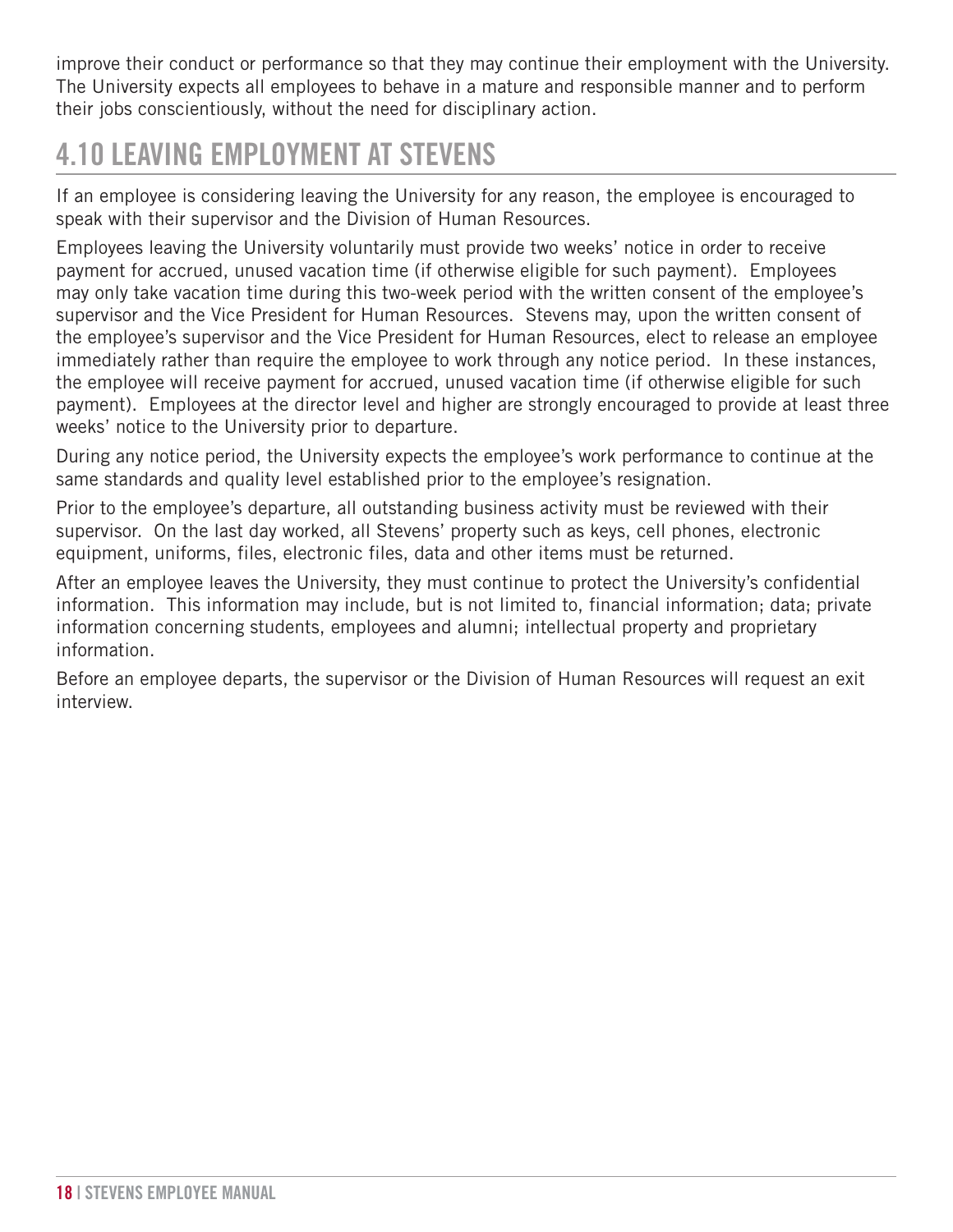# <span id="page-18-0"></span>**PART 5: HOURS AND PAY**

### 5.1 WORK HOURS

The University's business hours are 9:00 a.m. to 5:00 p.m. Hours of work for individual employees, however, are determined by Stevens to meet the operational needs of the University. Supervisors will advise employees of their work schedule and their meal and rest breaks. Employees are expected to be at their job locations at the scheduled beginning of their workday and to work their scheduled hours. Exempt employees (as defined below) are expected to work the hours required to fully perform their duties fully even if outside of their normally scheduled hours.

### 5.2 EMPLOYMENT CLASSIFICATIONS

The University classifies its staff workforce as follows:

- **Full-Time Staff:** Employees who regularly work 35 hours or more per week throughout the calendar year (52 weeks per year, excluding excused absences), exclusive of temporary or seasonal employees;
- **Part-Time Staff:** Employees who regularly work fewer than 35 hours per week, exclusive of temporary or seasonal employees; and
- **Temporary or Seasonal Workers:** Persons engaged to work for a specific duration for a limited term (full-time or part-time) including summer interns.

In addition to the above classifications, employees are categorized as "exempt" or "non- exempt." The following definitions apply:

- **Non-Exempt Employees:** Employees, including student employees who are paid on an hourly basis. In addition, these positions meet specific criteria and are therefore determined to be covered by the minimum wage and overtime requirements of the Fair Labor Standards Act and/or applicable state wage and hour law. For additional guidelines for non-exempt employees, please see Section 5.3.
- **Exempt Employees:** Employees who are paid on a salaried basis. In addition, these positions are ineligible for overtime pay pursuant to the Fair Labor Standards Act and/or applicable state wage and hour law.

### 5.3 NON-EXEMPT EMPLOYEES

#### *Recording Hours Worked*

All non-exempt employees must record their time in Workday. All time should be recorded as it occurs, but must be recorded no later than the end of each day. An employee's starting time should be no more than five minutes before their scheduled starting time. An employee must also record their lunch break and their ending time. An employee's ending time should be recorded promptly at the end of their workday. Because employee time records are vital for payroll purposes, employees must inform their supervisor if they fail to record and submit time worked in a given pay period.

"Working off the clock" or working hours but not reporting the time worked is strictly prohibited. Failure to properly record time, recording time for another employee or falsifying a time record will result in disciplinary action, up to and including termination.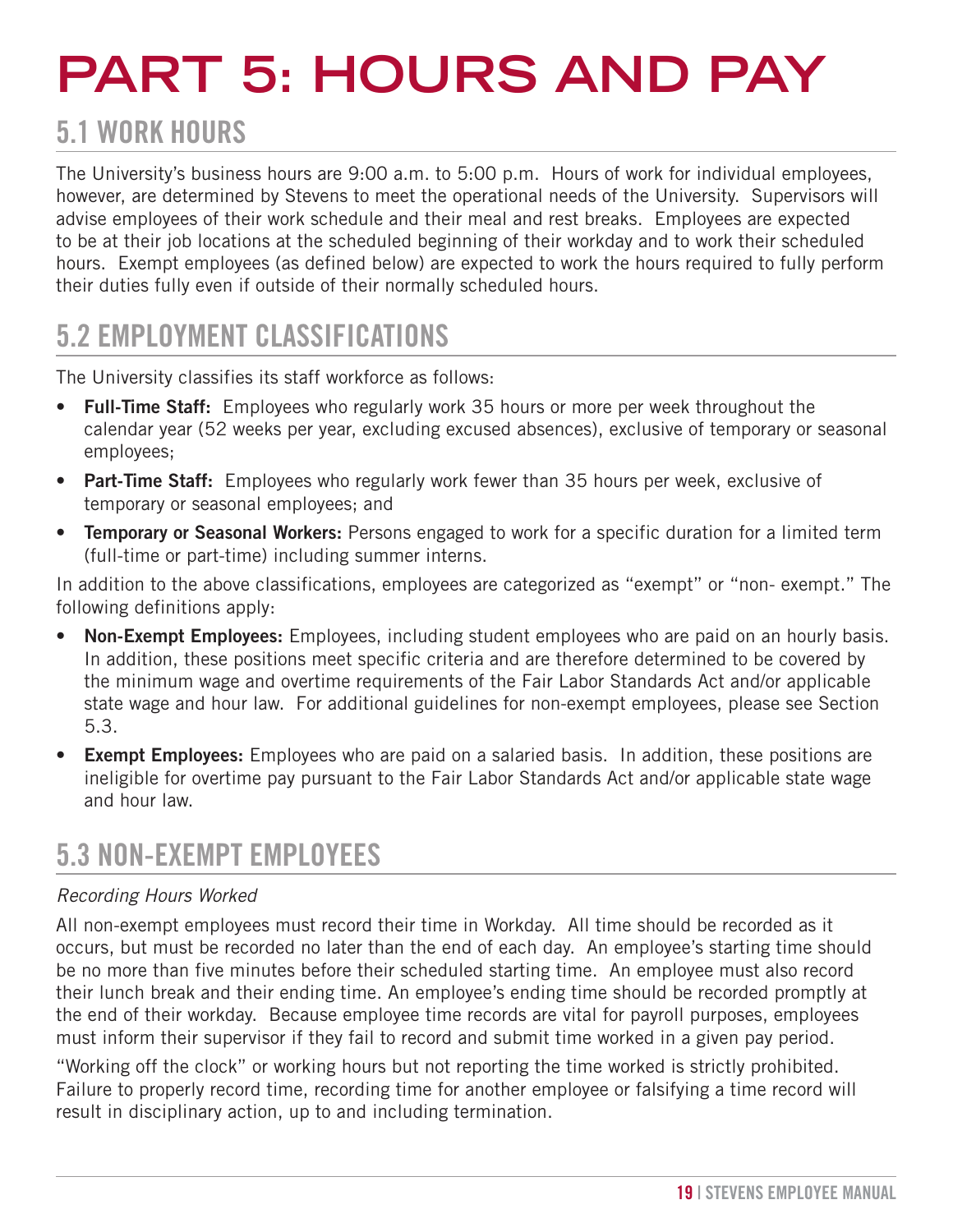#### <span id="page-19-0"></span>*Meal and Rest Breaks*

Schedules for meal and rest breaks are based upon the operational needs of the employee's unit. A meal break is a break of more than 20 minutes and is unpaid. A rest break is a break of 20 minutes or less and is paid.

Full-time, non-exempt employees are required to take a one-hour meal break (during which the employee may leave campus) each working day and are entitled to rest breaks at the discretion of their supervisors.

Part-time, non-exempt employees are entitled to meal and rest breaks during time periods set by their supervisors. Under New Jersey law, employees under the age of 18 must take a 30-minute meal break for every five consecutive hours of work.

Non-exempt employees must be paid for all hours worked. Accordingly, if an employee is interrupted during a meal break, the employee must record the time spent addressing the interruption.

Employees may not forego a meal break and alter their scheduled work hours. All changes to work hours require a supervisor's approval.

#### *Overtime*

Overtime work may be necessary to fulfill Stevens' operational needs. The following guidelines apply to non-exempt employees:

- Supervisors will attempt to provide employees with reasonable notice when the need for overtime work arises. Advanced notice may not always be possible.
- Non-exempt employees may not decide on their own to work overtime. Instead, they are required to obtain written approval from their supervisor prior to working overtime. Failure to do so is grounds for disciplinary action. However, all overtime must be recorded even if an employee did not obtain advance approval.
- If a non-exempt employee works more than 40 hours in a workweek, the employee will be paid at their regular rate of pay for the first 40 hours they worked in that workweek, and they will be paid at one and one-half times their regular rate of pay for the hours they worked in excess of 40 in that workweek.
- Stevens' "workweek" for purposes of computing and paying overtime compensation is from Monday at 12:00 a.m. to Sunday at 11:59 p.m.
- Only hours that a non-exempt employee actually worked are counted in determining overtime. Paid time off such as holidays, vacation and sick days do not count as time worked for purposes of overtime calculation.
- Unless a non-exempt employee is scheduled to work on a holiday (as defined in the Holiday Schedule referenced in Part 6 of this Manual), work on a holiday must be authorized by the employee's supervisor. If a non-exempt employee is called in or scheduled to work on a holiday, the employee will receive one day's pay at their regular, straight-time rate plus an additional payment (of straight time or overtime, depending on the hours worked by the employee that week) for the actual time they worked that day.

### 5.4 LACTATION BREAKS

Nursing mothers may take paid breaks to express milk. The break time should, if possible, be taken concurrently with other break periods already provided. These breaks will be allowed on a flexible schedule and may be taken more than once per day. Upon request, Stevens will arrange an accessible, private, sanitary, non-bathroom location that is protected from view and free from intrusion. Nursing mothers should contact their supervisors and the Division of Human Resources for more information.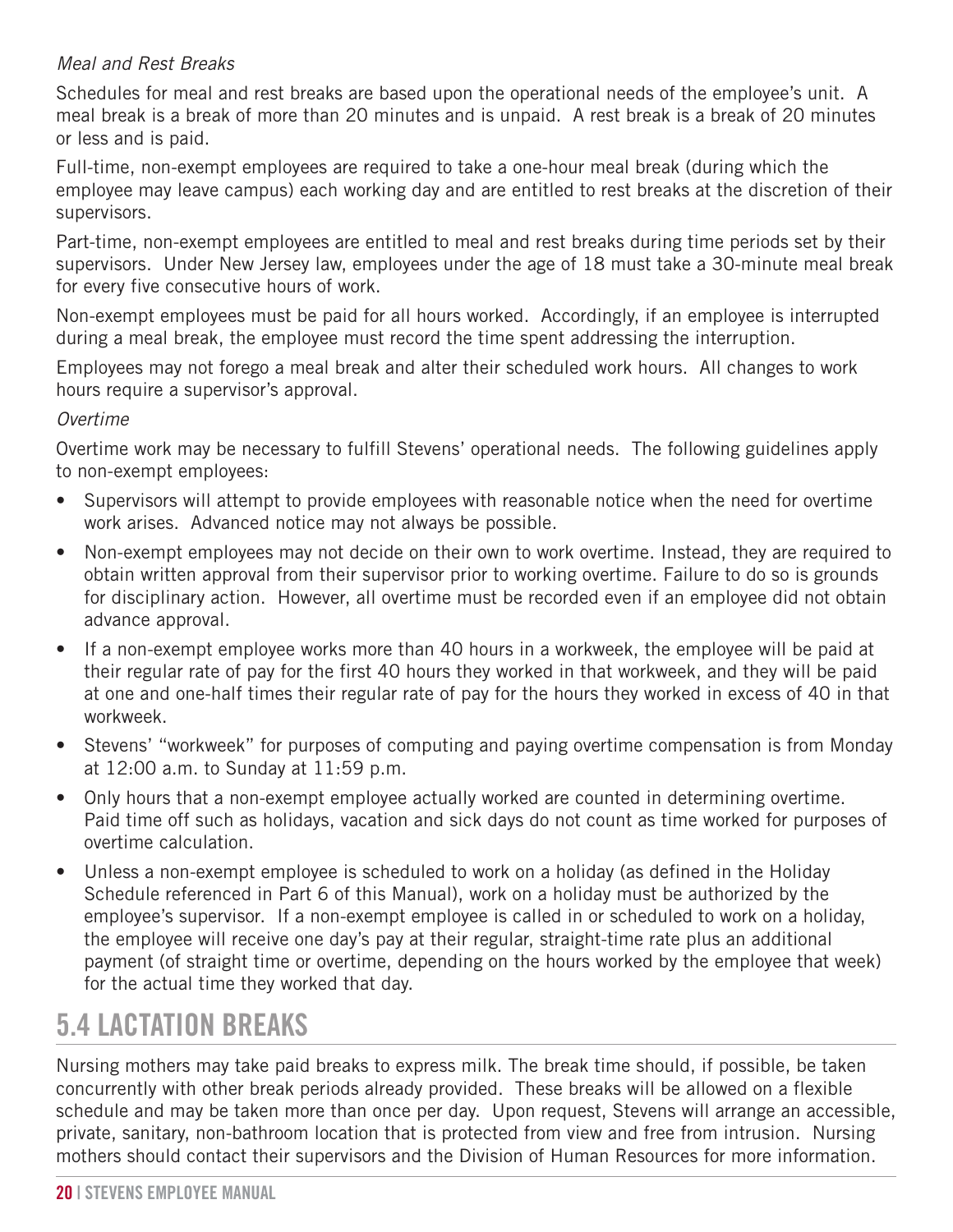### <span id="page-20-0"></span>5.5 PAY PRACTICES

Employees are paid either monthly or every two weeks, depending on position and salary level. The University strongly encourages employees to receive their pay via direct deposit.

If an employee has questions concerning their pay, they should contact the Division of Human Resources which will review the employee's concern and confer with other appropriate departments.

Mandatory federal, state and local deductions will be taken from all employees' gross wages. Stevens is required to honor wage garnishments. Stevens will take additional deductions if permitted by law and authorized by the employee.

Although the University makes every effort to ensure that employees are paid correctly, inadvertent mistakes may occasionally occur. Employees should review their paychecks to ensure accuracy. If an employee believes that there has been an error, the employee must bring the alleged error to the attention of the Division of Human Resources so that a correction may be made, whether or not the error is in the employee's favor. For example, if an error results in an overpayment to an employee, the employee is obligated to return overpaid funds to the University.

### 5.6 PAY LEVELS AND RAISES

Stevens is committed to providing a fair and competitive Staff Compensation Program to support the University's mission and to attract, retain and reward outstanding staff who add to the intellectual vibrancy of our campus and help to propel the University to higher levels of achievement.

The University has complete discretion over any and all decisions regarding employee compensation, including determining an employee's rate of pay and deciding whether or not to raise or reduce an employee's pay (and if so, by what amount). Stevens' Staff Compensation Program allows employees to be rewarded for their individual performance while ensuring that employee pay is competitive in the marketplace and equitable within the University.

### 5.7 ALTERNATIVE WORK ARRANGEMENTS

Stevens will consider alternative work arrangements that ensure that the operational and business needs of the University are efficiently met while allowing employees to balance work and personal commitments. For certain employees, alternate work arrangements can offer a unique opportunity to cultivate a rewarding career and professional relationships while balancing modern workrelated challenges such as commuting and family demands. Alternative work arrangements will be memorialized with a written Alternative Work Arrangement Agreement which has been approved by their supervisor, the Divisional Vice President and the Division of Human Resources.

Employees may work remotely on an occasional basis with the permission of their supervisor, but employees must receive prior written consent from the relevant Divisional Vice President and the Vice President for Human Resources to work remotely on a regular basis. Employees may not work offcampus 100% of the time, except in extraordinary circumstances.

Please refer to the Policy on Alternative Work Arrangements (70.3) found in the **[Policy Library](https://www.stevens.edu/about-stevens/university-policy-library)** for more information.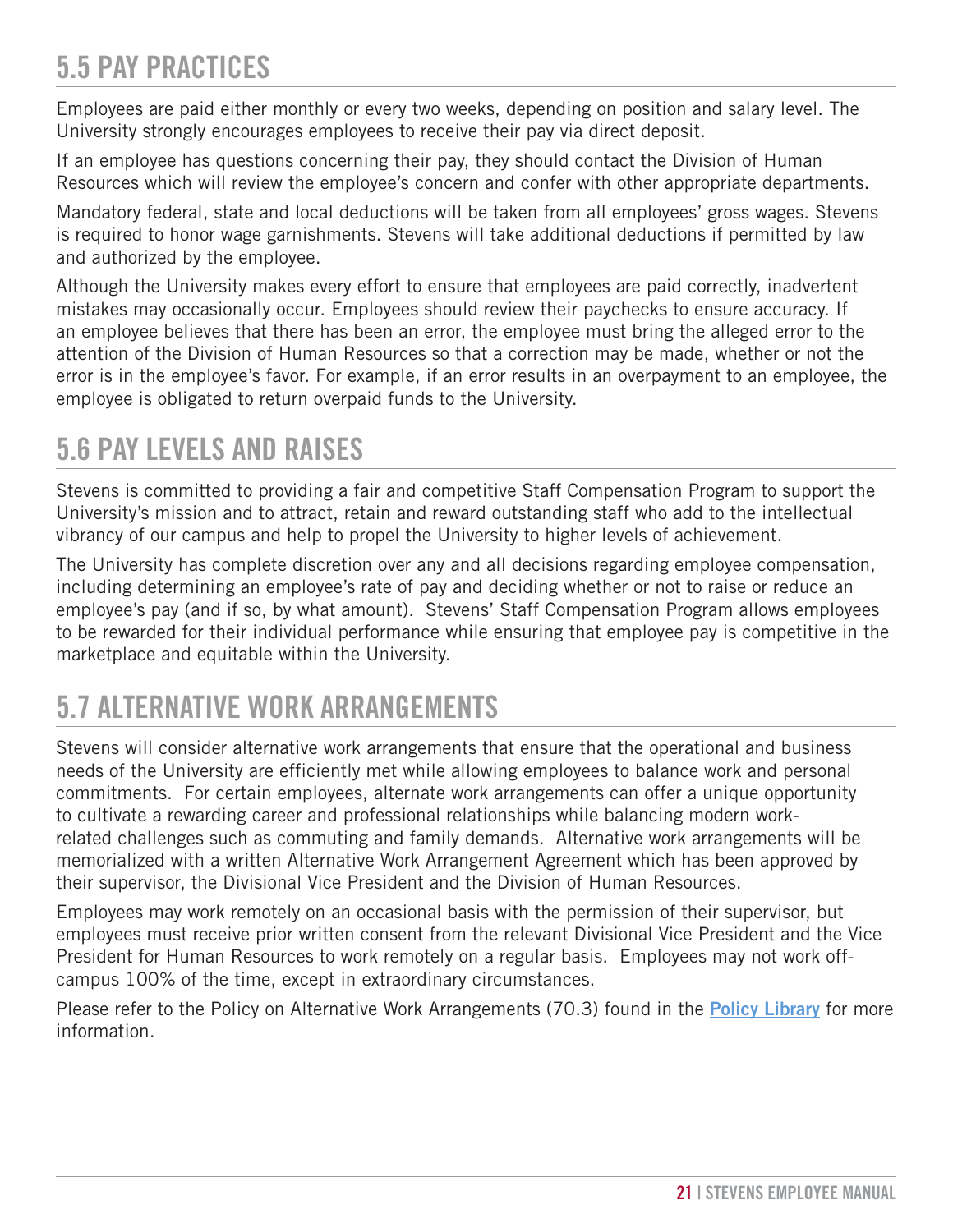# <span id="page-21-0"></span>**PART 6: TIME OFF**

### 6.1 HOLIDAYS

The **[Holiday Schedule](https://www.stevens.edu/directory/division-human-resources/holidays)** will be posted each year on the Division of Human Resources website.

To allow employees to begin their holidays early, Stevens' offices will close at 3:00 p.m. on the workdays prior to Presidents Day, Memorial Day, July 4, and Labor Day.

To be eligible for holiday pay, a non-exempt employee must work the scheduled workday immediately preceding and immediately following the holiday, unless the absence is preapproved. Employees on unpaid leaves of absence do not receive holiday pay.

The Division of Human Resources distributes a list of major religious observances at the beginning of each academic year and requests that University, school, and department events and meetings not be scheduled on such days. No employee will be sanctioned for failing to attend a class, meeting or event which has been scheduled on a major religious observance included in such list.

### 6.2 VACATION

Full-time, non-faculty employees earn vacation time pursuant to the schedules below. During the first fiscal year (July 1 to June 30) of their employment, full-time non-faculty employees will earn vacation time on a prorated basis, up to the maximum listed for 0-5 years of service in the schedules below. Employees will be eligible for the increases reflected in the schedules upon the anniversary of their employment date following the completion of the relevant fiscal year. For example, a non-exempt employee who begins work at Stevens in August 2019 will be eligible for 15 vacation days beginning on July 1, 2025.

| <b>Full-Time Non-Exempt Employees</b> |                  |
|---------------------------------------|------------------|
| 0-5 years of service                  | 10 vacation days |
| 5-10 years of service                 | 15 vacation days |
| $10+$ years of service                | 20 vacation days |

| <b>Full-Time Exempt Employees</b> |                  |  |
|-----------------------------------|------------------|--|
| 0-24 years of service             | 20 vacation days |  |
| 25+ years of service              | 25 vacation days |  |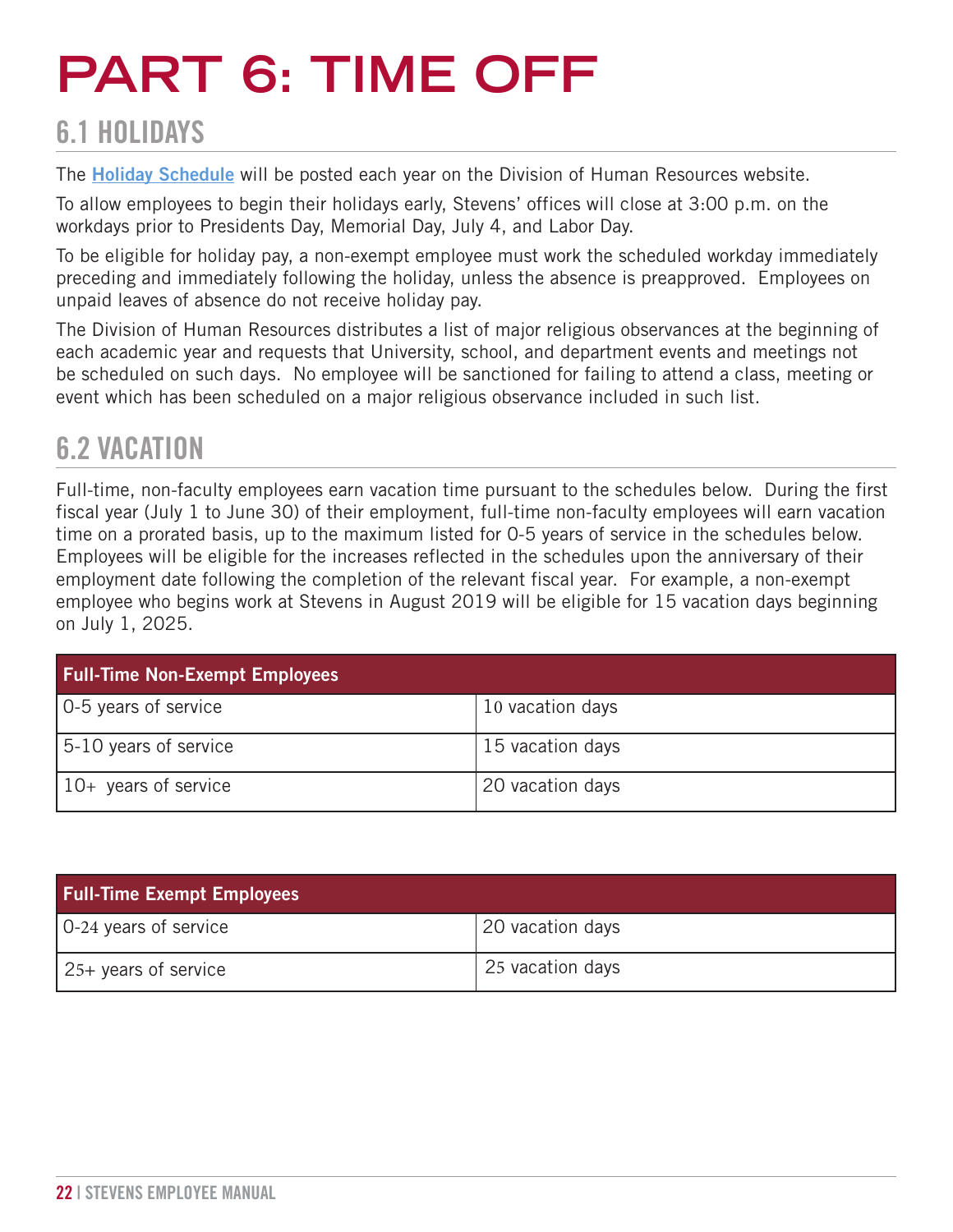<span id="page-22-0"></span>All part-time non-faculty employees earn vacation during the first fiscal year (July 1 to June 30) of their employment on a prorated basis up to a maximum of ten vacation days at their part-time rate. After the first year, these employees receive ten vacation days at their part-time rate annually.

Employees are not eligible to receive payment for accrued, unused vacation time if they leave employment with Stevens unless they have worked at Stevens for at least six months.

If there is a balance of accrued unused vacation days at the end of the fiscal year, employees may carry over those days to the next fiscal year up to a maximum equal to their annual allotment. For example, if an exempt employee with 0-5 years of service has a balance of 30 accrued unused vacation days, they can carryover 20 days to the next fiscal year, which is equal to the number of vacation days they receive each fiscal year. Any remaining accrued unused vacation days expire as of the end of the fiscal year (July 1 to June 30). The employee will continue to accrue vacation time for the current fiscal year based on their annual benefit.

The following are additional guidelines for the usage of vacation:

- Vacation is taken in one-hour increments for non-exempt employees. Exempt employees' vacation can only be taken in three and a half hours (half day) or seven hours (full day) increments.
- Employees should schedule vacation and obtain approval from their supervisor as far in advance as possible. A request to use vacation at a particular time is subject to the discretion and approval of the employee's supervisor.
- A request to use vacation time not yet earned ("borrow" vacation time) is subject to the discretion and approval of the relevant Divisional Vice President and the Vice President for Human Resources.
- An employee is required to use Workday to report and track their vacation. Failure to do so may lead to disciplinary action up to and including discharge.
- Vacation time cannot be donated to another employee.

### 6.3 PAID SICK LEAVE

Stevens' employees are covered by New Jersey's Earned Sick Leave Law. For purposes of sick leave calculation, Stevens' "benefit year" is January 1 through December 31.

#### **Staff**

#### *Allotment, Accrual and Carryove*r

All full-time staff will be credited 12 sick days annually on January 1 of each year. Seventy-two unused sick days may be carried over from year-to-year. Sick days will be prorated based on an employee's start-date.

Part-time staff, including student workers, will accrue one hour of sick leave for every 30 hours worked, up to a maximum accrual of 40 hours. A maximum of 40 unused sick hours may be carried over from year-to-year.

Employees will not receive payment for unused sick hours.

#### *Purposes for Use of Sick Leave*

Sick leave may be used for the following purposes:

• Diagnosis, care, treatment, or recovery for the employee's own mental or physical illness, injury or health condition (including preventive care);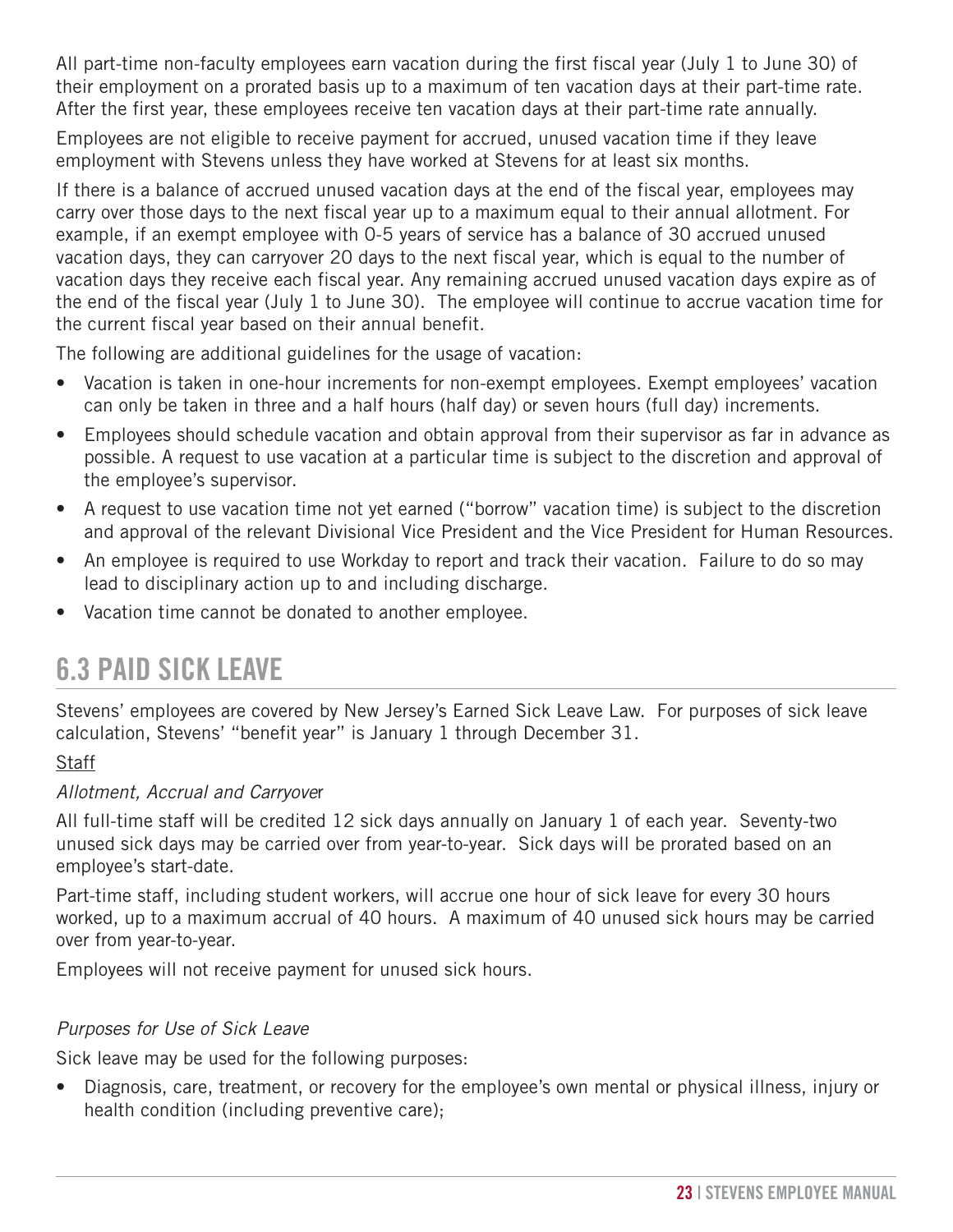- Diagnosis, care, treatment, or recovery for a family member's mental or physical illness, injury or health condition (including preventive care);
- Time needed as a result of an employee's or family member's status as a victim of domestic or sexual violence (including treatment, counseling, legal services or participation in or preparation for any related civil or criminal proceedings);
- Time to attend school-related conferences, meetings, or events regarding the employee's child's education; or to attend a school-related meeting regarding the employee's child's health; or
- Time when the employer's business closes due to a public health emergency or the employee needs to care for a child whose school or childcare provider is closed due to a public health emergency and the employee is unable to work from home.

For purposes of this Manual and pursuant to applicable law, a family member includes a child, spouse, domestic partner, or civil union partner, parent-in-law, sibling, grandparent, grandchild, any other individual related by blood to the employee, and any other individual that the employee shows to have a close association with the employee which is the equivalent of a family relationship. Child includes a biological, adopted or foster child, stepchild or legal ward of a covered individual, child of a domestic partner of the covered individual, and a child who becomes the child of a parent pursuant to a written agreement between the parent and a gestational carrier.

#### *Guidelines for Usage of Sick Leave*

- Employees are required to use Workday to report all sick leave used.
- Non-exempt employees must use sick time in one-hour increments. Exempt employees must use sick time in seven-hour (full day) or 3.5-hour (half day) increments.
- Employees who are absent for three or more consecutive days for a medical reason must provide a certification from a health care provider upon their return to work. For employees absent for three or more consecutive days for any other purpose listed above, Stevens reserves the right to request reasonable documentation that the leave was taken for a permissible purpose.
- If an employee is out on sick leave for three or more days, the employee should contact the Division of Human Resources to discuss applicable leave programs.
- An employee unable to report to work due to a health-related condition must notify their supervisor before the scheduled start of the workday, or as soon as possible thereafter. The employee must also contact their supervisor on each additional day of absence.
- Where an eligible employee's need for accrued sick leave is foreseeable, the employee must notify their supervisor seven days in advance. If the need for accrued sick leave is unforeseeable, the eligible employee must provide their supervisor with notice as soon as practicable. An employee's failure to properly notify their supervisor of an absence may result in disciplinary action.
- An employee may be required to present a written return-to-work form or doctor's note prior to returning to work, including providing information about any restrictions that may apply prior to resuming employment.
- Outside employment during an employee's sick leave is prohibited and may result in disciplinary action up to and including termination of employment. Sick leave cannot be donated to another employee.
- All sick leave hours must be used before salary continuation or short- or long-term disability becomes available.
- Leave taken pursuant to the Family Medical Leave Act is not additional leave; rather, it is used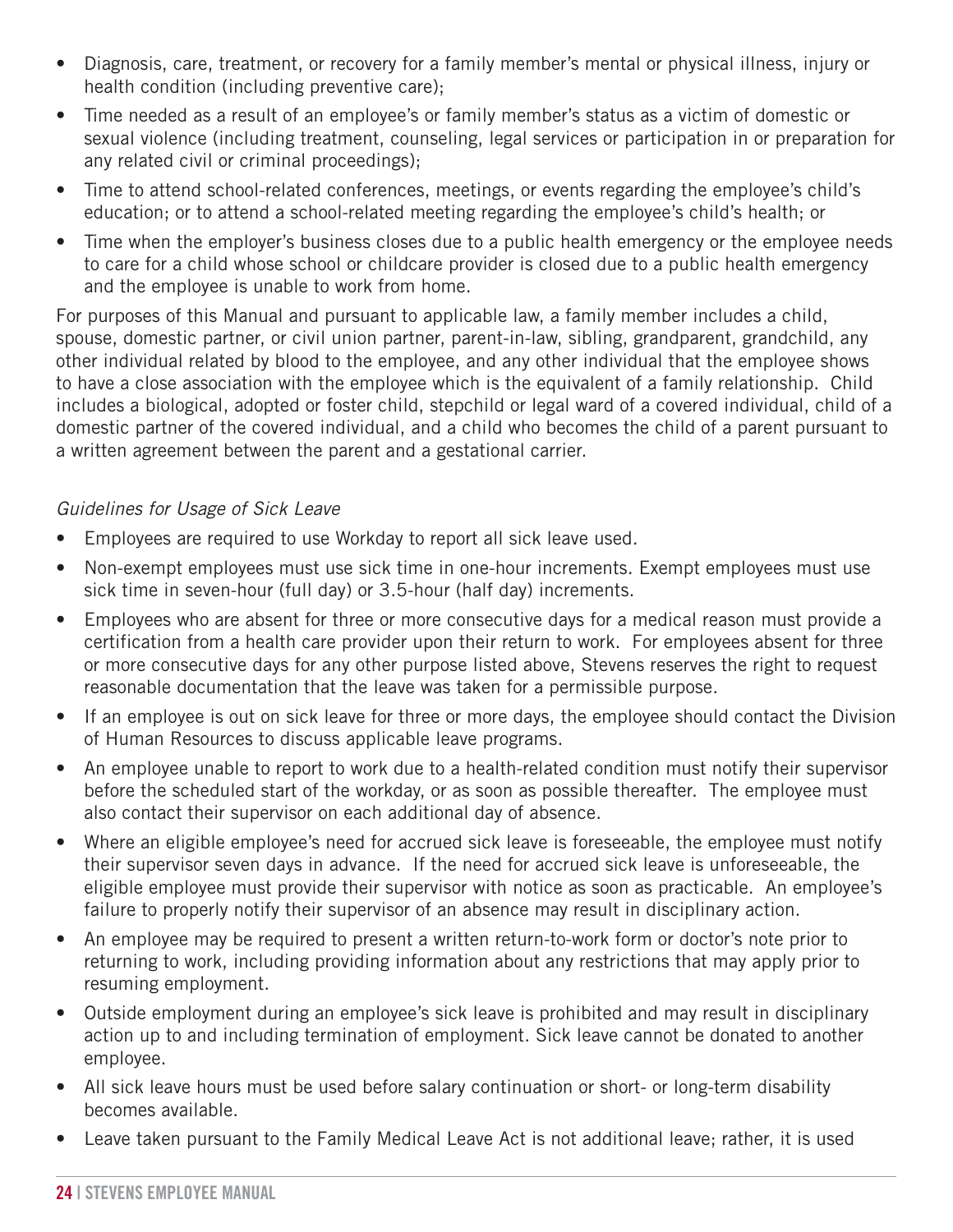concurrently with sick leave.

- Except as required by applicable law, employees on any unpaid or partially paid status such as FMLA leave, military leave, salary continuation or long- or short-term disability, do not accrue sick leave.
- An employee who is absent due to an illness/injury covered by workers' compensation may elect to use sick days while waiting for workers' compensation benefits to begin.
- An employee who has resigned from Stevens and is serving out a notice period may be required to provide certification by a health care provider of the need for sick leave.
- Employees may have rights to New Jersey Family Leave Insurance ("NJFLI") benefits pursuant to the family leave provisions of the New Jersey Temporary Disability Benefits Law. Employees can obtain information regarding these benefits from the Division of Human Resources.

#### **Faculty**

All full and part-time faculty, including adjunct faculty, may take sick leave in connection with the diagnosis, care, treatment, or recovery of the faculty member's own mental or physical illness, injury, or health condition (including preventive care), as necessary. When a faculty absence results in the cancellation of class or another academic commitment, the faculty member is expected to make up the missed class time or academic commitment in coordination with the department chair or equivalent (or dean where there is no department chair or equivalent).

Full-time faculty receive a 26-week salary continuation benefit, to be used for an absence that qualifies as a temporary disability. In addition, Stevens' long and short-term disability plans will be applicable.

In 2018, the State of New Jersey implemented the New Jersey Earned Sick Leave Law, which requires that employers afford all employees, including faculty, a minimum number of sick days and keep records of sick leave provided to and taken by all employees, including faculty. Accordingly, Stevens provides faculty with a Sick Leave Allotment (as discussed below). Faculty need only use their Sick Leave Allotment when (1) the faculty member uses sick leave (as described above) but is unable to make up missed class time or other academic commitments during the current semester or (2) the sick leave is used for one of the following purposes:

- Diagnosis, care, treatment, or recovery for a family member's mental or physical illness, injury, or health condition (including preventive care);
- Time needed as a result of a faculty member's or family member's status as a victim of domestic or sexual violence (including treatment, counseling, legal services or participation in or preparation for any related civil or criminal proceedings);
- Time to attend school-related conferences, meetings, or events regarding the faculty member's child's education; or to attend a school-related meeting regarding the faculty member's child's health; or
- Time when the employer's business closes due to a public health emergency or the faculty member needs to care for a child whose school or childcare provider is closed due to a public health emergency.

For purposes of this Manual and pursuant to applicable law, a family member includes a child, spouse, domestic partner, or civil union partner, parent, parent-in-law, sibling, grandparent, grandchild, any other individual related by blood to the employee, and any other individual that the employee shows to have a close association with the employee which is the equivalent of a family relationship. Child includes a biological, adopted or foster child, stepchild or legal ward of a covered individual, child of a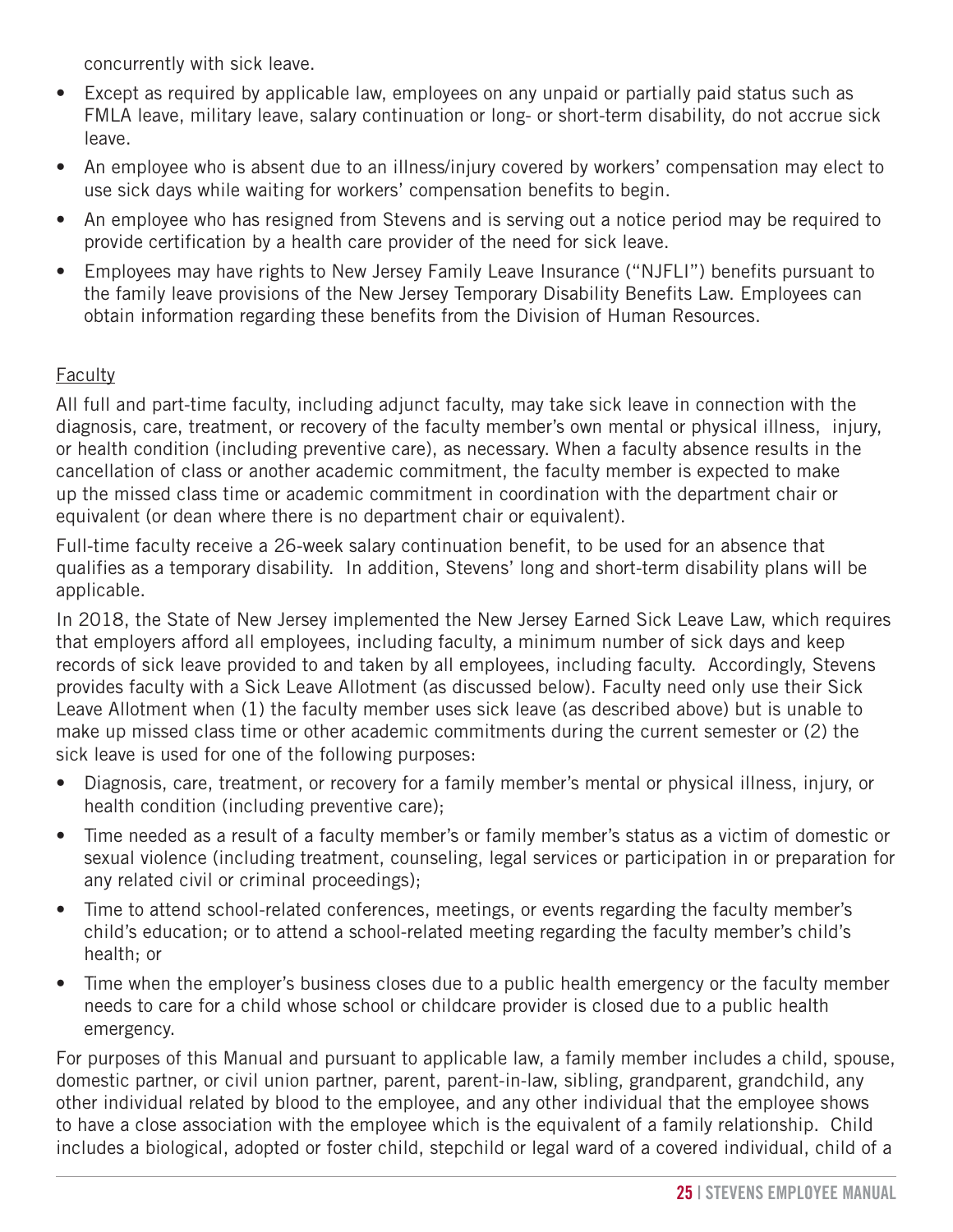<span id="page-25-0"></span>domestic partner of the covered individual, and a child who becomes the child of a parent pursuant to a written agreement between the parent and a gestational carrier.

#### *Faculty Sick Leave Allotment*

The Sick Leave Allotment for full-time faculty consists of 12 sick days, provided annually on January 1 of each year. Sick Leave Allotment may accrue from year to year, provided that up to seventy-two unused sick days may be carried over from year-to-year, with the remaining sick days expiring. These sick days will be prorated based on the faculty member's start date.

The Sick Leave Allotment for part-time faculty, including adjunct faculty, consists of five sick days, provided annually on January 1 of each year. A maximum of five sick days may be carried over from year-to-year (assuming continued employment for adjunct faculty) with the remaining days expiring. These sick days will be prorated based on the faculty member's start date.

Faculty will not receive payment for unused sick time.

#### *Guidelines for Usage of Sick Leave*

- Stevens, in its discretion, reserves the right to require a physician's statement for any absence of three or more days. If a faculty member is absent for three or more days, the faculty member should contact the Division of Human Resources to discuss applicable leave programs and the salary continuation, short-term disability, and long-term disability programs.
- A faculty member unable to report to work for a reason covered by this Section must notify their department chair or equivalent (or dean where there is no department chair or equivalent) before the scheduled start of the workday, or as soon as possible thereafter, and reflect the sick leave absence in Workday. The faculty member must also contact their department chair or equivalent (or dean where there is no department chair or equivalent) on each additional day of absence. The department chair or equivalent (or dean where there is no department chair or equivalent) shall keep a record of all absences and liaise with the Division of Human Resources when needed.
- When any faculty absence results in the cancellation of class(es), the faculty member is expected to plan for a substitute instructor or reschedule the class(es) in coordination with the department chair or equivalent (or dean where there is no department chair or equivalent).
- A faculty member may be required to present a written return-to-work form or doctor's note prior to returning to work, including providing information about any restrictions that may apply prior to resuming employment.
- Outside employment during a faculty member's absence is prohibited and may result in disciplinary action up to and including termination of employment.
- Faculty members may have rights to NJFLI benefits pursuant to the family leave provisions of the New Jersey Temporary Disability Benefits Law. Faculty members can obtain information regarding these benefits from the Division of Human Resources.

### 6.4 PERSONAL DAYS

Personal days are to be used for absence from the workplace for personal reasons, including religious holidays.

Stevens provides full-time non-exempt staff three personal days annually on January 1. Stevens provides full-time exempt staff two personal days annually on January 1. Part-time, non-faculty employees who must be absent for religious reasons should contact the Division of Human Resources for an accommodation.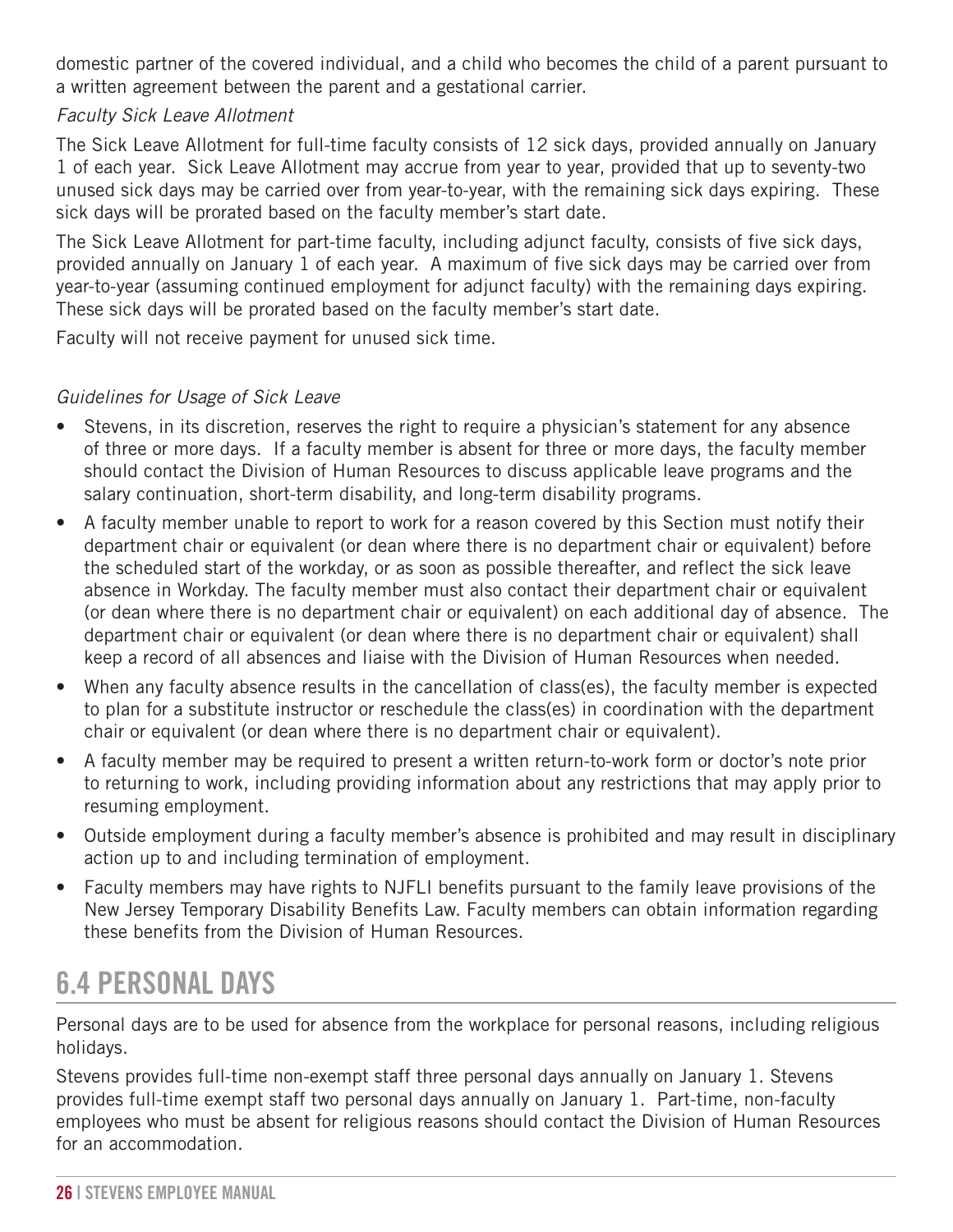<span id="page-26-0"></span>Employees must report an expected absence to their supervisor in advance of the personal day. Personal days must be recorded in Workday.

Faculty do not receive a personal day allotment. Where a faculty member is absent from class or other duties due to a religious observance or other urgent personal matter, the faculty member must communicate with their department chair or equivalent (or dean where there is no department chair or equivalent). The department chair or equivalent (or dean where there is no department chair or equivalent) shall keep a record of the absence and liaise with the Division of Human Resources when needed. Where a faculty member is absent for more than five consecutive business days, the absence must be reported to the Division of Human Resources by the department director or equivalent (or dean where there is no department chair or equivalent).

When any faculty absence results in the cancellation of class(es), the faculty member is expected to plan for a substitute instructor or reschedule the class(es) in coordination with the department chair or equivalent (or dean where there is no department chair or equivalent).

### 6.5 FAMILY AND MEDICAL LEAVE ACT

The federal Family and Medical Leave Act ("FMLA") requires the University to provide eligible employees with unpaid leave under certain circumstances.

#### *Eligibility*

To be eligible for time off under the FMLA, an employee must (1) have been employed by the University for at least 12 months; (2) have worked at least 1,250 hours over the 12 months preceding the requested leave time (including all time worked, but excluding hours such as sick leave, vacation and holidays that were paid but not worked); and (3) have not already exhausted available FMLA leave.

#### *Basic Leave Entitlement*

In accordance with the FMLA, Stevens will provide eligible employees up to 12 weeks of unpaid leave in a 12-month period under the following circumstances:

- for the care of the employee's newborn child within 12 months following the child's birth;
- for the care of a child during the first 12 months following placement with the employee for adoption or foster care;
- for the care of an immediate family member (spouse, child or parent) with a serious health condition;
- for the care of a serious medical condition of the employee (including any period of incapacity due to pregnancy, prenatal medical care, or childbirth) that makes the employee unable to perform one or more of the essential functions of the employee's job; or
- for any qualifying exigency arising out of the fact that the employee's spouse, child, or parent is a covered service member on active duty or has been notified of an impending call or order to active duty status in the National Guard or Reserves in support of a contingency operation.

#### *Rolling 12-Month Period*

Stevens employees may take up to 12 weeks of FMLA leave at any time during a 12-month rolling period. As a result, an employee's 12 weeks of FMLA leave will be reduced by any FMLA leave taken during the 12 months prior to the commencement of the requested FMLA leave period.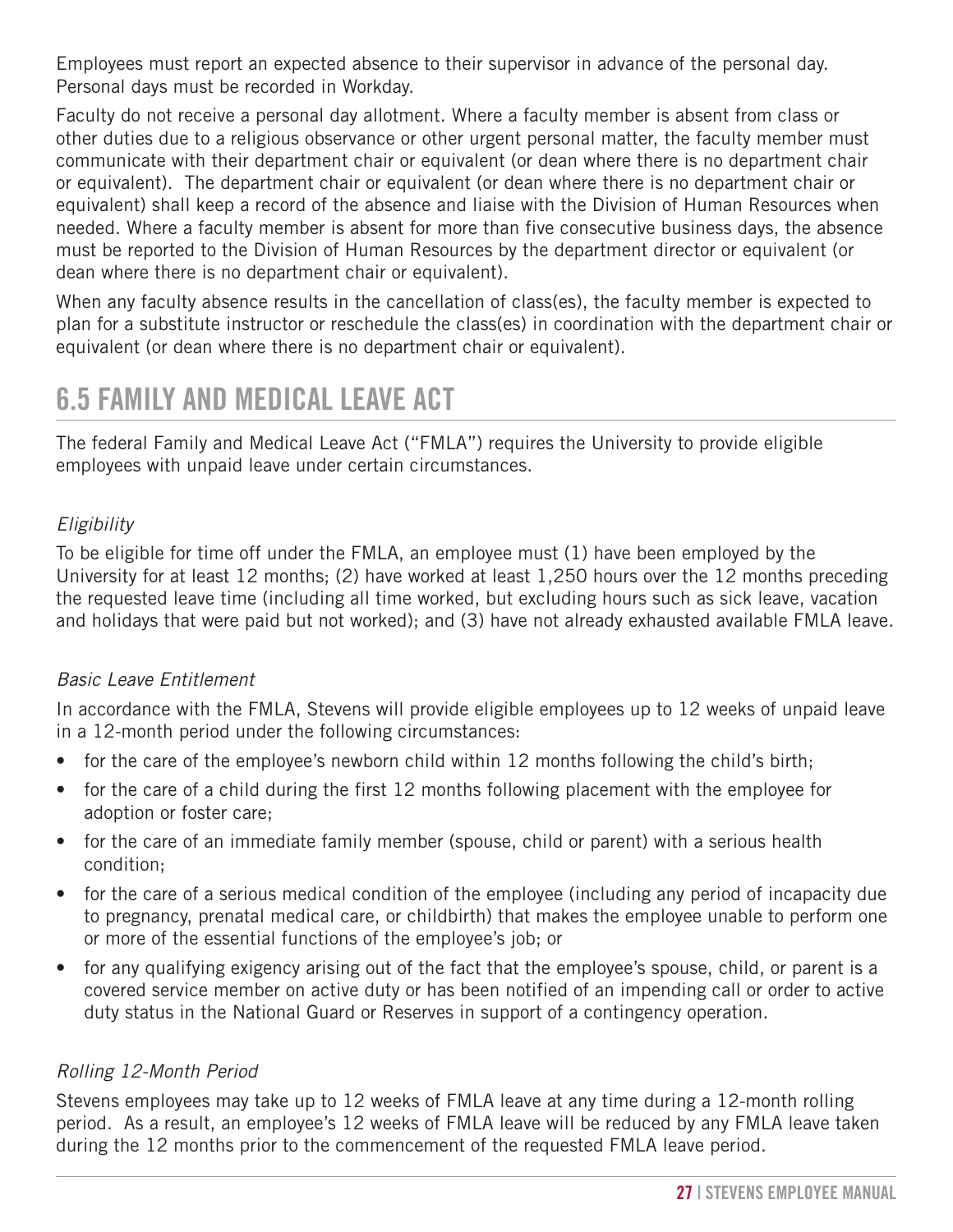#### *Applying for Family and Medical Leave*

Employees may apply for FMLA leave by contacting the Division of Human Resources.

An application for FMLA leave should be submitted at least 30 days before the requested leave date (if the leave is foreseeable and such notice is possible) or as soon as the employee is aware of the need for leave, and the employee must attempt to schedule their leave in a way as to minimize the disruption to their department. Failure to apply for the leave and submit the required health care certification may delay or lead to denial of the FMLA leave.

#### *Benefits During FMLA Leave*

Use of FMLA will not result in the loss of any employment benefit that accrued prior to the start of an employee's leave.

FMLA will not cause a break in service for the purposes of the University's 403(b) plan. An employee's contributions will continue to be taken out of any paycheck they receive while they are on leave and receiving pay.

Subject to the terms, conditions and limitations of the applicable plans, the University will continue to provide group health insurance coverage during the FMLA leave as long as the employee pays their premiums or contributions. While on FMLA leave, the employee's premium payments for their group health insurance coverage are due to be remitted to the University on or before each payday unless the University and employee have agreed, prior to the start of the leave, upon some other method and time of payment. Coverage may be cancelled in accordance with applicable laws if the employee fails to pay; however, coverage will be reinstated upon the employee's return from leave. If the employee fails to return to work after the expiration of the leave, the employee may be required to reimburse Stevens for payment of health insurance premiums during the family or medical leave.

Vacation and sick days will not accrue during an FMLA leave. An employee is not entitled to the accrual of any seniority or employment benefits that would have accrued if not for the taking of leave. An employee who takes FMLA leave will not lose any seniority or employment benefits that accrued before the date leave began.

An employee may take FMLA leave for their own serious health condition or the serious health condition of a covered family member on an intermittent basis or by reducing their workday.

Employees must not work or take another job while on FMLA leave, unless otherwise permitted by applicable law. An employee who intentionally misrepresents the reason they are requesting FMLA leave may be subject to termination.

In some cases, state law provides greater or additional benefits than those provided under the FMLA. Under the FMLA, Stevens is required to give the employee the maximum benefit allowed under both federal and state law.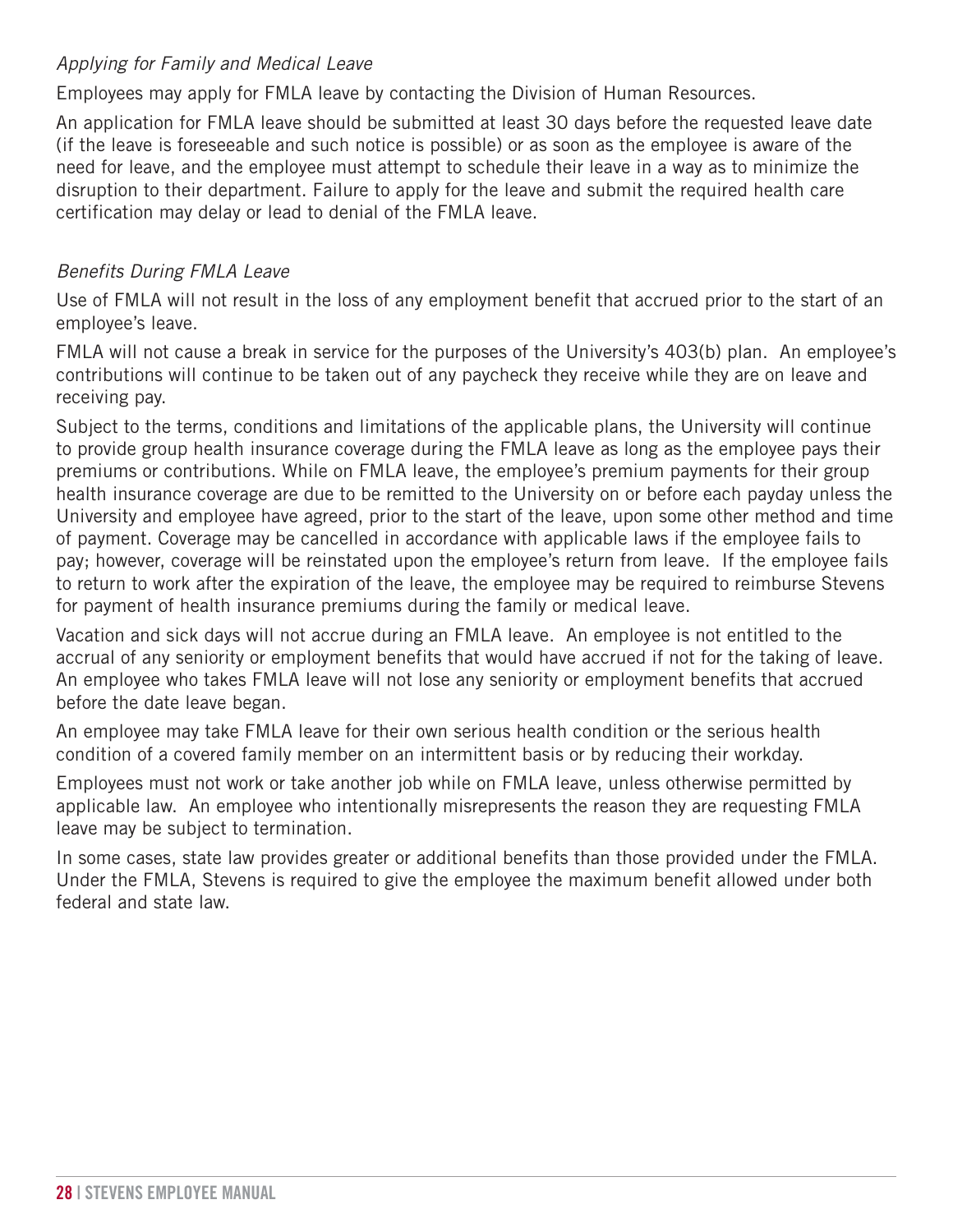### <span id="page-28-0"></span>6.6 NEW JERSEY FAMILY LEAVE ACT

The New Jersey Family Leave Act ("NJFLA") requires covered employers to provide eligible employees with unpaid leave under certain circumstances.

#### *Eligibility*

To be eligible for time off under the NJFLA, an employee must (1) have been employed by the University for at least 12 months; (2) have worked at least 1,000 hours over the 12 months preceding the requested leave time (including all time worked, but excluding hours such as sick leave, vacation and holidays that were paid but not worked); and (3) have not already exhausted available NJFLA leave.

#### *Basic Leave Entitlement*

In accordance with the NJFLA, Stevens will provide eligible employees up to 12 weeks of continuous unpaid leave in a 24-month period for:

- the care of a child within 12 months following the child's birth;
- the care of a child during the first 12 months following placement with the employee for adoption or foster care; or
- the care of a family member with a serious health condition.

A family member includes a child, spouse, domestic partner, or civil union partner, parent-in-law, sibling, grandparent, grandchild, any other individual related by blood to the employee, and any other individual that the employee shows to have a close association with the employee which is the equivalent of a family relationship. Child includes a biological, adopted or foster child, stepchild or legal ward of a covered individual, child of a domestic partner of the covered individual, and a child who becomes the child of a parent pursuant to a written agreement between the parent and a gestational carrier.

When caring for a family member with a serious health condition, an employee may take leave that is not continuous (for example, an intermittent leave or a reduced work schedule).

In situations in which leave is provided by both the NJFLA and the FMLA, the FMLA leave and the NJFLA leave run concurrently, meaning that the employee is entitled to only up to 12 weeks of leave in total.

Employees also have rights to NJFLI benefits pursuant to the family leave provisions of the New Jersey Temporary Disability Benefits Law. Employees can obtain information regarding these benefits from the Division of Human Resources.

### 6.7 PARENTAL LEAVE

All full-time employees who are the parents of a new child, including an adopted child, will receive paid leave at their full rate of pay for up to eight weeks, with such leave to be taken within one year of the birth or adoption and on timing to be determined through consultation between the employee and the employee's supervisor.

When the primary caregiver is the birth-mother, parental leave will run concurrently with temporary disability leave. In the event that the period of disability continues beyond the eight-week maternity leave period, the sick leave and temporary disability provisions as described elsewhere in this Manual will apply.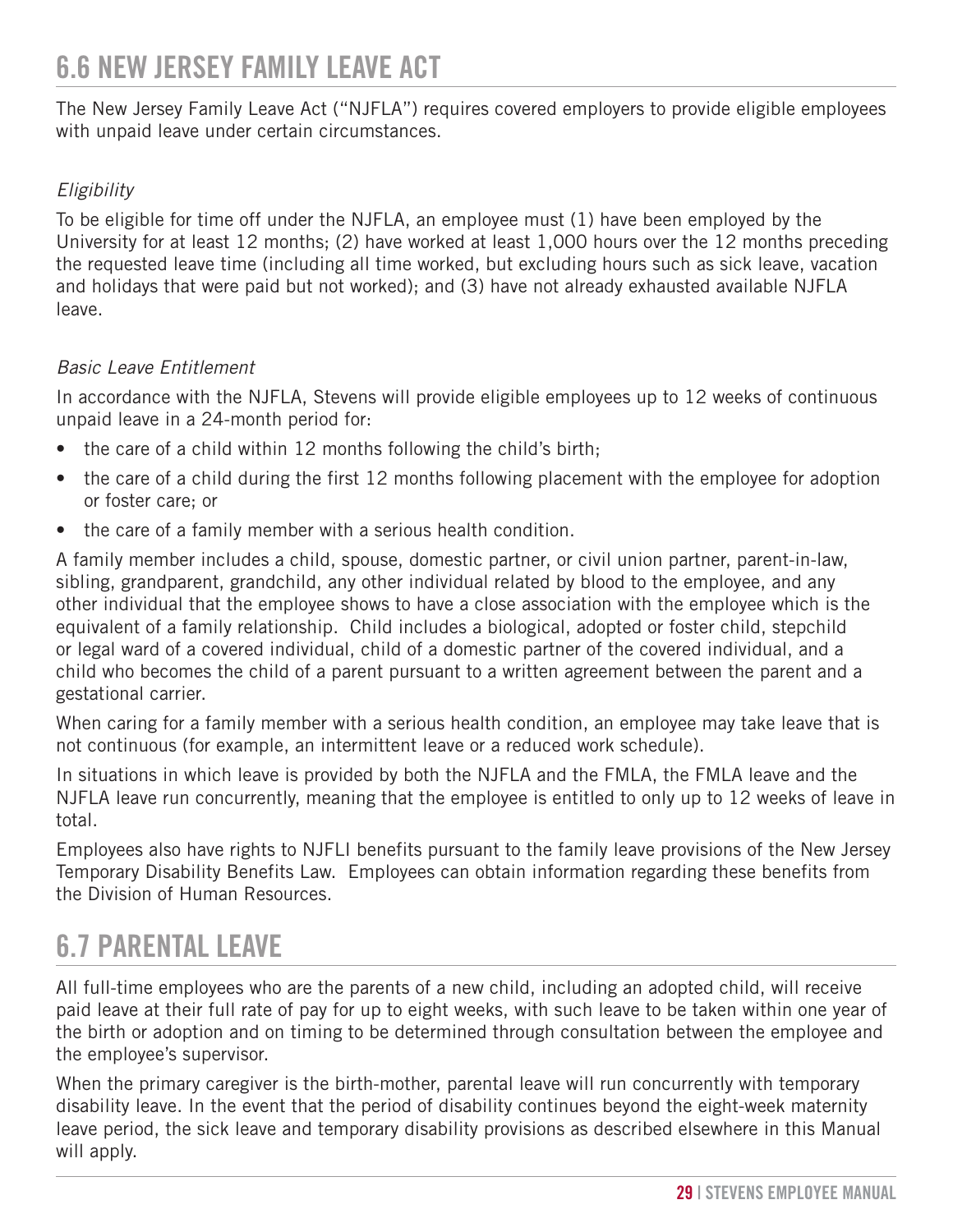<span id="page-29-0"></span>Leave under the FMLA and NJFLA runs concurrently with Stevens' Parental Leave, as well as any other paid leave taken in connection with the same event.

New parents also have rights to family leave insurance benefits pursuant to the family leave provisions of the New Jersey Temporary Disability Benefits Law. Employees can obtain information regarding these benefits from the Division of Human Resources.

### 6.8 DOMESTIC VIOLENCE LEAVE

In accordance with the provisions of the New Jersey Security and Financial Empowerment Act ("NJ SAFE Act"), Stevens will provide eligible employees with an unpaid leave of absence for a period not to exceed 20 days in any 12-month period following an incident of domestic violence or a sexually violent offence to address circumstances resulting the incident.

#### *Eligibility*

To be eligible, employees must have worked at least 1,000 hours during the immediately preceding 12-month period. Employees who are victims of domestic violence or a sexually violent offense may take leave either consecutively or intermittently in intervals of no less than one day.

#### *Qualifying Basis*

Leave may be taken for the purpose of engaging in any of the following activities:

- Seeking medical attention for, or recovering from, physical or psychological injuries caused by domestic or sexual violence to the employee or the employee's child, parent, spouse, domestic partner or civil union partner;
- Obtaining services from a victim services organization for the employee or the employee's child, parent, spouse, domestic partner or civil union partner;
- Obtaining psychological or other counseling for the employee or the employee's child, parent, spouse, domestic partner or civil union partner;
- Participating in safety planning, temporarily or permanently relocating, or taking other actions to increase the safety from future domestic violence or sexual violence or to ensure the economic security of the employee or the employee's child or family member;
- Seeking legal assistance or remedies to ensure the health and safety of the employee or the employee's child, parent, spouse, domestic partner, or civil union partner, including preparing for or participating in any civil or criminal legal proceeding related to or derived from domestic violence or sexual violence; or
- Attending, participating in or preparing for a criminal or civil court proceeding relating to an incident of domestic or sexual violence of which the employee or the employee's child or family member was a victim.

A family member includes a child, spouse, domestic partner, or civil union partner, parent-in-law, sibling, grandparent, grandchild, any other individual related by blood to the employee, and any other individual that the employee shows to have a close association with the employee which is the equivalent of a family relationship. Child includes a biological, adopted or foster child, stepchild or legal ward of a covered individual, child of a domestic partner of the covered individual, and a child who becomes the child of a parent pursuant to a written agreement between the parent and a gestational carrier.

The leave shall run concurrently with any accrued paid sick days and/or paid vacation days that the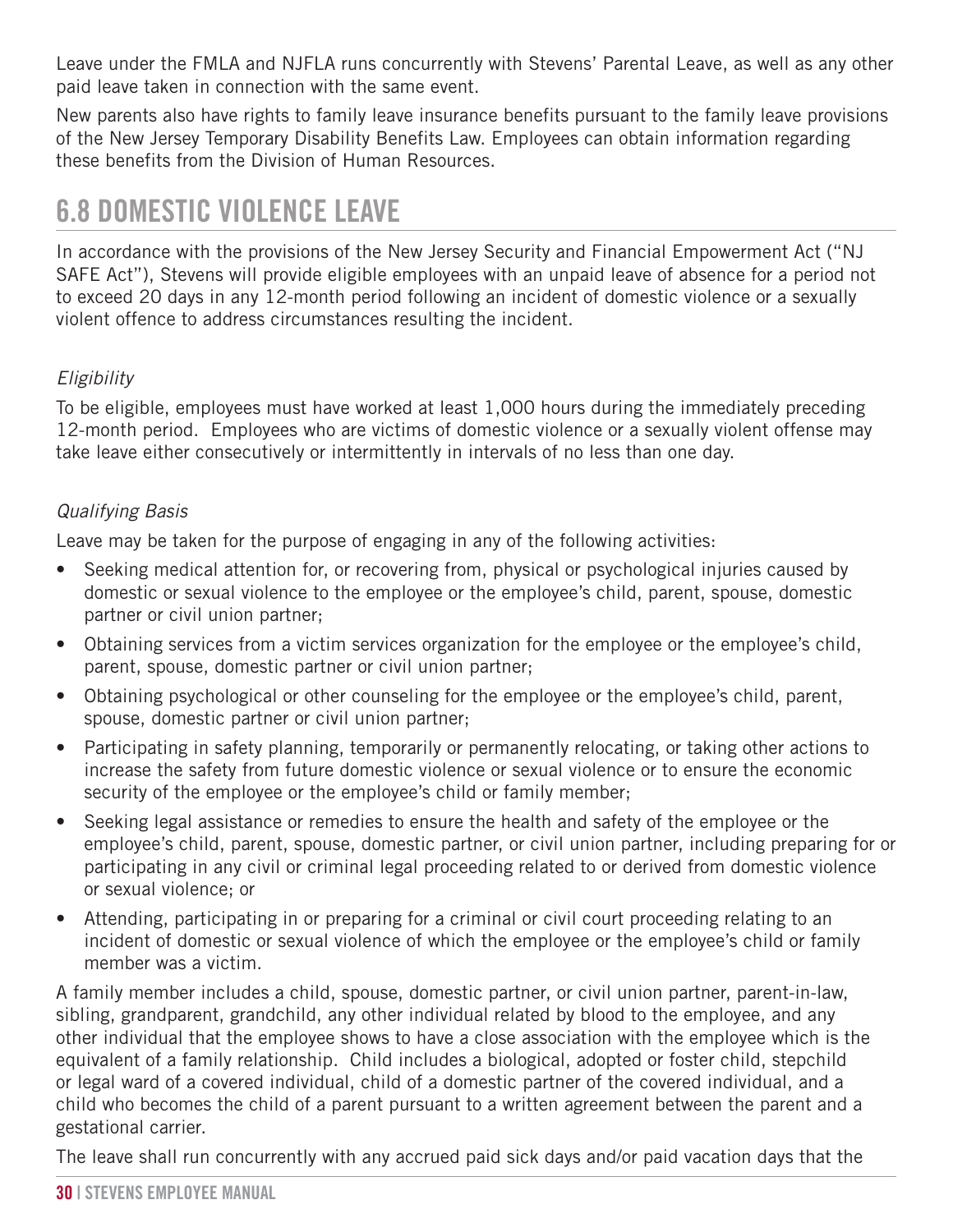<span id="page-30-0"></span>employee elects to use, and the employee may elect to use paid time off during any part of the 20-day period of leave. Eligible employees may also apply for NJFLI benefits. If the reason for the employee's request is covered by the NJ SAFE Act, the New Jersey Paid Sick Leave Law, and the FMLA, the leave shall count simultaneously against the employee's entitlement under each respective law.

To the extent possible and if the need for leave is foreseeable, employees are required to provide written notice to the Division of Human Resources as far in advance and as reasonable and practicable under the circumstances. Stevens reserves the right to request documentation from the employee to provide Stevens with the basis for the leave.

Stevens prohibits discrimination, harassment, or retaliation against an employee who takes or requests leave pursuant to the NJ SAFE Act, or on the basis that the employee refused to authorize the release of information deemed confidential under the NJ SAFE Act.

### 6.9 SALARY CONTINUATION AND TEMPORARY DISABILITY INSURANCE

Stevens has adopted a private group insurance plan for temporary disability insurance benefits that is in compliance with New Jersey Temporary Disability Insurance Law. This insurance plan provides weekly benefit payments at the amounts determined by state law. Eligible employees must be disabled for seven calendar days before temporary disability benefit payments begin. The maximum period of temporary disability is 26 weeks for any one period of disability. All employees (including faculty and unionized employees) are eligible for temporary disability benefits in accordance with the eligibility requirements of state law. All sick days must be exhausted before short term disability begins.

Full-time exempt staff are eligible for certain salary continuation benefits during an absence that qualifies as a temporary disability. For these employees, accumulated sick days are first applied concurrently with temporary disability leave to provide full base pay to the employee during the time that sick days are available. After all sick days are exhausted, employees who continue to qualify for temporary disability are eligible to receive salary continuation at a rate of 100% of pay for up to twenty additional 20 days. Employees who continue to qualify for temporary disability following these 20 days shall receive short term disability benefits up to the state statutory limit for the remaining balance of the temporary disability leave (up to a maximum of 26 weeks for any one period of disability).

Part-time staff may be eligible for statutory temporary disability benefits pursuant to New Jersey temporary disability law. Part-time staff may not supplement the state established temporary disability benefit payments by using fractions of available sick days.

Full-time faculty are eligible for full salary continuation benefits during an absence that qualifies as a temporary disability up to a maximum of 26 weeks for any one period of disability. Part-time faculty may be eligible for statutory temporary disability benefits pursuant to New Jersey temporary disability law.

FMLA and NJFLA leave runs concurrently with temporary disability leave. This applies even if the employee fails to apply for temporary disability leave or if the temporary disability leave time is rejected.

### 6.10 MILITARY LEAVE

If an employee is called into active military service or an employee enlists in the uniformed services, the employee may be eligible for a military leave of absence. To be eligible for military leave, the employee must provide their supervisor and the Division of Human Resources with advance notice of the employee's service obligations unless the employee is prevented from providing such notice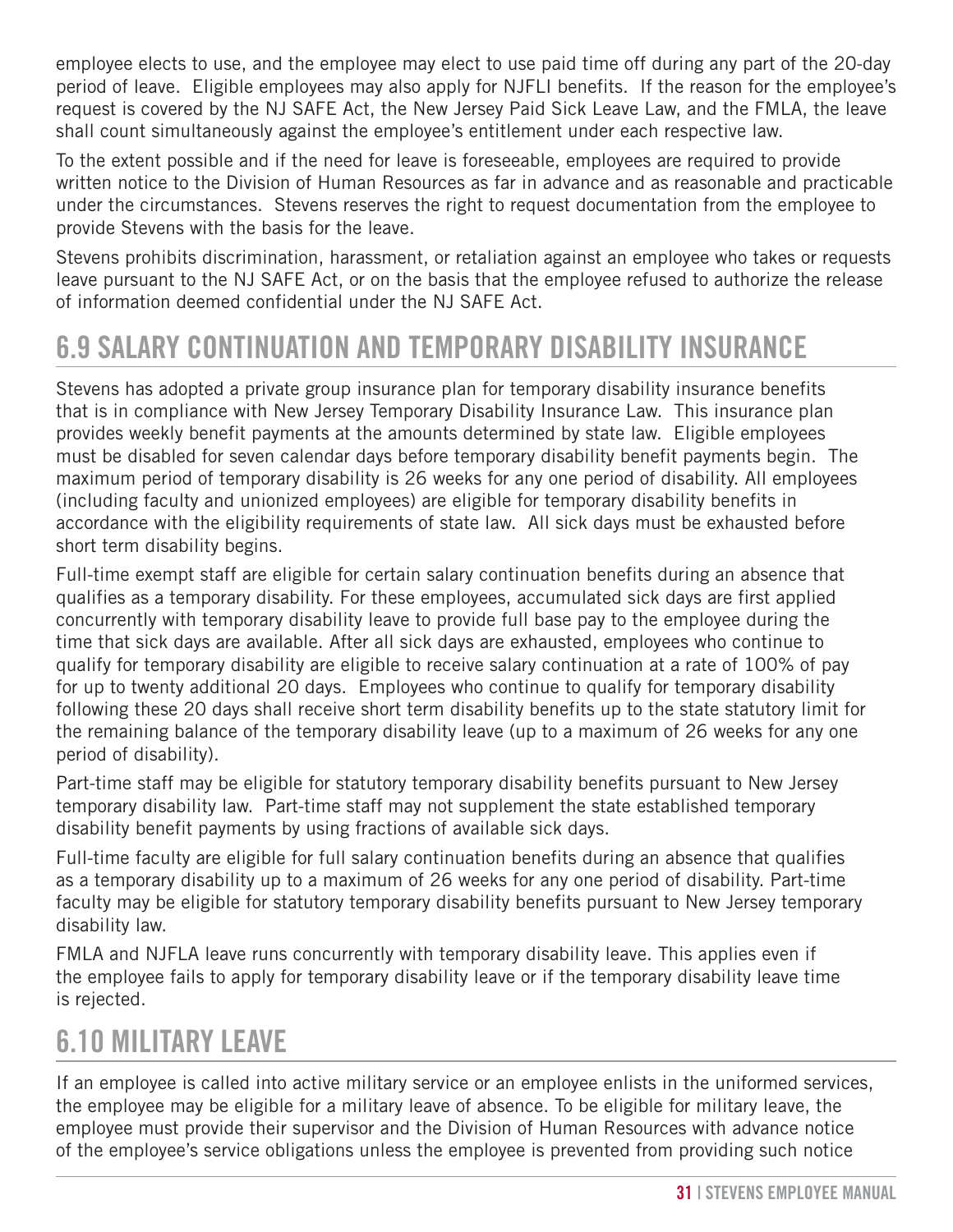<span id="page-31-0"></span>by military necessity or it is otherwise impossible or unreasonable for the employee to provide such notice. Provided that the employee's absence does not exceed applicable statutory limitations, the employee will retain reemployment rights and accrue seniority and benefits in accordance with applicable laws. The employee must, however, notify the University of their ability to return to work from military duty in accordance with applicable law.

If an employee is required to attend yearly Reserve or National Guard duty, the employee can apply for an unpaid temporary military leave of absence not to exceed the number of days allowed by law (including travel). The employee should provide their supervisor with as much advance notice of their need for military leave as possible so that Stevens can maintain proper coverage while the employee is away. Whenever an employee has a choice as to when to report for military duty (such as reserve drills) the employee must make an effort to arrange the duty during non-working time.

Military leaves are unpaid. An employee may use accrued vacation time for periods of military service but may not use sick leave for periods of military service. Continuation of health insurance benefits is available as required by applicable law based on the length of the leave and subject to the terms, conditions and limitations of the applicable plans for which the employee is otherwise eligible.

An employee's reinstatement rights are governed by applicable state and federal laws, and Stevens complies with all such laws. Stevens does not discriminate against employees based on their military participation.

### 6.11 BEREAVEMENT LEAVE

Stevens provides time for employees to spend with their families or others in the event of the death of an immediate family member, close relative or other important person in their lives.

#### *Immediate Family*

In the event of the death of an Immediate Family Member of a full-time employee, the employee will be allowed to take up to five workdays off with pay, including the day of the funeral. An Immediate Family Member is defined as the employee's spouse, domestic partner, parent, parent-in-law, child, stepchild, grandparent, grandchild, sibling or other equivalent relationship (including equivalent "step" relationships).

#### *Close Relative*

In the event of the death of a Close Relative of a full-time employee, the employee will be allowed to take up to three workdays off with pay, including the day of the funeral. A Close Relative is defined as the employee's aunt, uncle, niece, nephew, sibling-in-law, first cousin, resident of the same household as the employee, or other equivalent relationship.

#### *Other Close Relationship*

In the event of the death of an individual with another close relationship to the employee, the employee may not take bereavement leave, but may use one sick or vacation day for bereavement purposes.

The Division of Human Resources will assist employees in categorizing individuals with "equivalent relationships."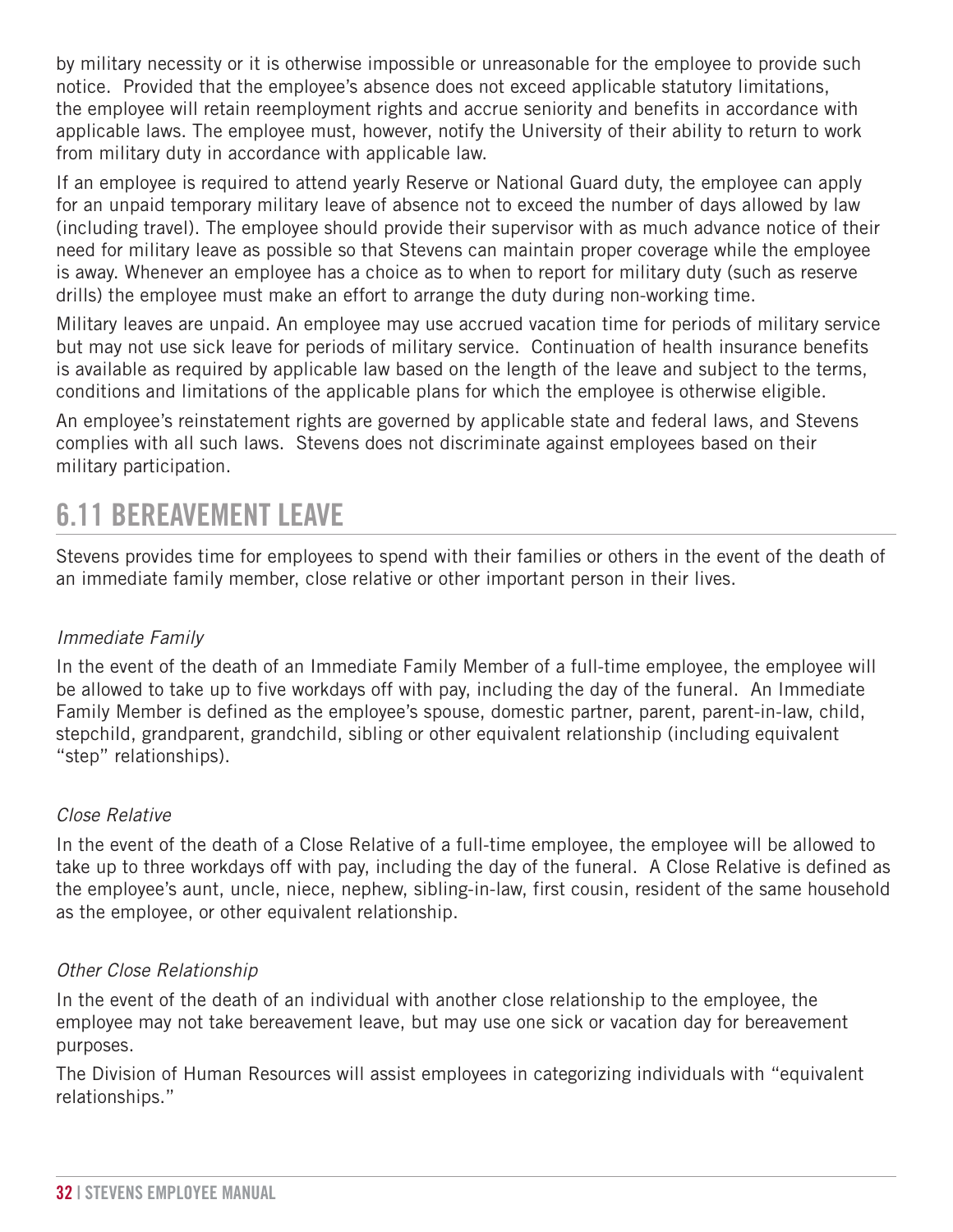### <span id="page-32-0"></span>6.12 JURY DUTY

It is the obligation of all United States citizens to report for jury duty when summoned to do so. An employee is required to provide their supervisor and the Division of Human Resources with notice of their receipt of a jury duty summons as soon as possible. The employee must also keep their supervisor informed of the expected length of their jury duty service and report to work for the remainder of any workday after they are excused by the court. If the proposed absence presents a serious conflict with the employee's work duties at Stevens, the employee may be asked to try to postpone their jury duty in accordance with applicable law.

Full- and part-time employees will receive their regular pay (not to exceed seven hours per day for hourly employees) while on jury duty on days they are normally scheduled to work. Employees may also keep any jury service payments provided by the court.

The above guidelines also apply to appearances in court as a witness if the appearance is required by law. To qualify for witness leave, employees must submit documentation of such appearance to the Division of Human Resources.

### 6.13 VOTING

Stevens encourages its employees to participate in local, state and federal elections. If an employee is unable to vote in such an election during non-working hours, the employee may have up to two consecutive hours of leave during polling hours in order to vote. Where possible, time off to vote should be taken at the beginning or end of the employee's regular working hours.

### 6.14 ABUSE OF LEAVE

Abuse of leave, including non-reporting or misreporting of leave, is grounds for discipline or termination (including, but not limited to, withholding of payment for such leave). All supervisors are expected to enforce the leave policies as outlined in this section.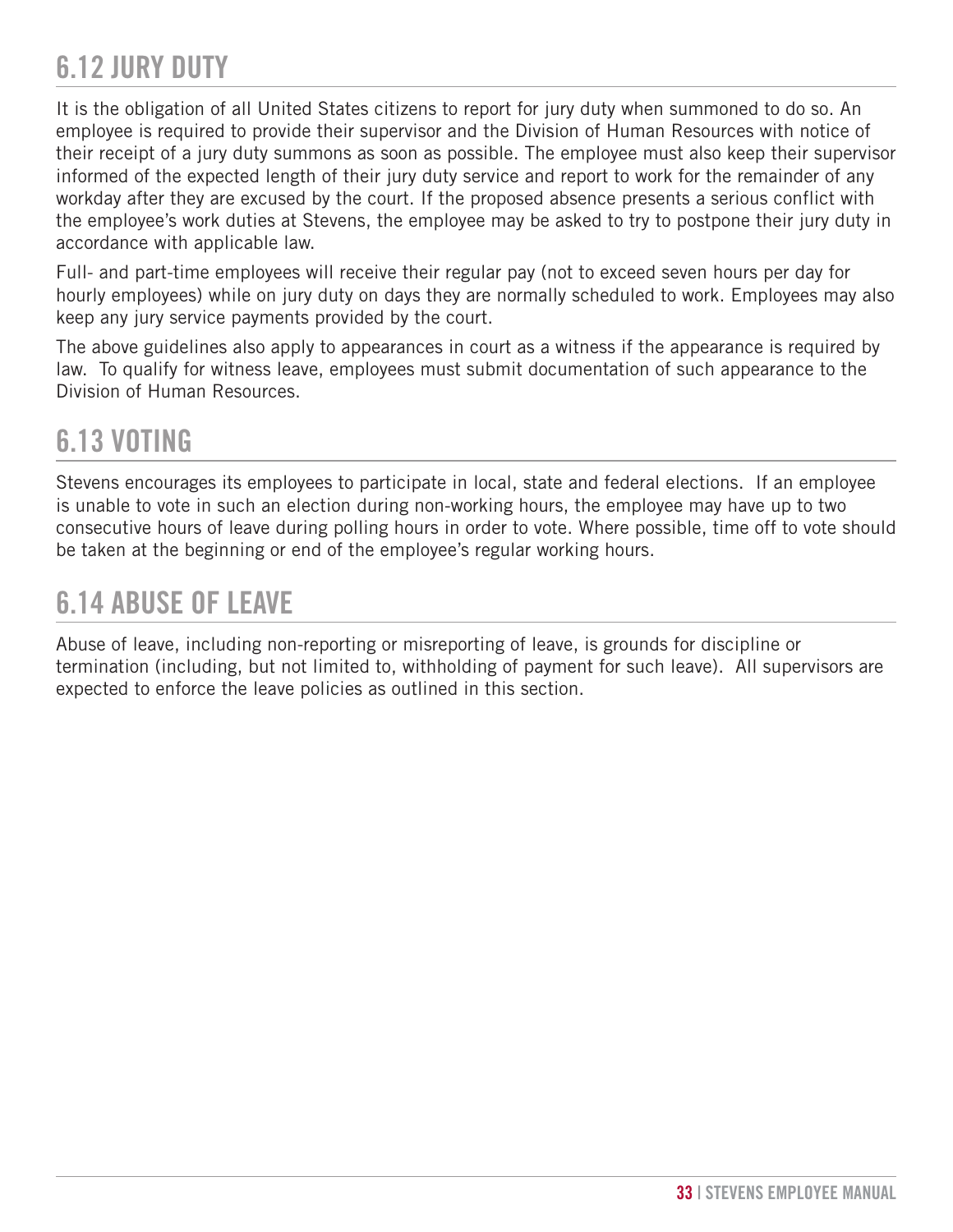## <span id="page-33-0"></span>**PART 7: OTHER EMPLOYEE BENEFITS**

### 7.1 SUMMARY OF HEALTH AND WELFARE BENEFITS

Stevens provides employee benefits in order to enhance employees' well-being and help them plan for the future.

Below is a brief listing of the benefit programs the University currently provides to eligible employees, which are described in greater detail in the Stevens Employee Benefits Guide and the Division of Human Resources website. The specific set of benefits available to a particular employee will depend on their position and hours worked. Employees should contact the Division of Human Resources to determine their eligibility for a particular benefit program.

Full-time staff and faculty are eligible for the following benefits (assuming that they meet eligibility requirements), some of which require employee cost-sharing (this list is non-exhaustive):

- Health Insurance
- Flexible Spending Plans for healthcare and dependent care
- Basic Life Insurance
- Short-Term Disability Insurance
- Long-Term Disability Insurance
- 403(b) and 457(b) Defined Contribution Retirement Plans
- Retiree Medical Benefits
- Retiree Life Insurance
- Vision Insurance
- Dental Insurance
- Optional Life Insurance
- Tuition Assistance
- Commuter Transportation Benefit
- Parking
- Employee Assistance Program

The benefit plans Stevens offers may change from year to year. For this reason, please refer to the Summary Plan Descriptions ("SPDs") or specific plan brochures describing each plan in depth for specific information. In particular, information concerning Stevens' 403(b) and 457(b) defined contribution retirement plans (including information regarding University matching contributions and vesting periods) and retiree medical benefits and life insurance (including information regarding eligibility requirements) may be found on Stevens' Human Resources website.

The Division of Human Resources can answer questions or provide employees with written documentation concerning these plans. In the event of any conflict among this Manual, the plan documents and the SPDs, the plan documents will control.

An employee who leaves the University but returns less than one year later will have their service time "bridged" for purposes of calculating continuous service time and eligibility for benefits.

The University, via its ERISA Plan Administrative Committee, retains full discretionary authority to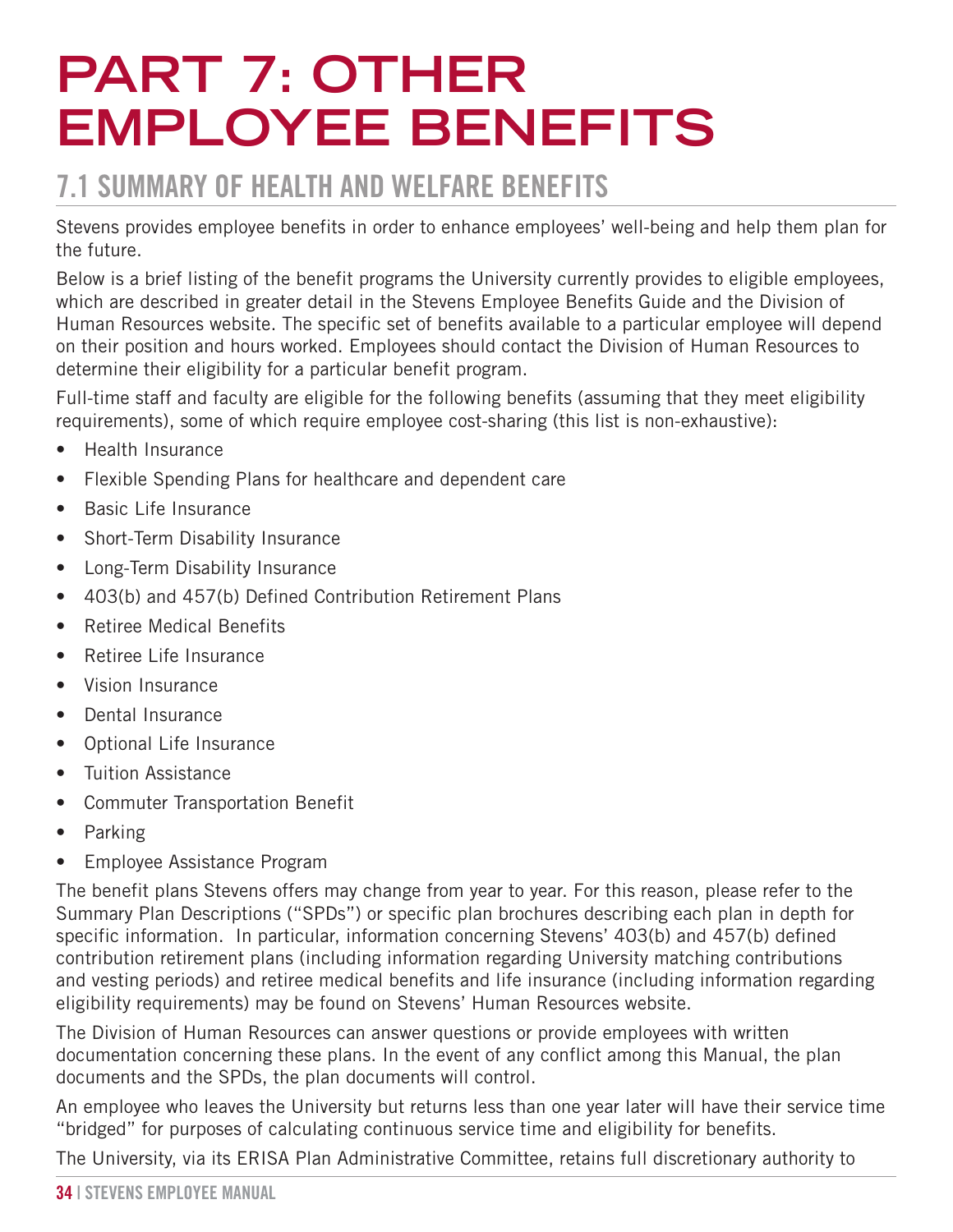<span id="page-34-0"></span>interpret the terms of benefit plans, as well as full discretionary authority with regard to administrative matters arising in connection with the plans and all issues concerning benefit eligibility and entitlement, in accordance with applicable laws.

The University may, in its discretion, amend or terminate currently offered benefits or amend the eligibility rules that apply to each program at any time and for any reason, without notice and in accordance with applicable laws.

### 7.2 TUITION BENEFITS FOR FULL-TIME EMPLOYEES AND ELIGIBLE DEPENDENTS

#### *Eligibility*

Stevens offers several tuition benefits for active full-time employees and for members of their immediate families. Part-time employees are not eligible to participate in these benefits.

Tuition benefits may be taxable at the federal and/or state level, depending on the amount of the benefit and the purpose of the benefit, among other factors. Employees who have questions or need additional information concerning the taxability of tuition benefits should contact the Division of Human Resources.

#### *Tuition Remission*

All full-time employees with one or more years of service are eligible to enroll at Stevens for two undergraduate or graduate courses per semester at no cost provided that they satisfy all admissions requirements and are accepted for admittance. The employee is responsible for paying any non-tuition expenses.

The spouse of a full-time Stevens employee with one or more years of service is eligible for partial tuition remission for nine credits (graduate or undergraduate) at Stevens per semester provided that they satisfy all admissions requirements and are accepted for admittance. The spouse will be responsible for all non-tuition expenses, in addition to a per-credit charge.

The dependent child of a full-time Stevens employee with one or more years of service is eligible for full tuition remission for undergraduate and graduate programs at Stevens, provided that they satisfy all admissions requirements and are accepted for admittance. The student is required to pay all nontuition expenses.

For each tuition remission program, the employee must submit an enrollment form to the Division of Human Resources for approval before submitting the form to the Registrar's Office. This procedure must be followed at the beginning of each semester.

Employees applying for any tuition remission benefit are required to apply for federal and state financial aid, but are not required to apply for student loans. Stevens will honor years of service at another higher education institution for purposes of this benefit.

#### *Tuition Aid for Employees*

All full-time employees with one or more years of service qualify for tuition aid up to \$6,000 per semester for two job-related educational courses per semester at an institution of higher learning other than Stevens. The employee is responsible for paying any non-tuition expenses. These courses must be part of a degree or certificate program. Confirmation that the courses are job-related must be obtained from the employee's supervisor and divisional Vice President and the Division of Human Resources prior to enrollment. Stevens will honor years of service at another higher education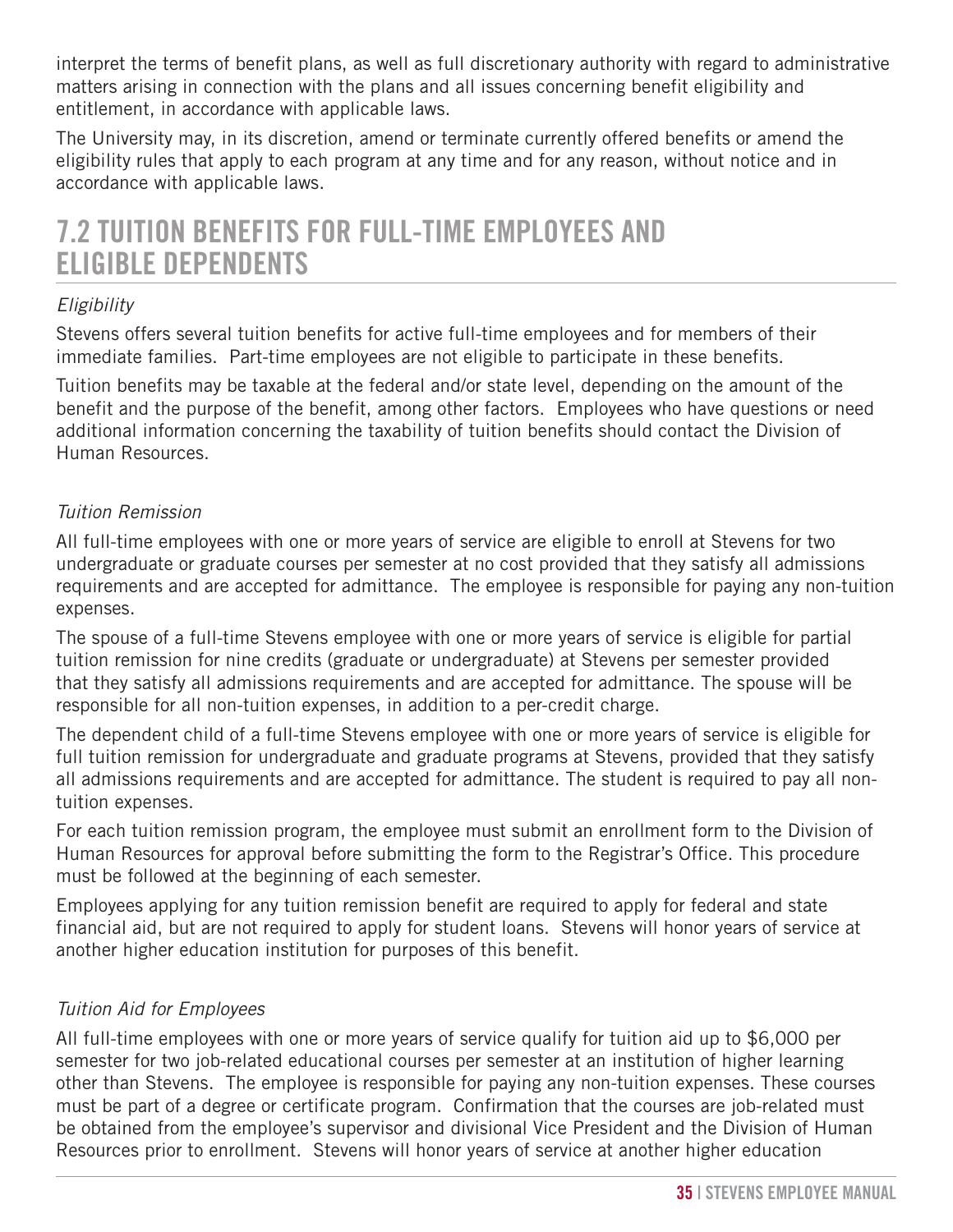<span id="page-35-0"></span>institution for purposes of this benefit.

#### *Tuition Aid for Dependent Children*

All full-time employees with one or more years of service qualify for tuition aid for their dependent children who are enrolled in an accredited institution of higher learning other than Stevens and pursuing a bachelor's or associate's degree, in an amount not to exceed the regular tuition at such institution or \$6,000 per semester (whichever is less) per eligible child. This benefit is limited to eight semester payments per dependent child. The employee is responsible for paying any non-tuition expenses. Stevens will honor years of service at another higher education institution for purposes of this benefit.

#### *Tuition Exchange*

Stevens is a member of the Tuition Exchange program, which is a reciprocal scholarship exchange program for eligible dependent children of faculty and staff. The Tuition Exchange program operates on a balance of exported and imported students from Stevens and other member institutions. Neither acceptance into a member school nor the receipt of a Tuition Exchange award is guaranteed. The most recent list of participating schools is available on the Tuition Exchange website at www. tuitionexchange.org.

All full-time employees with one or more years of service may apply to participate in the Tuition Exchange program. The recipient of a Tuition Exchange award must be the employee's dependent on their most recent income tax return at the time of application and must remain a dependent in each year in which they participate in the program.

To apply for a Tuition Exchange award, the employee must complete a Tuition Exchange form, which is available in the Division of Human Resources or on the Tuition Exchange website. Employees should apply for a Tuition Exchange award in the fall of the eligible dependent child's senior year of high school. The employee and/or the eligible dependent child will be notified of admissions and award decisions by the schools to which the employee and the eligible dependent child have applied. The student must meet and maintain all of the admissions requirements of the host institution and must remain employed by Stevens during the time a Tuition Exchange award is being utilized.

The Tuition Exchange program is limited to undergraduate tuition only. The Tuition Exchange program sets a maximum award amount each year. If an eligible dependent child chooses to attend an institution with tuition exceeding this amount, the eligible dependent child will be responsible for the balance of the tuition. In all cases, room and board, books, fees and any other charges are not covered. The eligible dependent child must attend school on a full-time basis, as determined by the host institution.

The Tuition Aid and Tuition Exchange benefits cannot be combined to cover the cost of tuition at the same institution for the same degree program. Stevens will honor years of service at another higher education institution for purposes of this benefit.

### 7.3 CHANGING BENEFIT ELECTIONS

Outside of annual open enrollment, employees may not make changes to, or enroll in, the following benefits unless they have a qualified change in family status (as defined below):

- Health Insurance
- Flexible Spending Plans for healthcare and dependent care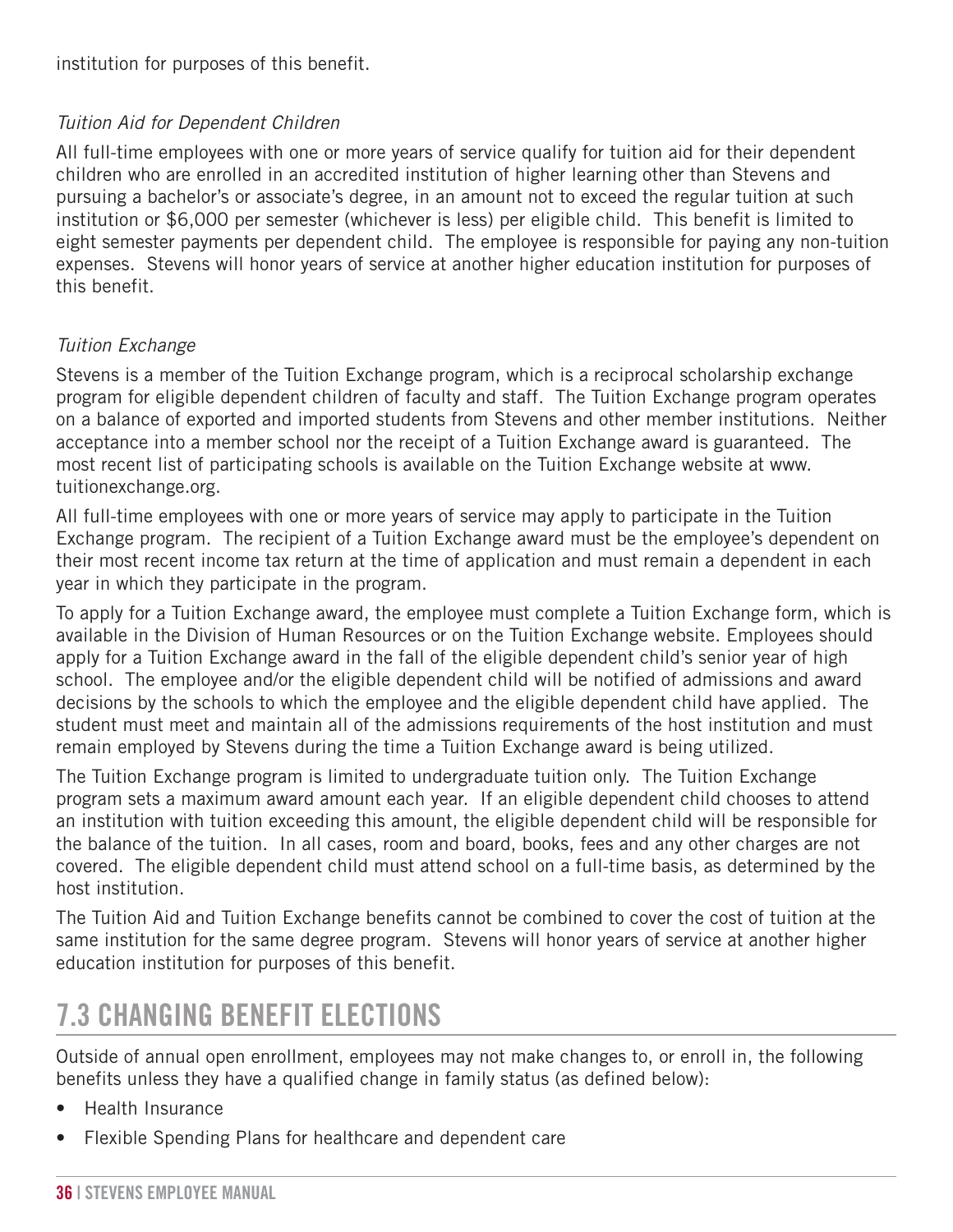- Basic Life Insurance
- Short-Term Disability Insurance
- Long-Term Disability Insurance
- Vision Insurance
- Dental Insurance

Qualified changes in family status include the following:

- a new dependent due to marriage, birth, adoption or foster care;
- a change in marital status;
- the death of a spouse or dependent;
- the beginning or the cessation of a spouse's employment;
- an employee or their spouse changing from part-time to full-time employment (or vice versa);
- an employee's child reaching an age at which they are no longer eligible for coverage under the employee's plan;
- an employee or their spouse taking an unpaid leave of absence;
- the end of other medical coverage for the employee or their dependents due to loss of eligibility;
- the exhaustion of COBRA coverage for an employee, spouse or dependents;
- a change in job-related health coverage for an employee or their spouse;
- open enrollment at an employee's spouse's place of employment; or
- an employee's loss of coverage.

Changes of benefits must be made within 30 days of the change in family status and must be consistent with the actual change in the employee's family status. For example, if an employee has a child, the employee may add them to their dependent life insurance but may not cancel their own coverage.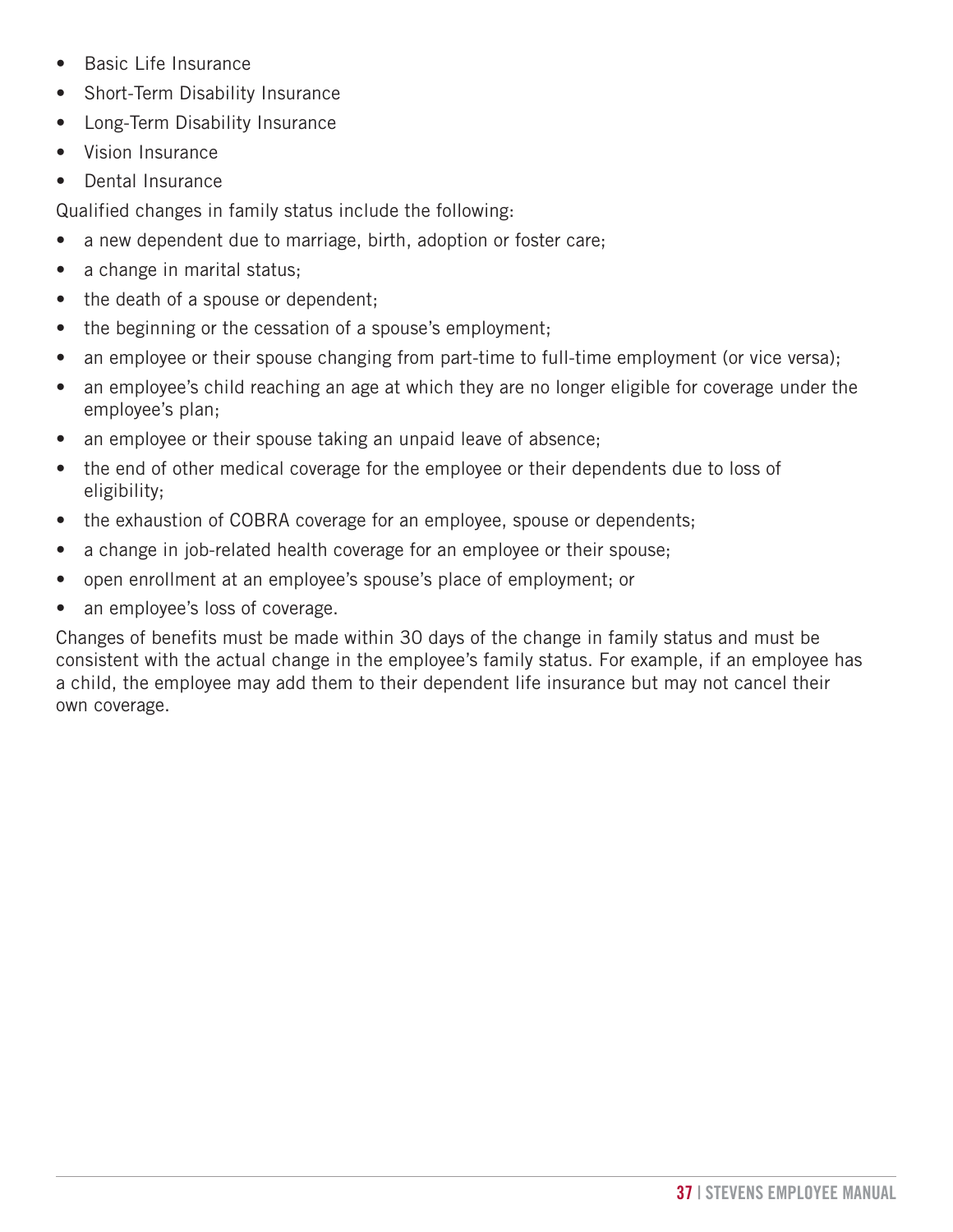# <span id="page-37-0"></span>**PART 8: EMPLOYMENT POLICIES**

### 8.1 USE OF ALCOHOL AND OTHER DRUGS; SMOKING

Stevens maintains a campus and workplace free from the illicit use and abuse of controlled substances.

Smoking of all substances including, without limitation, tobacco and marijuana (including all uses of electronic delivery systems such as vape devices), is prohibited at all times on the Stevens campus including, without limitation, residence halls, leased housing, outdoor spaces, private offices, balconies and plazas, and in other outdoor areas owned, operated, leased or controlled by Stevens and at Stevens-sponsored off-campus activities and events. For more information, please refer to Stevens' Policy on Use of Alcohol and Other Drugs (70.4) in the **[Policy Library](https://www.stevens.edu/about-stevens/university-policy-library)**.

### 8.2 ANIMALS ON CAMPUS

Employees are generally not permitted to bring pets into University workspaces.

In accordance with federal and state laws, Stevens allows the use of service and assistance animals in its workspaces. A service animal is individually trained to do work or perform specific tasks for the benefit of a disabled individual. An assistance animal provides assistance or emotional support which alleviates one or more identified symptoms or effects of a person's disability. A disabled employee requiring a service or assistance animal should speak with the Division of Human Resources about a reasonable accommodation in accordance with the Policy on Accessibility and Accommodations for Individuals with Disabilities (70.7), located in the **[Policy Library](https://www.stevens.edu/about-stevens/university-policy-library)**.

### 8.3 WORKPLACE ACCIDENTS

Maintaining a safe work environment requires the continuous cooperation of all employees. Stevens strongly encourages employees to communicate with each other and their supervisors regarding health and safety issues.

All work-related accidents, injuries, or near-misses must be reported to Stevens Campus Police as soon as possible. In addition, employees must notify the Division of Human Resources within 24 hours of the reported incident. The Office of Environmental Health and Safety and Insurance Risk Management will perform an investigation of each incident and recommend corrective actions.

If an employee is injured or becomes ill as a result of work, they may be eligible to receive insurance benefits as provided under state workers' compensation law. Stevens pays all costs of providing this insurance protection, provided that one of the approved medical providers is used.

In the event that the injury results in time away from work, the employee will be required to provide Stevens with certification from a licensed health care provider regarding the need for workers' compensation leave. That certification must include details on the employee's ability to perform the current job duties, with or without restriction, and an estimated return-to-work date. After recovery from a workplace injury, the employee will meet with the Division of Human Resources to discuss returning to work.

Employees who have questions or need additional information should contact the Division of Human Resources.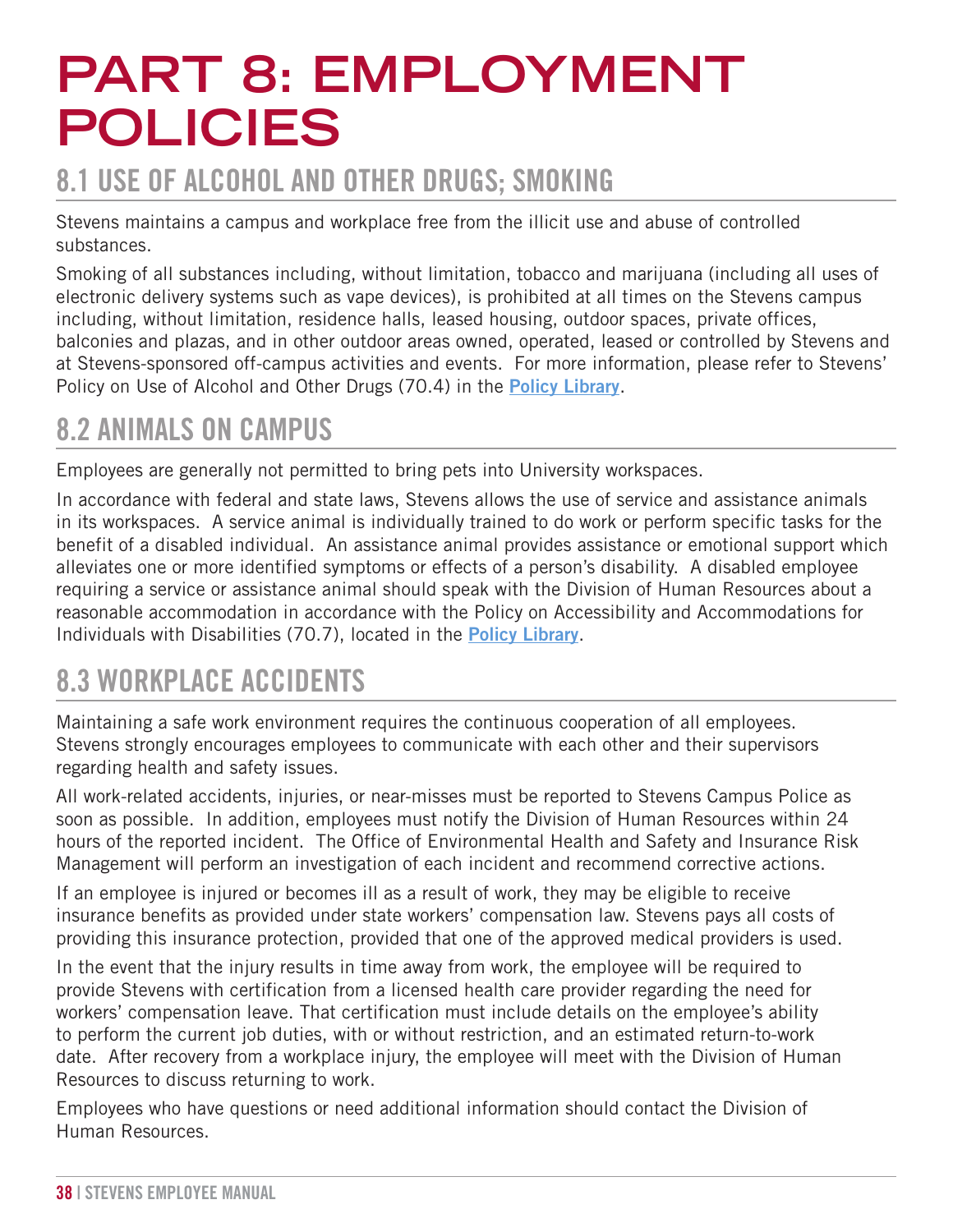### <span id="page-38-0"></span>8.4 WORKPLACE VIOLENCE

Stevens is committed to maintaining a safe and secure environment for its students, faculty, staff and visitors. Employees are expected to refrain from fighting, "horseplay," or other conduct that may be dangerous to others. Accordingly, subject to limited exceptions, weapons are prohibited on campus. In addition, conduct that threatens, intimidates, bullies, coerces or poses a direct threat to the health or safety of another individual is strictly prohibited and will result in discipline, up to and including termination of employment. Any conduct that may be intimidating or threatening should be reported immediately to the Division of Human Resources or Stevens Campus Police. For more information, please see Stevens' Code of Ethics (10.2.1) and Stevens' Policy on Weapons (100.4), located in the **[Policy Library](https://www.stevens.edu/about-stevens/university-policy-library)**.

### 8.5 ELECTRONIC COMMUNICATIONS AND INFORMATION SYSTEMS

The Stevens network is a private resource. As such, all employees must use the network in compliance with Stevens' rules and policies as well as all legal regulations. Accordingly, the following actions are strictly prohibited:

- Inappropriate posting or transmission of confidential or classified information or Stevens' intellectual property;
- Using offensive or discriminatory language;
- Transmission of any graphic image, sound or text that is sexual in nature;
- Giving account passwords to individuals who are not the owners of such accounts;
- Obtaining passwords to or use of accounts other than one's own;
- Using resources for personal or business purposes;
- Harassing, threatening or otherwise invading the privacy of others;
- Initiating or forward e-mail chain letters;
- Soliciting business or charitable contributions;
- Using Stevens' resources for political activities;
- Causing breaches of computer, network or telecommunications security systems; and
- Initiating activities which unduly consume computing or network resources.

To ensure the lawful and ethical use of electronic communications, the right to privacy of employees when using Stevens' electronic communications is limited. Stevens reserves the right to monitor electronic messages and information stored on computers owned by Stevens.

For more information, please refer to Stevens' Information Technology Acceptable Use Policy (90.1) in the **[Policy Library](https://www.stevens.edu/about-stevens/university-policy-library)**.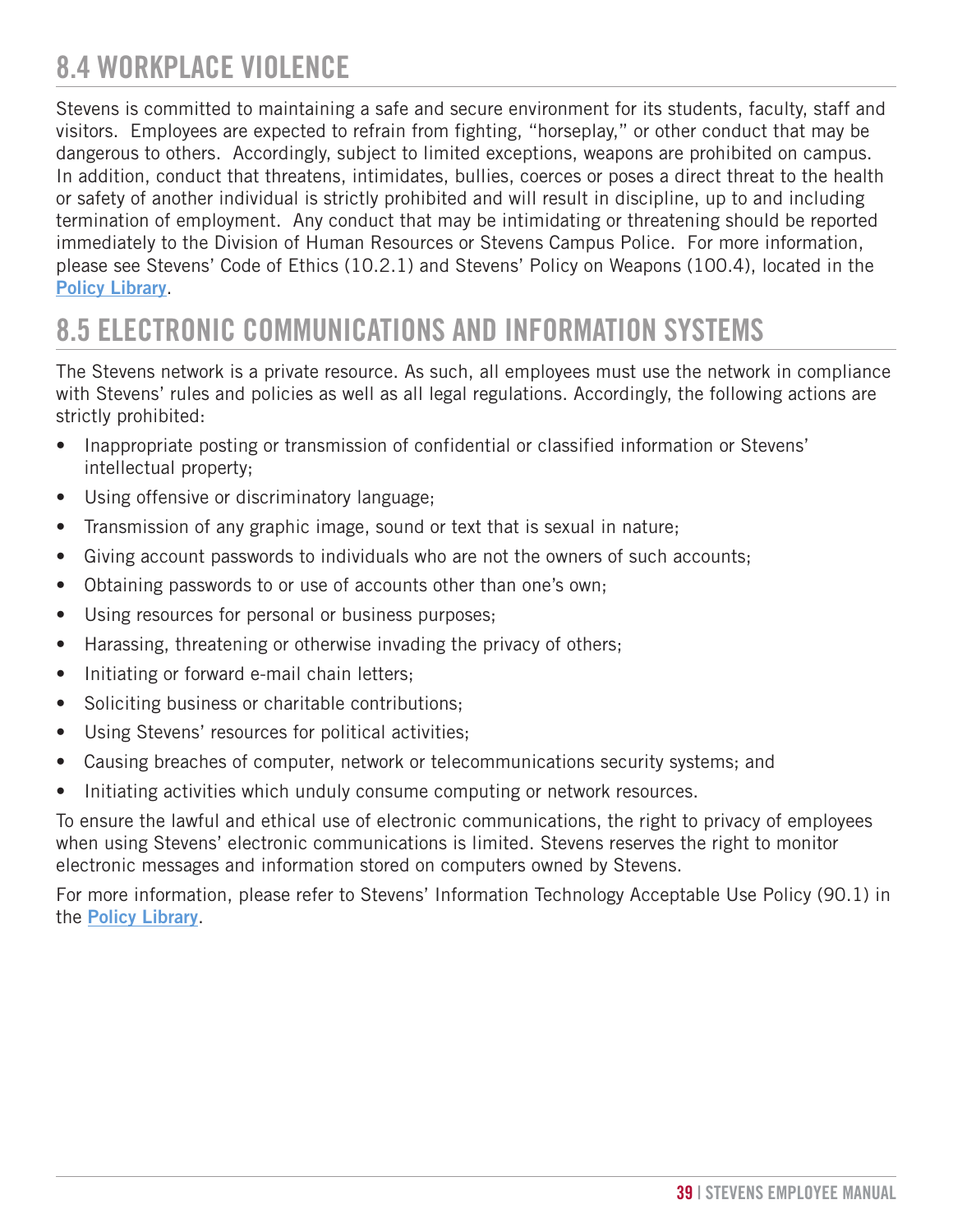### <span id="page-39-0"></span>8.6 EMAIL AND ELECTRONICALLY STORED INFORMATION

Stevens business conducted via email or other electronic means must be conducted via a Stevens email account and Stevens' information storage systems, which are available to all employees of the University. Stevens recognizes email as an official means of communication for all Stevens activities. Accordingly, employees are required to read all University email messages sent to their Stevens email accounts, just as all employees are required to review all hard copy communications they receive from the University. The Division of Information Technology provides information and assistance to employees in determining the most appropriate choice of tools for their work at Stevens, including email and information storage.

Stevens email accounts are provided for the purpose of conducting Stevens business and all users of Stevens email accounts must abide by Stevens' Acceptable Use Policy. Incidental personal use of Stevens email accounts is permitted with the understanding that such use must not adversely impact work responsibilities or the performance of the Stevens network. Importantly, however, in the event that the University must review employee email accounts for litigation, system maintenance, or other purposes, the University will be unable to separate personal emails from work-related communications.

Automatic forwarding of email messages from a Stevens email account to a personal email account is prohibited. Any employee who manually sends or forwards a copy of an email message from a Stevens email account to a personal email account expressly assumes personal responsibility for the security and confidentiality of that email message including its content and attachments. Using a personal or non-Stevens email account to conduct Stevens activities may subject that email account to review in response to a subpoena or other legal process. Similarly, using personal computers or storage devices to create or maintain electronically stored information relating to Stevens activities may subject the personal device to review in response to a subpoena or other legal process.

For more information, please see Stevens' Information Technology Acceptable Use Policy (90.1), Policy on Record Retention (10.7) and Policy on Legal Process and Document Preservation (10.10) in the **[Policy Library](https://www.stevens.edu/about-stevens/university-policy-library)**.

### 8.7 SOCIAL MEDIA AND BLOGGING

Stevens believes that social media is a useful and important tool for communicating with friends, colleagues and the greater online community. Accordingly, Stevens encourages the responsible use of social media by its students, faculty and staff. Students, faculty and staff may mention their affiliation with Stevens in biographical information connected with personal social media accounts, but may not use intellectual property owned by Stevens (e.g., copyrights, trademarks, logos) or Stevens' promotional or marketing material without prior written authorization from the Vice President for University Relations, or their designee. Personal postings or comments should not be attributed to Stevens and should not appear to be endorsed by, or originating from, Stevens. In addition, employees should not identify or specifically reference students or employees without their express consent.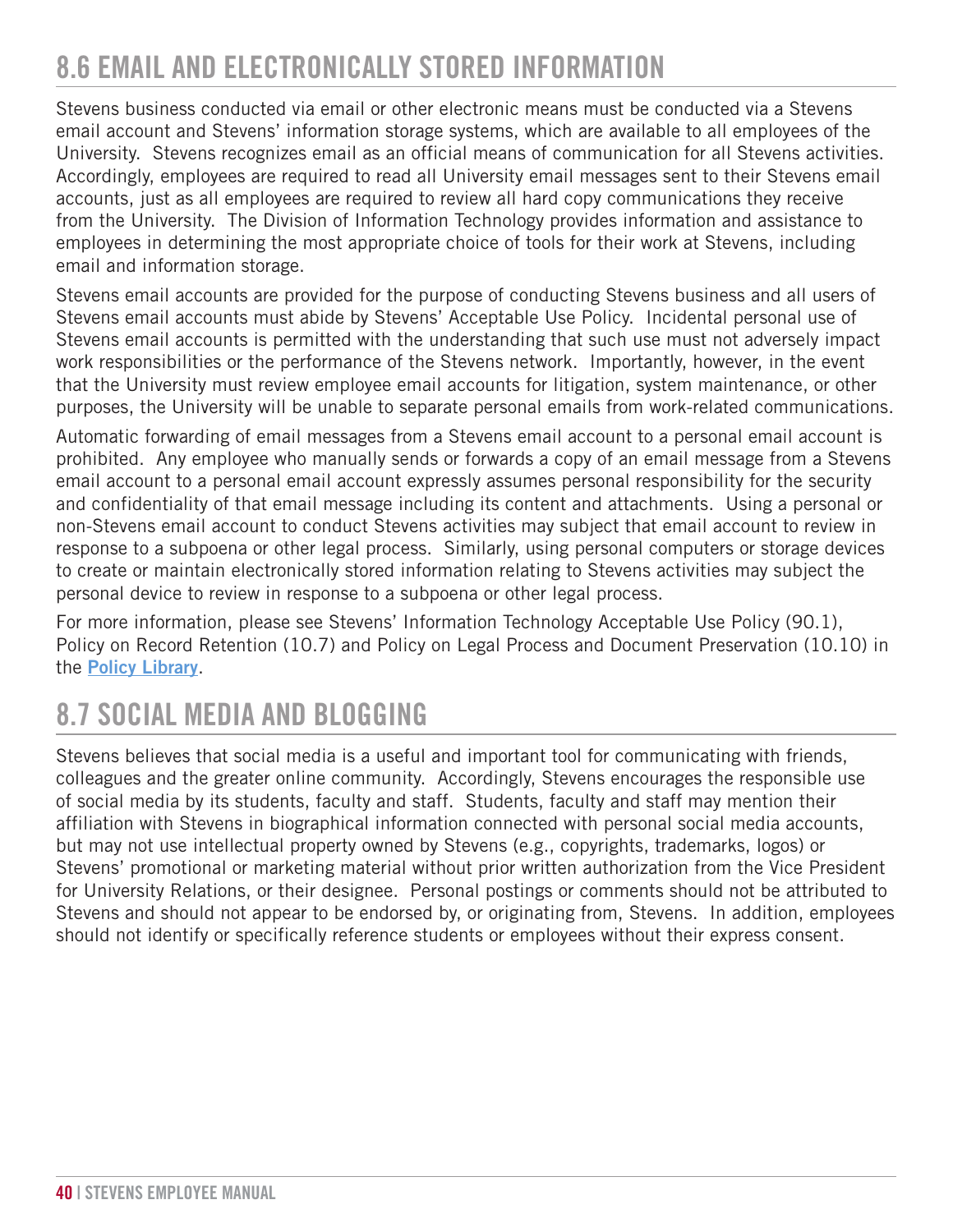### <span id="page-40-0"></span>8.8 CONFLICTS OF INTEREST

Stevens is committed to the highest standards of ethics and integrity and expects all employees to carry out their responsibilities solely in the best interests of Stevens and in compliance with applicable laws, regulations and University policies. For this reason, employees must avoid conflicts of interest and the appearance of a conflict of interest. Failure to do so risks loss of public confidence and damage to the University's reputation.

Stevens recognizes that employees frequently engage in activities or encounter situations where actual or perceived conflicts of interest will exist, or which raise the potential of actual or perceived conflicts of interest. Where an actual or potential conflict of interest has been identified, the employee must disclose the actual or potential conflict of interest and, where applicable, cooperate with any plan adopted by Stevens to manage, reduce or eliminate the conflict of interest.

For more information and instructions on how to report actual or potential conflicts of interest, please refer to Stevens' Conflict of Interest Policy (10.3.1) which can be found in the **[Policy Library](https://www.stevens.edu/about-stevens/university-policy-library)**.

### 8.9 CONFLICTS OF COMMITTMENT

Outside activities and employment by faculty, including consulting work, are governed by the **[Faculty](https://www.stevens.edu/school-business/about/aacsb-standards/faculty-handbook)  [Handbook](https://www.stevens.edu/school-business/about/aacsb-standards/faculty-handbook)**.

Stevens realizes the potential value to both employees and the University of engaging in outside activities of a professional nature. In addition, from time to time employees will wish to undertake personal or economic commitments which involve their time and effort. Such activities may conflict with University interests or the employee's ability or willingness to perform the full range of responsibilities associated with their position and constitute a conflict of commitment to the University. Generally, full-time exempt employees are expected not to have additional paid employment or be substantively involved with outside business activities including but not limited to service as a director or consultant to an outside entity.

An employee who wishes to engage in an outside activity must submit a written request to their immediate supervisor and to the Vice President for Human Resources prior to engaging in the activity. Depending on an employee's status as exempt or non-exempt, or full-time or part-time, a particular outside activity may present a conflict of commitment for some employees and not others.

Any full-time non-faculty employee at Stevens who accepts an appointment as an Adjunct Professor will receive no additional compensation because of the appointment, given their existing status as a full-time employee. The employee may request that their supervisor and the dean of the School or College in which the employee is teaching arrange for the compensation that would have otherwise been payable for teaching to be transmitted to the supervisor's budget and used for professional development activities for the employees, at the discretion of the supervisor. Exceptions to this policy for the teaching of evening courses may be granted by the employee's supervisor.

Please consult with the Division of Human Resources if you have questions or concerns about your expected commitment of time to the University. For more information, please refer to Stevens' Conflict of Interest Policy (10.3.1) which can be found in the **[Policy Library](https://www.stevens.edu/about-stevens/university-policy-library)**.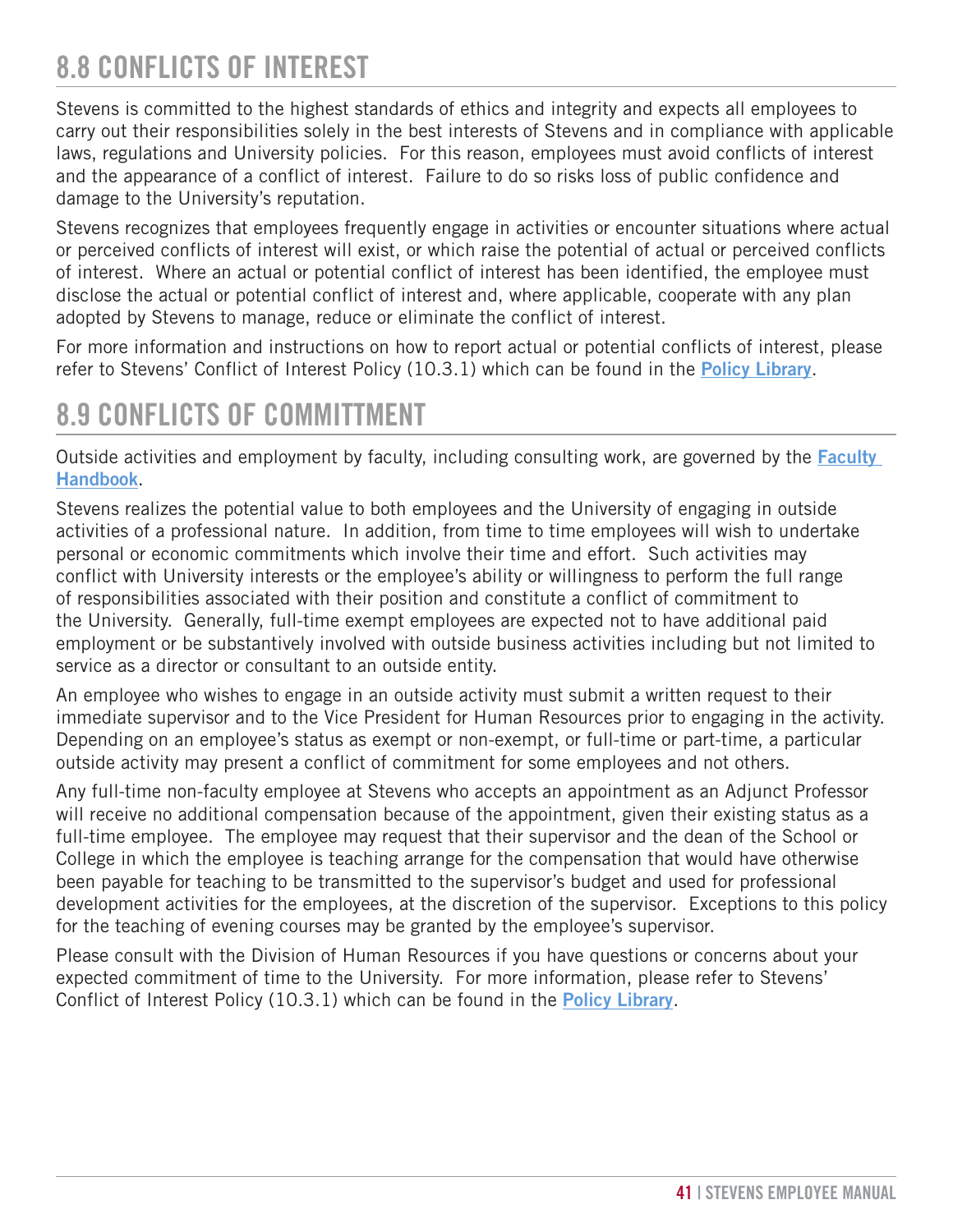### <span id="page-41-0"></span>8.10 CONFIDENTIALITY OF UNIVERSITY INFORMATION

Employees must protect the confidentiality of sensitive and proprietary information related to Stevens and its students, faculty and staff. Such information includes, but is not limited to, students' education records and information about the University's trade secrets, inventions, copyrightable material, know-how, discoveries, research and development, strategies, and teaching materials. It also includes information about the University's suppliers, contractors, business relationships, contracts, finances, transactions, marketing activity, contacts or correspondence. The **[Family Educational Rights](https://www.stevens.edu/sites/stevens_edu/files/Student_Privacy_Rights_%28FERPA%29_Policy_10.10.2018.pdf)  [and Privacy Act of 1974](https://www.stevens.edu/sites/stevens_edu/files/Student_Privacy_Rights_%28FERPA%29_Policy_10.10.2018.pdf)** protects the privacy of a student's education records and affords students certain rights to control access to their education records.

Unauthorized dissemination of confidential or proprietary information may result in disciplinary action up to and including termination as well as substantial civil and criminal penalties under federal and state laws. If an employee is unsure whether particular information is subject to this confidentiality obligation, they should contact the Division of Human Resources.

### 8.11 INTELLECTUAL PROPERTY

All employees are covered by Stevens' Patent and Copyright Policies and must sign documentation confirming their agreement with these policies, either upon hiring, upon commencement of a sponsored research project or at other relevant points in time. Under these Policies, ownership of inventions and copyrights arising in the course of sponsored research and other activities occurring under Stevens' auspices or with Stevens' resources is allocated to Stevens. Stevens will not own any "traditional works of scholarship" of faculty, as defined in the Copyright Policy. Stevens will also share with faculty revenues realized from certain uses made by Stevens of inventions and copyrightable material. For more details regarding Stevens' Patent and Copyright Policies, please refer to the **[Policy](https://www.stevens.edu/about-stevens/university-policy-library)  [Library \(10.8.1, 10.8.2\)](https://www.stevens.edu/about-stevens/university-policy-library)** and the **[Faculty Handbook](https://www.stevens.edu/school-business/about/aacsb-standards/faculty-handbook)**.

### 8.12 PERSONNEL FILES

Personnel files are the property of Stevens and are maintained by the Division of Human Resources and, in the case of faculty, also by the Office of the Provost. Employees will be granted access to their personnel files to the extent required by, and in accordance with, applicable law.

It is an employee's responsibility to inform the Division of Human Resources of any changes in their personal information (such as their name, phone number(s), address, marital status, dependents, beneficiary designations, emergency contacts, etc.). Inaccurate information can affect an employee's withholdings or their benefits or render the University unable to contact the employee or their emergency contact in a crisis.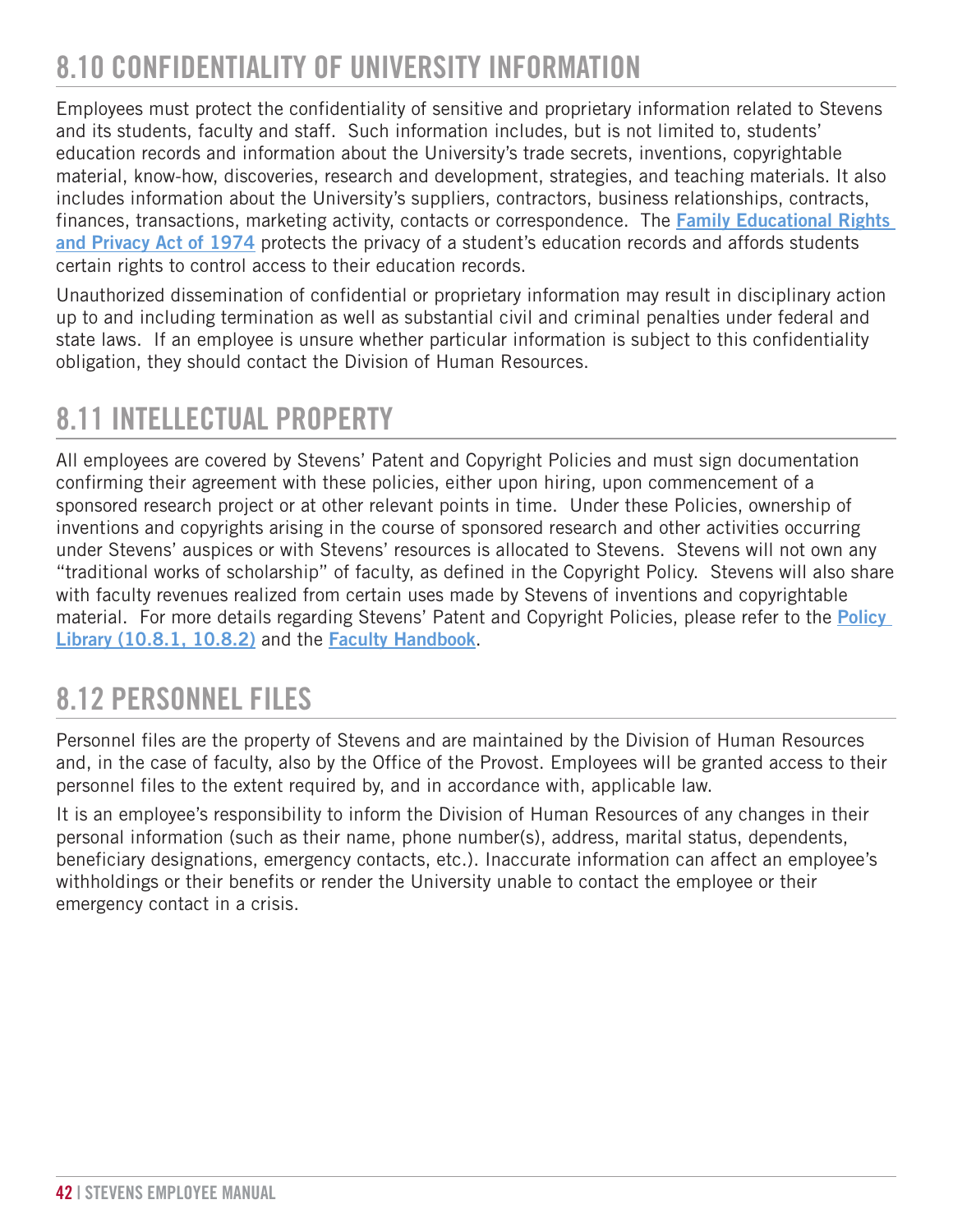### <span id="page-42-0"></span>8.13 EMPLOYMENT REFERENCES AND VERIFICATIONS

From time to time, Stevens receives requests from potential employers or lending companies to provide information about current and former employees of the University. All inquiries should be submitted to the Division of Human Resources to ensure accuracy and consistency of information disseminated. Stevens' general policy is to disclose only the following information about current or former employees: (1) dates of employment, (2) description of the jobs performed and (3) salary or wage rates. If an employee or former employee desires that Stevens depart from this general policy and provide a reference which includes additional information, the employee must request and sign a reference release in the form provided by the Division of Human Resources.

### 8.14 MEDIA INQUIRIES

From time to time, representatives of the media take an interest in events or circumstances relating to Stevens. In furtherance of Stevens' legitimate interest in delivering appropriate and accurate responses to such inquiries, Stevens will respond to media inquiries in a timely and professional manner and only through designated University spokespersons through the Division of University Relations. If an employee receives a media inquiry, the employee should immediately inform their supervisor, who will inform the Division of University Relations. The employee may not, under any circumstances, respond substantively to the request.

### 8.15 CONTACT WITH ELECTED OFFICIALS

The Office of the Vice President for University Relations/Chief of Staff serves as the primary point of contact with local, state and federal government officials and facilitates communication between the University community and elected officials and government entities. This office monitors legislative issues and activities in Hoboken, Hudson County, Trenton and Washington D.C., and works with external partners and colleagues to advance the University's interests. As the primary liaison with government, this office coordinates campus visits by government officials to provide information on Stevens' educational programs, student and alumni outcomes, research contributions, innovation and entrepreneurship activities and overall impact. Please consult with the Office of the Vice President for University Relations/Chief of Staff before contacting government officials to ensure effective communication and coordination on behalf of Stevens.

### 8.16 SIGNATURE AUTHORITY

The University maintains signature authority resolutions which provide that certain administrators and other employees have the authority to execute contracts and other agreements on behalf of the University. Unless an employee has such signature authority, the employee may not execute a contract or other agreement on behalf of the University, and the employee's signature on such contract or other agreement will have no force or effect. For more information, please contact the Office of General Counsel or visit the **[Office of General Counsel's website](https://www.stevens.edu/directory/office-general-counsel)**.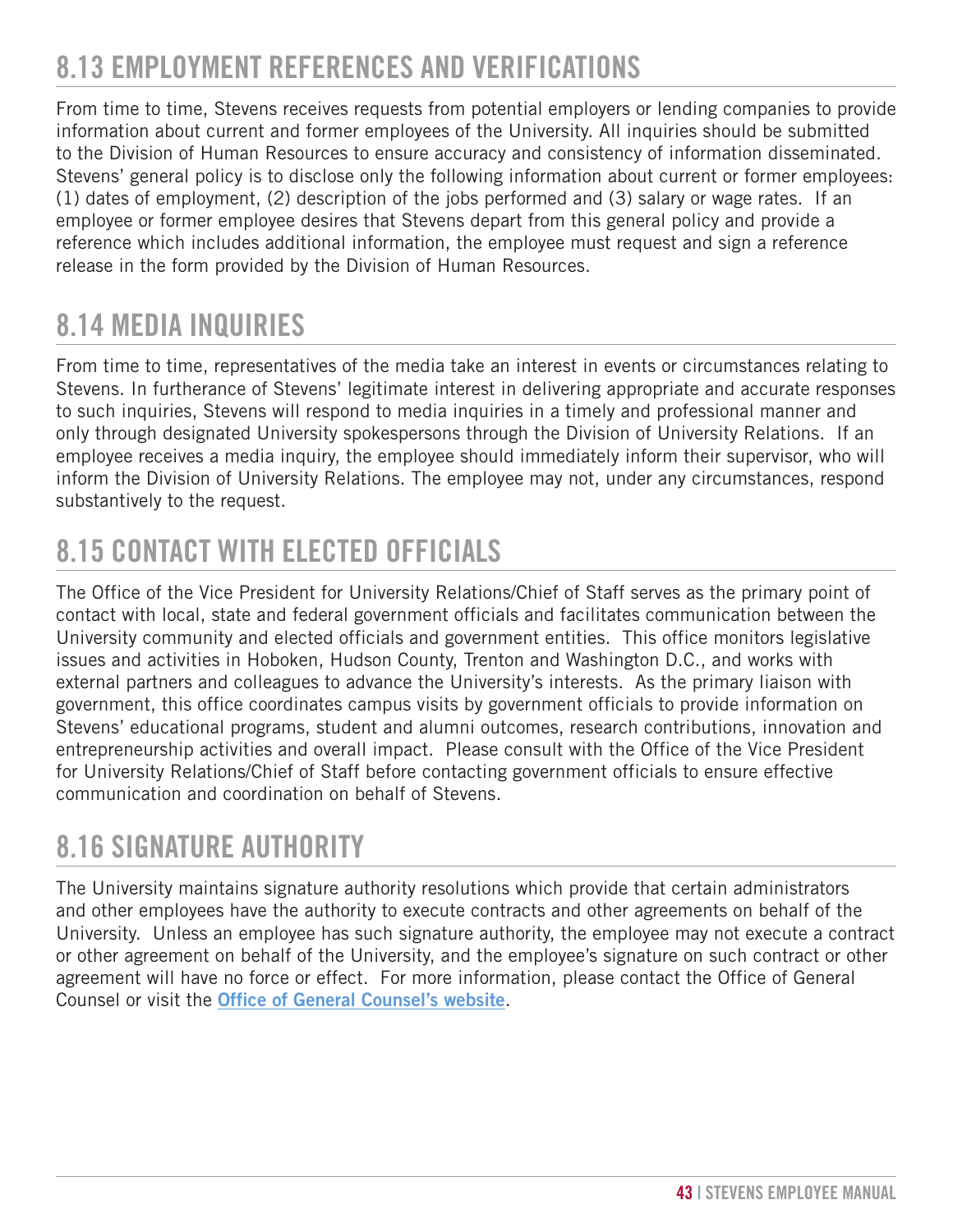#### <span id="page-43-0"></span>*Emergency Operations Plan*

Stevens' Emergency Operations Plan establishes the structure for the University's response to an emergency situation while providing for the safety and well-being of students, faculty and staff. Stevens maintains an Emergency Management Team ("EMT") that provides regular oversight of emergency planning, policy and strategy. During an emergency, members of the EMT will assume designated roles in the Incident Command System, which is an organizational structure designed to meet the complexity and demands of an emergency situation.

Campus security and personal safety are of the highest priority at Stevens. Emergencies, such as active shooter events, can happen suddenly and are unpredictable. Each semester, an announcement is sent to the Stevens community providing the schedule for active shooter training sessions. For more information, please refer to the **[Campus Police website](https://www.stevens.edu/directory/campus-police/what-do-if-active-shooter-event-takes-place-campus)**.

#### *Campus Closures*

Stevens may decide to close the campus due to weather or other unforeseen emergencies. If conditions warrant closing the campus or delaying its opening, an announcement of the decision will be:

- Sent via the University alert system;
- Posted on the main page of the Stevens website at https://www.stevens.edu;
- Emailed to the campus community, including faculty, staff and students; and
- Posted to Stevens' official social media sites.

If the campus is closed, all exempt employees will receive regular pay for the day of closure or the hours closed and non-exempt employees will receive an amount equivalent to their regular hours of base pay for the day or the hours closed.

Non-exempt employees called in to work on a day that the University has decided to close due to inclement weather will receive their regular pay plus an additional payment (of straight time or overtime, depending on the hours worked by the employee that week) for the actual time worked during the time that the campus was closed.

Weather and road conditions are not the same in every area where students, faculty and staff live, so the decision whether it is safe to travel must ultimately rest with each individual. If the situation appears to be unacceptably hazardous in an employee's home area, and they are unable to travel to campus while the University remains open, the employee should use accrued vacation or personal leave to cover lost time or, if approved by the employee's supervisor, work remotely.

An employee who is on paid leave when the University is officially closed due to inclement weather or another unforeseen emergency need not use paid leave for the period of the closure.

### 8.18 EMPLOYEE TRAVEL AND REIMBURSEMENT

When preparing to travel in connection with approved University activities, employees should refer to Stevens' Business and Travel Expense Policy (60.4), which can be found in the **[Policy Library](https://www.stevens.edu/about-stevens/university-policy-library)**. It is Stevens' policy to reimburse individuals for all necessary and appropriate transportation and travel related costs incurred by faculty, staff, students and others in connection with approved University activities. Stevens expects its employees to exercise good judgment in utilizing University funds. Individuals should not gain or lose personal funds as a result of official travel. In addition, travel